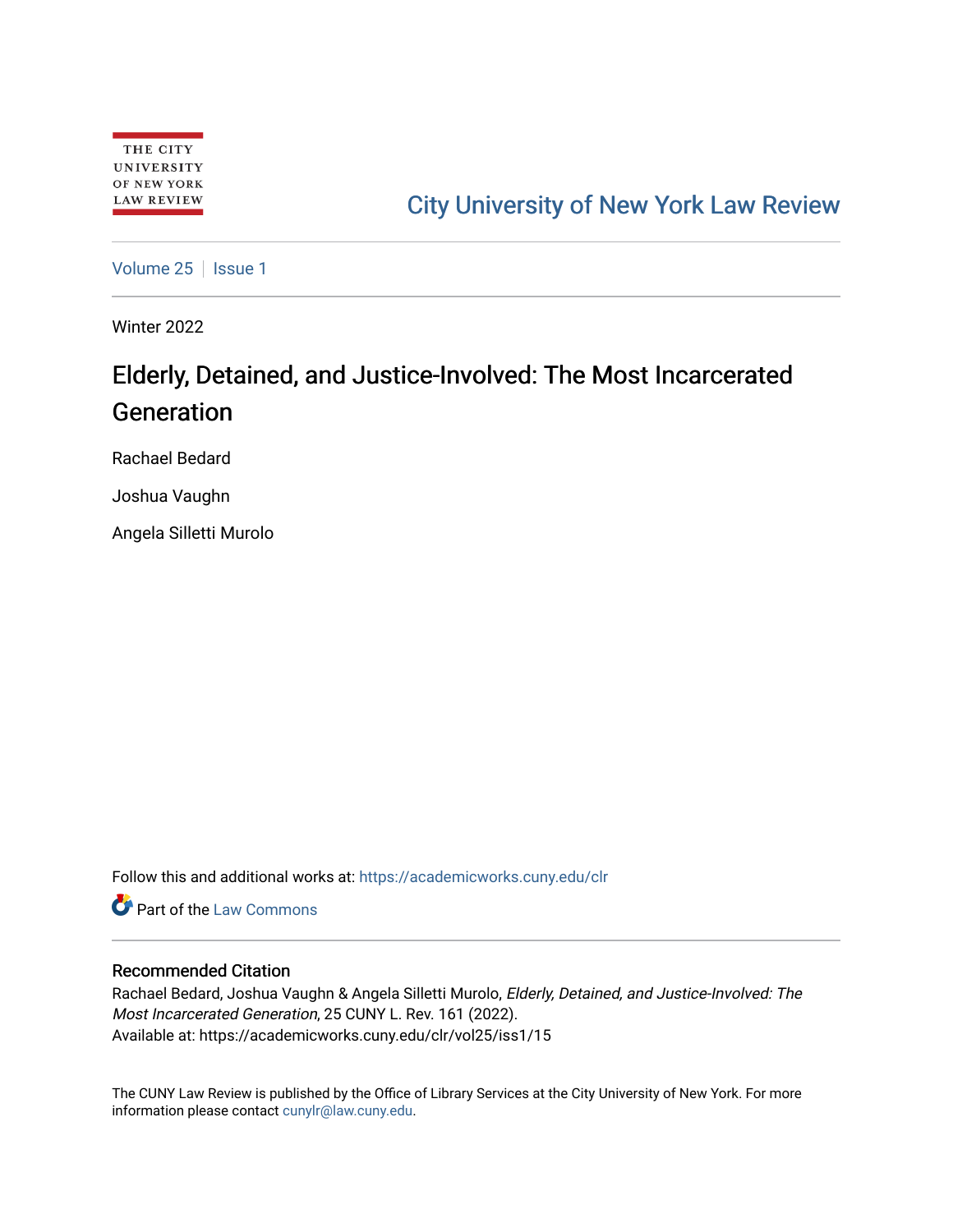# Elderly, Detained, and Justice-Involved: The Most Incarcerated Generation

# Acknowledgements

The authors gratefully acknowledge the invaluable assistance of Sebastian Hoyos-Torres, who helped with the analysis and visualizations present in this article, and Alex Carnevale, who provided invaluable editing assistance.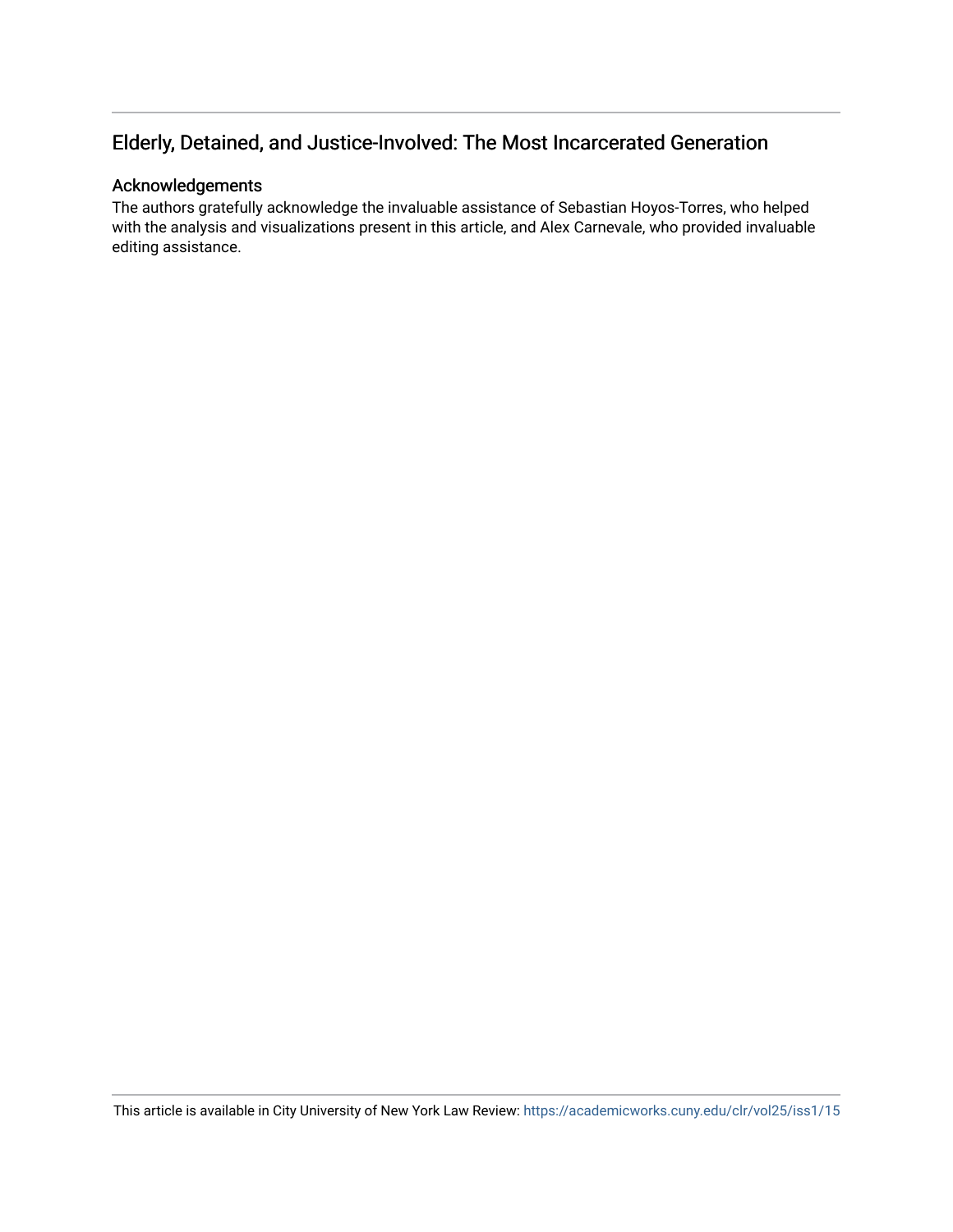# **ELDERLY, DETAINED, AND JUSTICE-INVOLVED: THE MOST INCARCERATED GENERATION**

*Rachael Bedard, M.D., Joshua Vaughn, & Angela Silletti Murolo, M.A.*†

| THE GRAYING OF THE AMERICAN JUSTICE SYSTEM:<br>L          |
|-----------------------------------------------------------|
| SUMMARY OF WHAT HAS BEEN PREVIOUSLY PUBLISHED             |
|                                                           |
| WHY IS THE JUSTICE-INVOLVED POPULATION AGING?: THE<br>II. |
| AGE-CRIME CURVE AND EXPLANATIONS FOR FREQUENT             |
|                                                           |
| III. WHY IS THE JUSTICE-INVOLVED POPULATION AGING?:       |
| ELABORATING ON A HYPOTHESIS ABOUT THE "MOST               |
|                                                           |
| IV. PARTICULAR CHALLENGES IMPACTING JUSTICE-INVOLVED      |
|                                                           |
| A. Justice-Involved Elders Have an Excess Burden of       |
|                                                           |
| V. OLDER JUSTICE-INVOLVED INDIVIDUALS FREQUENTLY FACE     |
| CHALLENGES UPON REENTRY TO THE COMMUNITY AFTER            |
|                                                           |
|                                                           |
|                                                           |
| C. Community Reintegration and Social Bonds  181          |
| VI. THE GRAYING JUSTICE SYSTEM: POTENTIAL APPROACHES      |
|                                                           |
|                                                           |
| B. Current Interventions and Potential Solutions 184      |
| 1. Police Training and Crisis Response Teams 184          |
|                                                           |
|                                                           |
| Specialized Housing Units and Geriatric<br>4.             |
|                                                           |

 <sup>†</sup> The authors gratefully acknowledge the invaluable assistance of Sebastian Hoyos-Torres, who helped with the analysis and visualizations present in this article, and Alex Carnevale, who provided invaluable editing assistance.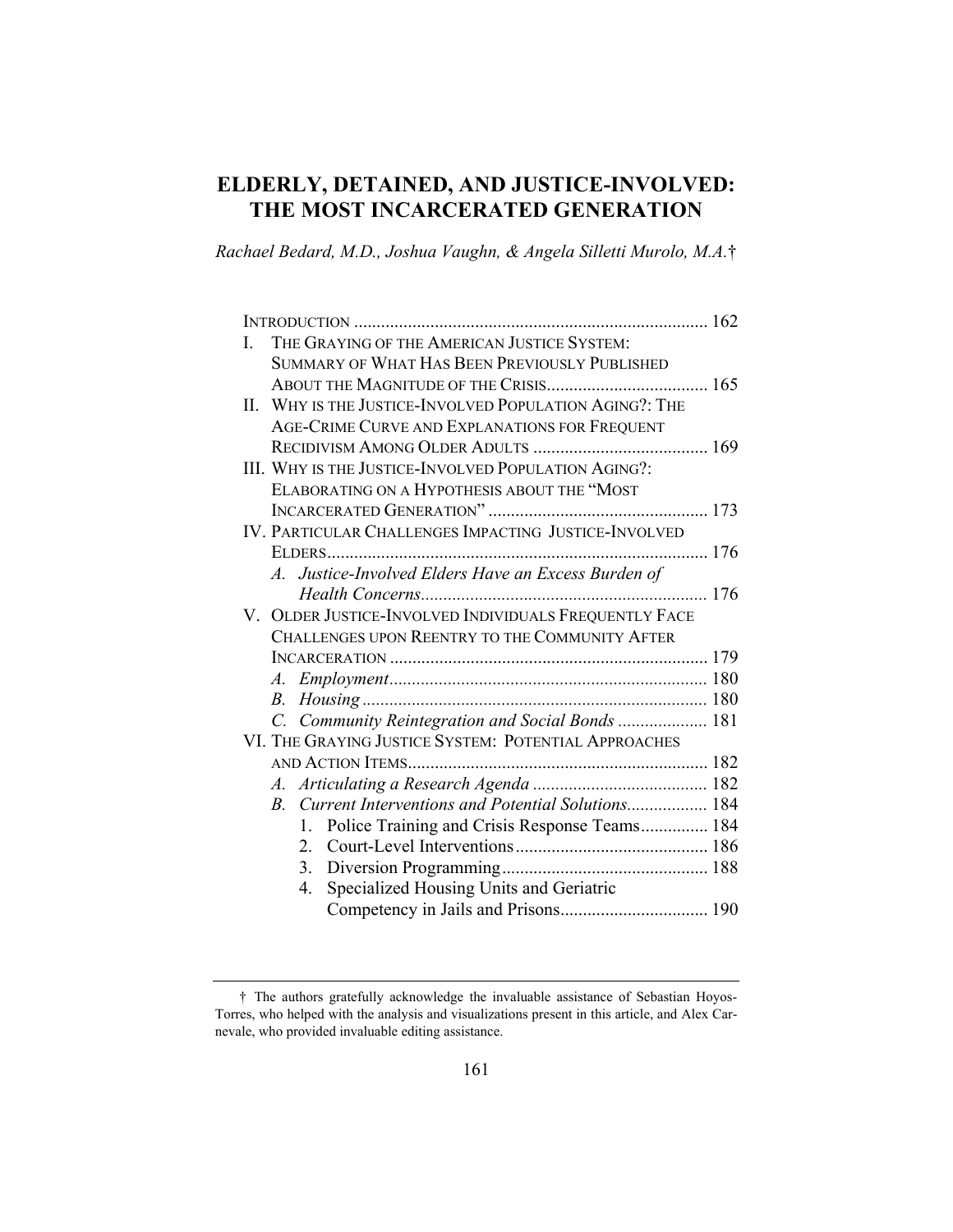| 162 | <b>CUNY LAW REVIEW</b>                        | [Vol. $25:161$ ] |
|-----|-----------------------------------------------|------------------|
|     | 5. Expanded Use of Clemency and Compassionate |                  |

| 7. Reentry Pathways and Community Supports 195 |  |
|------------------------------------------------|--|
|                                                |  |

#### **INTRODUCTION**

The "graying" of the United States prison system is a welldocumented phenomenon that describes the aging of the population currently held in U.S. state and federal prisons.<sup>1</sup> Between 2009 and 2019, as the total population of individuals detained in state and federal prison systems decreased by 11.4%, the number of people over age 55 incarcerated in state and federal correctional institutions more than doubled from  $75,300$  to  $180,836$ <sup>2</sup>. This is often attributed to the large number of detained individuals who are aging in place due to long sentences<sup>3</sup> and restrictive parole practices.<sup>4</sup> Less well-known or wellcharacterized is the fact that the U.S.'s justice-involved population outside of prisons is also "graying"—that the demographics of people who are being arrested, jail detained, transferred to prisons on new criminal convictions, and monitored under community surveillance programs are also changing to include a higher proportion of seniors.<sup>5</sup> Because older adults are not popularly imagined as frequent recidivists,

<sup>&</sup>lt;sup>1</sup> See, e.g., RONALD H. ADAY, AGING PRISONERS: CRISIS IN AMERICAN CORRECTIONS 9 (2003); TINA CHIU, VERA INST. OF JUST., IT'S ABOUT TIME: AGING PRISONERS, INCREASING COSTS, AND GERIATRIC RELEASE 2 (2010); Tina Maschi et al., *The Case for Human Agency, Well-Being, and Community Reintegration for People Aging in Prison: A Statewide Case Analysis*, 19 J. OF CORR. HEALTH CARE 194,195-96 (2013); Mark Miller, *New York Plan Puts Spotlight on Graying of U.S. Prison Population*, REUTERS (Mar. 18, 2018), https://perma.cc/TZ2Z-TTQC; Eileen Rivers, Opinion, *The Graying of America's Prisons: When is Enough Enough?*, USA TODAY (Apr. 23, 2020),

https://perma.cc/3W2E-J3RS. 2 *See* E. ANN CARSON, BUREAU OF JUST. STAT., PRISONERS IN 2019 3, <sup>15</sup> (2020); E. ANN

CARSON & WILLIAM J. SABOL, BUREAU OF JUST. STAT., AGING OF THE STATE PRISON POPULATION, 1993-2013 27 (2016).<br><sup>3</sup> Maschi et al., *supra* note 1, at 195-96.<br><sup>4</sup> HUMAN RIGHT WATCH, OLD BEHIND BARS: THE AGING PRISONS POPULATION IN THE

UNITED STATES 6 (2012), https://perma.cc/ZJ5R-Q33H; *see* JOAN PETERSILIA, WHEN PRISONERS COME HOME: PAROLE AND PRISONER ENTRY 59-69 (2003).<br><sup>5</sup> E. ANN CARSON & WILLIAM J. SABOL, BUREAU OF JUST. STAT., AGING OF THE STATE

PRISON POPULATION, 1993-2013 1 (2016); Jeffrey A. Butts, *Older Adults Responsible for Total Growth in Drug Arrests*, THE RSCH. AND EVALUATION CTR. AT JOHN JAY COLL. OF CRIM. JUST. (Nov. 11, 2019), https://perma.cc/PP8C-J7DV.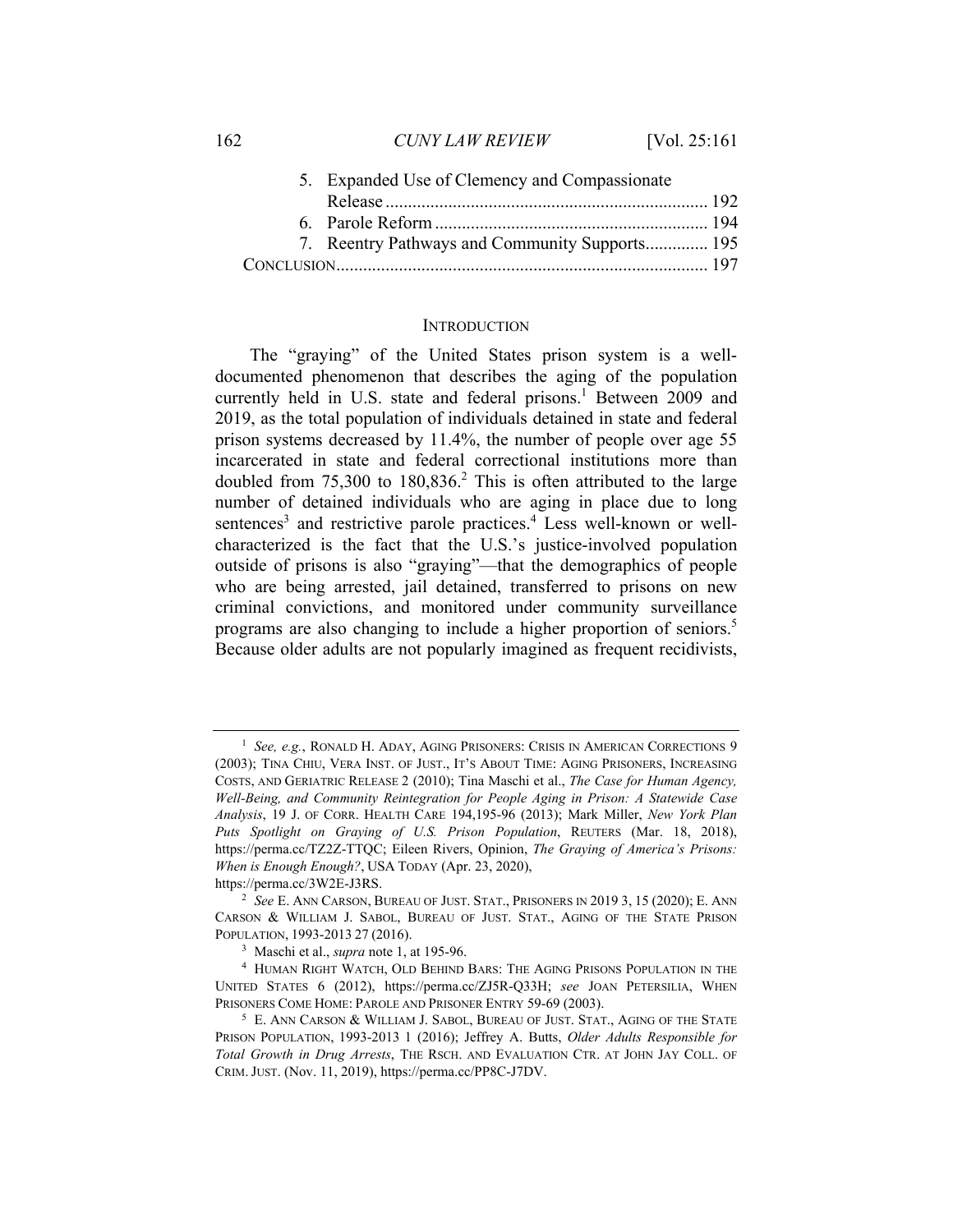this problem has been greatly under-examined by researchers and policymakers alike.<sup>6</sup>

The consequences of this neglect, however, are significant for elders caught up in the criminal justice system at every stage, including interactions with the police, courts and sentencing, correctional facilities, parole boards, and supervision programs. Aging and justiceinvolved people struggle to get their needs met in settings that cannot accommodate them, and approach the end of their lives sitting in jail and prison cells.<sup>7</sup> Judges may find it difficult to determine appropriate dispositions for cases involving defendants with dementia, or medically frail elders.<sup>8</sup> Correctional systems are in the difficult position of providing comprehensive medical care to an aging, increasingly sick, and frail subpopulation, with enormous associated costs.<sup>9</sup> With high denial rates, parole boards almost ensure that older incarcerated people with progressive medical issues will be less fit to care for themselves independently in the community when finally released, or end up de facto condemning older incarcerated people to die awaiting release.<sup>10</sup> Community supervision programs are contending with the difficulty of trying to monitor older people who cannot thrive in shelter systems and conventional reentry programs.<sup>11</sup>

We approach this issue from different backgrounds. One of us, Rachael Bedard ("RB"), is a jail-based geriatrician and palliative care

<sup>6</sup> *See, e.g.*, Roland Neil & Robert J. Sampson, *The Birth Lottery of History: Arrest Over the Life Course of Multiple Cohorts Coming of Age, 1995-2018*, 126 AM. J. OF SOCIO. 1127, 1131, 1134 (2021); Sarah Rakes et al., *Recidivism Among Older Adults: Correlates of Prison Re-entry*, 15 JUST. POL'Y J. 1, 4 (2018), https://perma.cc/E8MY-8RTR.<br><sup>7</sup> TINA MASCHI & KEITH MORGEN, AGING BEHIND PRISON WALLS: STUDIES IN TRAUMA

AND RESILIENCE 1 (2021). 8 *See* Dana R. Miller, Dementia and Competency in United States Courtrooms: A Case

Law Review 13 (2020) (Ph.D. dissertation, John Jay College of Criminal Justice, City University of New York) (on file with CUNY Academic Works). 9 Angela Silletti Murolo, *Geriatric Inmates: Policy and Practice*, 26 J. OF CORR.

HEALTH CARE 4, 5 (2020) [hereinafter Murolo, *Geriatric Inmates*]. 10 *See* Philip A. Ethridge & Thomas G. White, *The Use of Medically Recommended In-*

*tensive Supervision (Medical Parole) in Texas*, 21 J. OF CORR. HEALTH CARE, 375, 380-81 (2015); HUMAN RIGHTS WATCH, *supra* note 4, at 34-35; Larry White, *The Prospect of Aging in Prison: A Long-termer's Perspective*, in AGING IN PRISON: REDUCING ELDER INCARCERATION AND PROMOTING PUBLIC SAFETY 34 (Samuel K. Roberts ed., 2015); Asher Stockler, *Inside New York's Grueling Parole Application Process*, N.Y. FOCUS (June 7, 2021), https://perma.cc/ZM7A-RZ6R; Christie Thompson, *Old, Sick and Dying in Shackles*, MARSHALL PROJECT (Mar. 7, 2018), https://perma.cc/9QG2-3W4W. 11 *See* Gaby Galvin, *A Better Return for Older Prisoners*, U.S. NEWS & WORLD REP.

<sup>(</sup>Aug. 14, 2019), https://perma.cc/RL3M-2HWC; Mary H. Hughes & Tusty ten Bensel, *"Stuck in Their Ways": Examining Parole Officers' Perceptions on Guiding Older Offenders Through the Reentry Process*, AMER. J. OF CRIM. JUST. 1, 11-12, 16 (Feb. 6, 2021), https://perma.cc/5MKW-6YU4.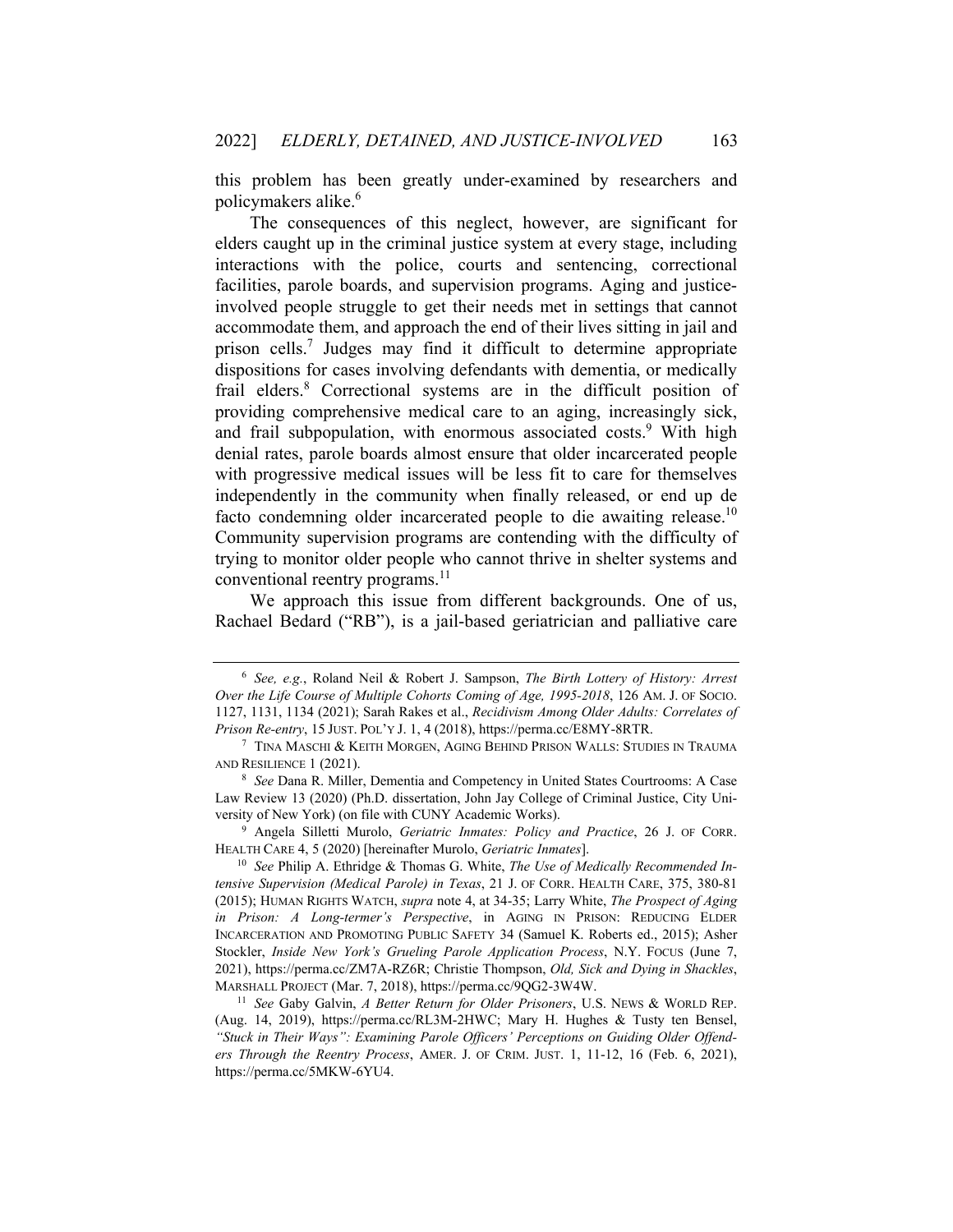doctor, working in the New York City jail system; in that capacity, RB leads an interdisciplinary team providing clinical care, court advocacy, and reentry planning services to the oldest and sickest detainees across Rikers Island and the borough-based jails.12 Joshua Vaughn ("JV") is a journalist covering criminal justice issues who has extensively investigated conditions and experiences of aging individuals in the Pennsylvania state prison system.13 And Angela Silletti Murolo ("AM") is a Ph.D. candidate in criminal justice at John Jay College of Criminal Justice/Graduate Center, City University of New York with a dissertation focused on the experience of elders returning to the community from prison. AM also has the lived experience of being the child of an aging, justice-involved parent.<sup>14</sup> Throughout this review, we will include examples from our own personal and professional experiences to support our contentions; when we do so, we will indicate which author is being represented by use of our initials.

This article describes the magnitude of the aging crisis in the criminal justice system. It uses data from jurisdictions around the country to demonstrate that this is not only a problem of "longtimers" aging in place in prisons, but also of seniors cycling through the justice system's various stops without effectively stabilizing in the community.<sup>15</sup> It presents what is known about this elderly, justiceinvolved population in terms of their health burden, criminal charges, and reentry challenges. We hypothesize that this vulnerable subpopulation represents a birth cohort of individuals, a "Most Incarcerated Generation," who had their first criminal justice contact in adolescence during the crime waves of the 1980s and 1990s when mass

<sup>12</sup> *See generally* Rachael Bedard et al., *Ageing Prisoners: An Introduction to Geriatric Health-care Challenges in Correctional Facilities*, 98 INT'L REV. RED CROSS 917 (2016); Rachael Bedard, *I'm a Doctor on Rikers Island. My Patients Shouldn't Have to Die in Jail*, WASH. POST (Apr. 10, 2020), https://perma.cc/34PM-GA68; Jennifer Gonnerman, *A Rikers Island Doctor Speaks Out to Save her Elderly Patients from the Coronavirus*, THE NEW YORKER (Mar. 19, 2020), https://perma.cc/7AFA-EV3N. 13 *See generally* Joshua Vaughn, *Closer Look: Aging into Crime: A Look at Elderly* 

*Criminal Defendants*, SENTINEL (Dec. 7, 2018) [hereinafter *Closer Look*], https://perma.cc /USJ3-9SCD; Joshua Vaughn, *Aging into Crime: Pennsylvania Deals with Aging Prison Population*, SENTINEL (Dec. 7, 2018) [hereinafter *Aging into Crime*], https://perma.cc/9C89- ZUM3; Joshua Vaughn, *What Does Death by Incarceration Look Like in Pennsylvania? These Elderly, Disabled Men Housed in a State Prison*, APPEAL (Nov. 20, 2019) [hereinafter *What Does Death by Incarceration Look Like?*], https://perma.cc/5X6T-AUML; Joshua Vaughn, *What is Life?* (Mar. 9, 2021) [hereinafter *What is Life?*] (downloaded using apple Podcasts). 14 *See generally* Murolo, *Geriatric Inmates*, *supra* note 9; Angela Silletti Murolo*, Com-*

*passion, Savings Demand Releasing Elderly N.J. Prisoners*, STAR-LEDGER (Newark, NJ) (Nov. 2, 2020), https://perma.cc/8BCB-KSAP. 15 Maschi et al., *supra* note 1, at 196.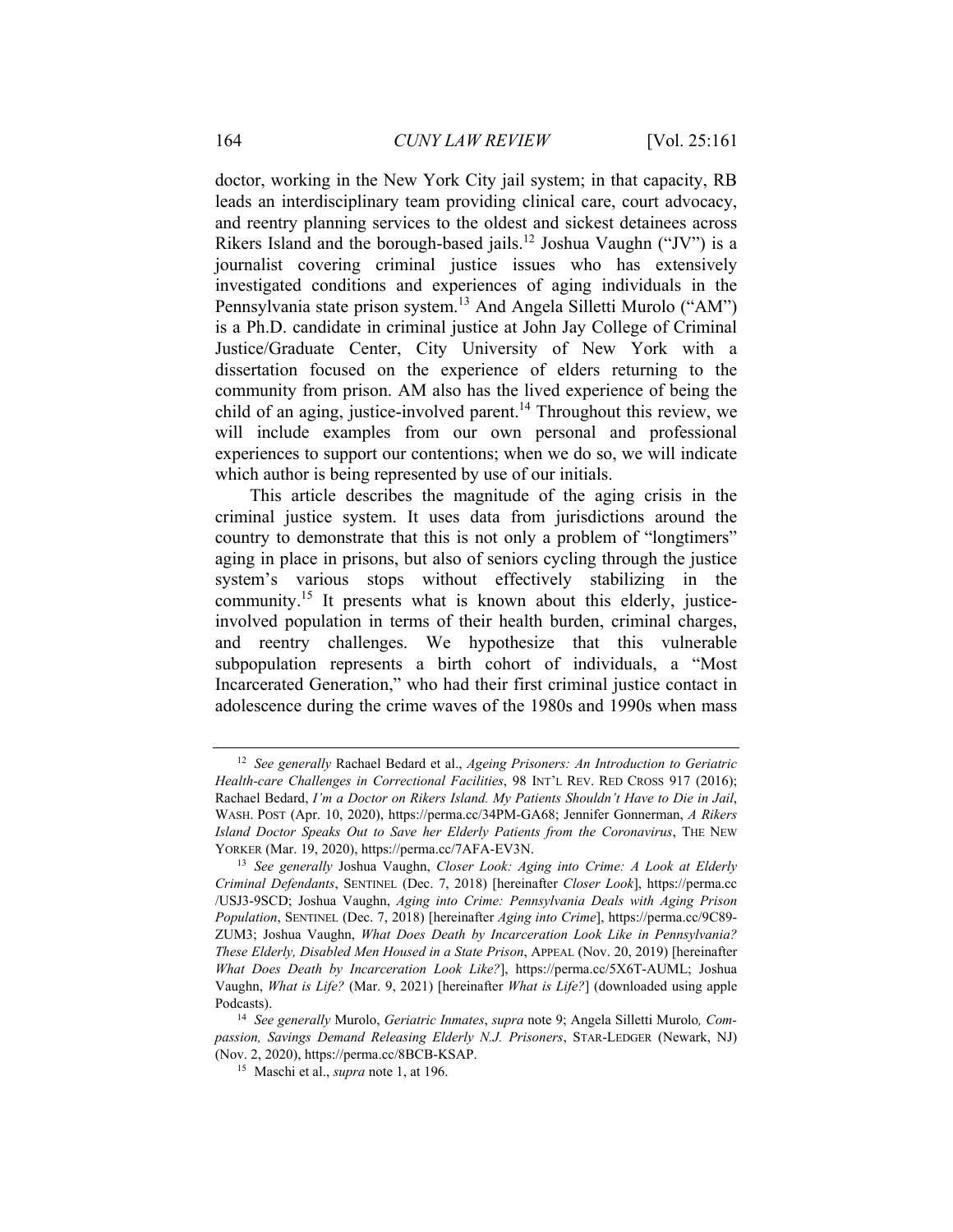incarceration was most rapidly expanding, and who have remained justice involved since that time.<sup>16</sup> We begin to articulate an urgent research agenda and propose interventions to effectively divert elders from justice involvement and to meet their care needs. We hope that in bringing this crisis into focus, highlighting its consequences, and pointing towards solutions, this article will serve as a call to action for policymakers, advocates, prosecutors, corrections officials, and elected leaders, all of whom have a role to play in meeting the needs of justiceinvolved elders at the end of their lives.

## I. THE GRAYING OF THE AMERICAN JUSTICE SYSTEM: SUMMARY OF WHAT HAS BEEN PREVIOUSLY PUBLISHED ABOUT THE MAGNITUDE OF THE CRISIS

The United States prison population is aging<sup>17</sup> at a faster rate than the general population.<sup>18</sup> While the non-incarcerated population over 55 increased 24% between 1993 and 2013, driven by the aging of the baby boomer generation, $^{19}$  the population of people over 55 serving sentences in state prisons increased by  $400\%$  over the same period.<sup>20</sup> This increase in the older incarcerated population is often referred to as the "graying of American prisons," a phenomenon that has been well-documented by government agencies,<sup>21</sup> criminal justice organizations,<sup>22</sup> human rights organizations,  $^{23}$  and the mainstream media.<sup>24</sup>

There is no consensus on what constitutes "elderly" with respect to the justice-involved population. While an age of 65 is considered the "geriatric" threshold in community settings, $2<sup>5</sup>$  researchers and policymakers often use either 50 or 55 as the geriatric cut-off for justice-

<sup>16</sup> James Cullen, *The History of Mass Incarceration*, BRENNAN CTR. FOR JUST. (July 20, 2018), https://perma.cc/23LP-3M8M; DAVID GARLAND, THE CULTURE OF CONTROL: CRIME AND SOCIAL ORDER IN CONTEMPORARY SOCIETY 14 (2012); Lauren C. Porter et al., *How the U.S. Prison Boom has Changed the Age Distribution of the Prison Population*, 54 CRIMINOLOGY 30, 45 (2016). 17 HUMAN RIGHTS WATCH, *supra* note 4, at 7; MASCHI & MORGEN, *supra* note 7, at 4-5;

Pew Charitable Trusts, *supra* note 5, at 9.<br><sup>18</sup> CARSON & SABOL, *supra* note 5, at 1.<br><sup>19</sup> See CARSON & SABOL, *supra* note 5, at 4 fig.5.<br><sup>20</sup> Id. at 2 tbl.1.<br><sup>21</sup> See generally Ronald H. Aday, *Golden Years Behind Bars* 

*Facilities for Elderly Inmates*, 58 FED. PROB. 47 (1999); ADAY, *supra* note 1.<br><sup>22</sup> *E.g.*, CHIU, *supra* note 1, at 3.<br><sup>23</sup> *E.g.*, HUMAN RIGHTS WATCH, *supra* note 4, at 6; HUMAN RIGHTS WATCH, THE

ANSWER IS NO: TOO LITTLE COMPASSIONATE RELEASE IN US FEDERAL PRISONS 49 (2012),

https://perma.cc/J5EY-5MWV.<br><sup>24</sup> E.g., Christie Thompson, *Frail, Old and Dying, but Their Only Way Out of Prison is a Coffin, N.Y TIMES (Mar. 17, 2018), https://perma.cc/77WB-SNTZ.* 

<sup>&</sup>lt;sup>25</sup> Maschi et al., *supra* note 1, at 195; ADAY, *supra* note 1, at 16.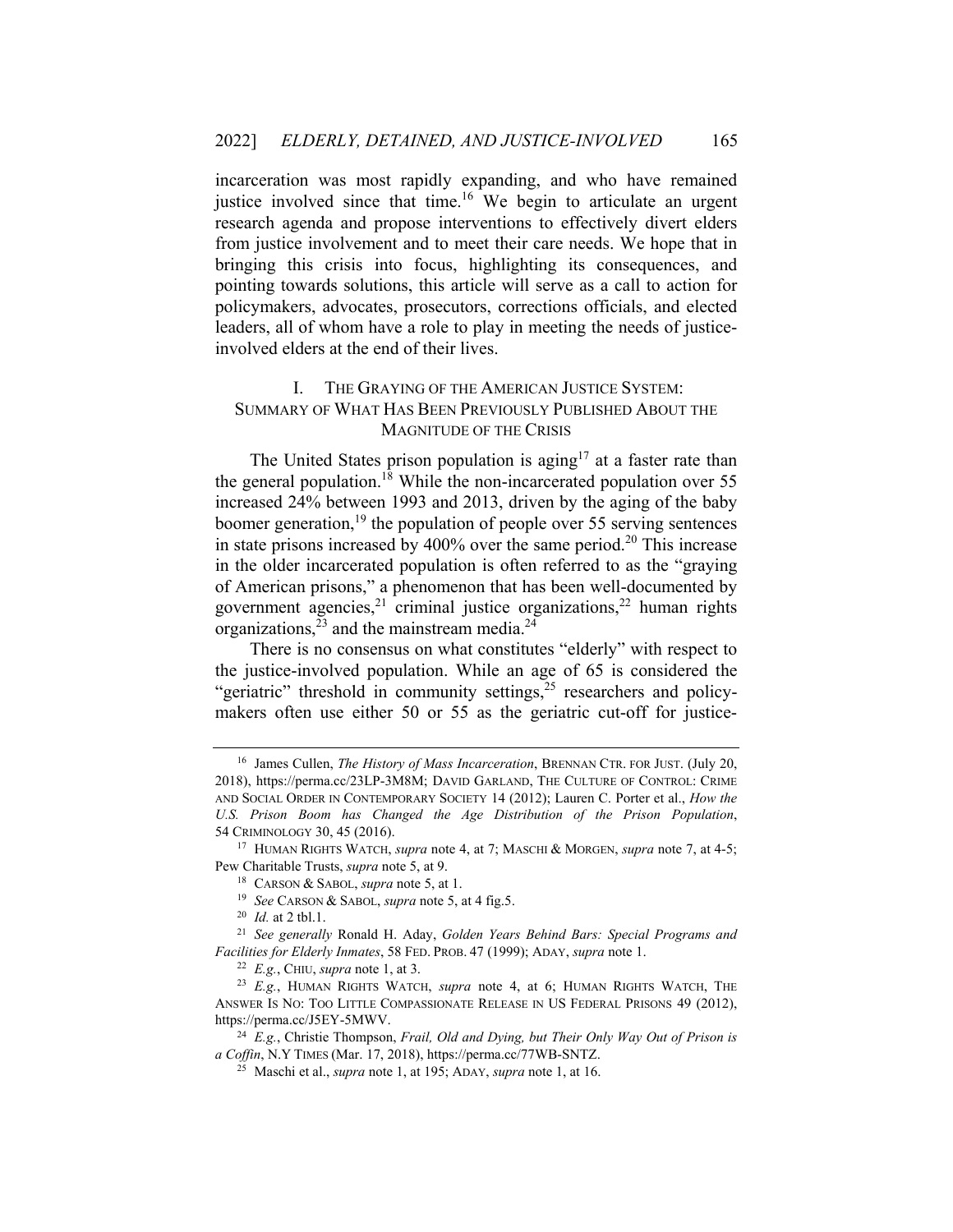involved people.26 This difference reflects the widespread evidence of the "accelerated aging" of older incarcerated people, a phenomenon where individuals present as 10-15 years older than their chronological age due to increased exposure to a variety of risk factors for poor health, including substance use, violence, inconsistent access to medical care, and incarceration itself. $27$  The accelerated aging theory was developed with respect to individuals detained in jails and prisons, $28$  but evidence suggests it applies to justice-involved people dwelling in the community as well.29

Scholars have theorized about three types of "older offenders": "Late-onset offenders," who are age 50 or older at the time of their first incarceration; "life course" in prison offenders, people who are serving long sentences and aging in place in prisons; and "chronic recidivists," people who have cycled in and out of prison since they were juveniles.<sup>30</sup> Media coverage of the graying prison system has largely focused on the phenomenon of the "life course" in prison offenders or the "longtimers."<sup>31</sup> A longitudinal study of aging in prisons found that over 50% of people 65 and older have served more than ten years consecutively and that 31% of people in prisons over the age of 65 were serving a life or death sentence in 2013.<sup>32</sup> Data obtained by The Sentencing Project in 2020 revealed that 30% of the population of over 200,000 people serving life sentences around the country were 55 years of age or older.33 And a recent paper looking at incarceration trends in

<sup>26</sup> ADAY, *supra* note 1, at 16; *e.g.*, Brie A. Williams et al., *Addressing the Aging Crisis in U.S. Criminal Justice Health Care*, 60 J. AM. GERIATRIC SOC'Y 1150, 1151 (2012) [hereinafter Williams, *Addressing the Aging Crisis*]; Brie A. Williams et al., *Coming Home: Health Status and Homelessness Risk of Older Pre-release Prisoners*, 25 J. GEN. INTERNAL MED. 1038, 1039 (2010) [hereinafter Williams, *Coming Home*]. 27 ADAY, *supra* note 1, at 17; CHIU, *supra* note 1, at 4-5; Maschi et al., *supra* note 1, at

<sup>195. 28</sup> ADAY, *supra* note 1, at 16. 29 Benjamin H. Han et al., *Medical Multimorbidity, Mental Illness, and Substance Use Disorder Among Middle-Aged and Older Justice-Involved Adults in the USA, 2015–2018*, 36 J. GEN. INTERNAL MED. 1258, 1258-89 (Oct. 13, 2020), https://perma.cc/PHP7-3322 (using representative sample data from the National Survey on Drug Use and Health, finding that 1.2% of people over the age of 50 living in community settings were recently "justiceinvolved" and that these individuals carried an excess burden of health concerns compared to age-matched controls).<br><sup>30</sup> Maschi et al., *supra* note 1, at 195-96.<br><sup>31</sup> *E.g.*, Amy Fettig, Opinion, *Aging and Dying Behind Prison Bars*, N.Y DAILY NEWS

<sup>(</sup>May 31, 2021), https://perma.cc/G86U-KY5G; Timothy Williams, *Number of Older Inmates Grows, Stressing Prisons*, N.Y. TIMES (Jan. 26, 2012), https://perma.cc/9VPK-Z2GY;

<sup>&</sup>lt;sup>32</sup> CARSON & SABOL, *supra* note 5, at 5. 33<br><sup>33</sup> ASHLEY NELLIS, SENT'G PROJECT, NO END IN SIGHT: AMERICA'S ENDURING RELIANCE ON LIFE IMPRISONMENT 4 (2021), https://perma.cc/Z5MY-BEBB.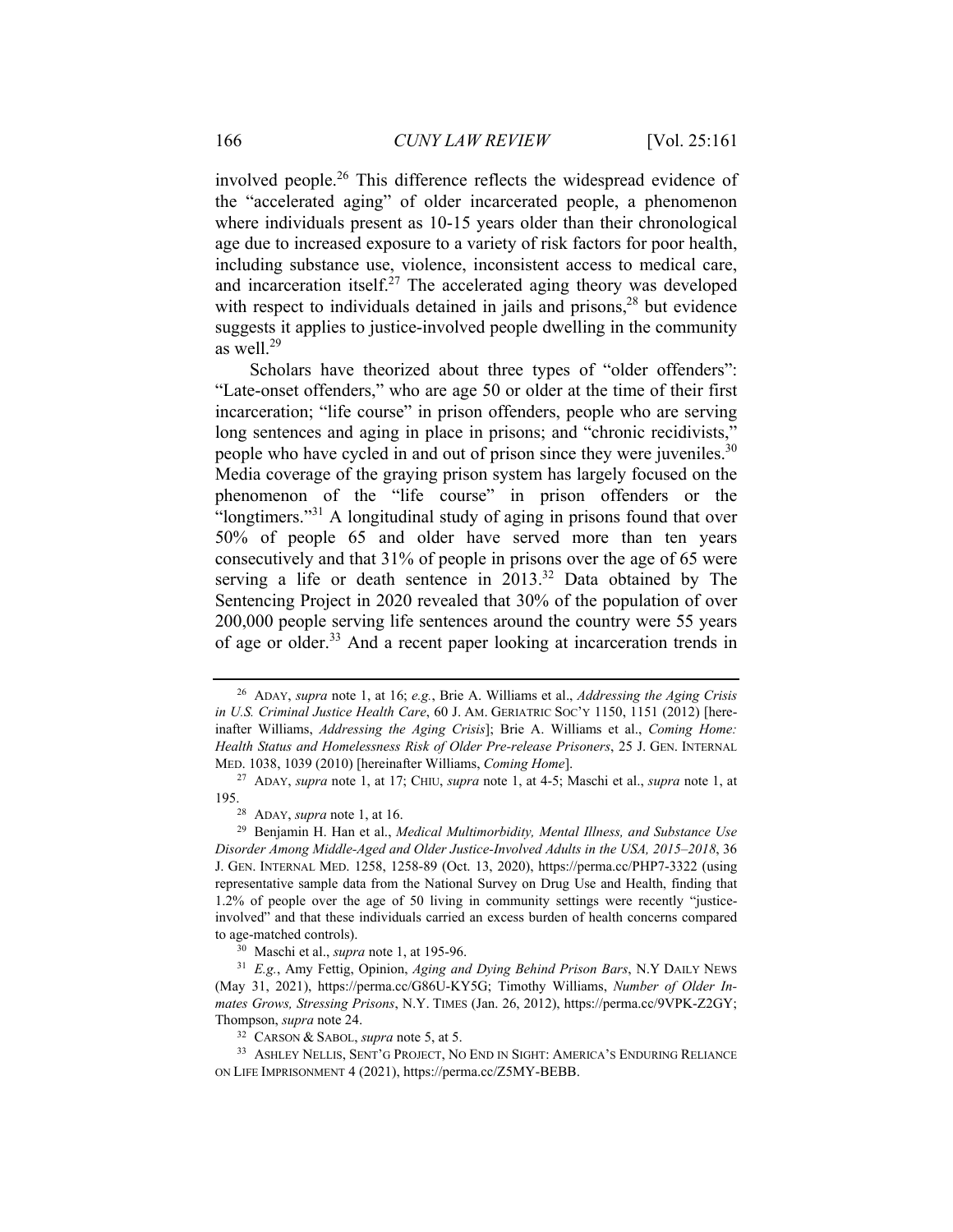North Carolina noted that the explosive growth of the state's prison population over 50, which increased sixfold between 1990 and 2018, was driven primarily by people serving long sentences.<sup>34</sup> This is not, however, entirely consistent with other findings. Nationally, while the incarcerated population over 65 is indeed made up of people serving long sentences, multiple studies have suggested that the steadily increasing number of elders over 50 years old who are serving time in prisons across the country is largely driven by new prison admissions, not those aging in place.<sup>35</sup> Increased admission rates of older adults to state and federal prisons are particularly notable when compared with current incarceration trends among youthful offenders, the cohort generally considered most at-risk of justice involvement: from 1999– 2013, admissions of persons to state prisons aged 18–24 declined 11%, while admissions to state prisons among the 55 and older age group during the same period increased 308%.<sup>36</sup> While recidivist behavior does generally decrease as a person ages, particularly past the age of  $65<sup>37</sup>$  a longitudinal study on recidivism found that just under one-third of people released from prison over the age of 40 incurred new criminal charges over nine years of follow up.38

Notably, non-White older adults are more likely to be readmitted to prison than White adults.<sup>39</sup> A study of reoffending patterns among people released from North Carolina prisons indicated that those with "minority status" (per self-report) were 1.2 times as likely to be readmitted to prison compared to White defendants.40 These findings are supported by national data collected by the Bureau of Justice Statistics, evidencing disproportionate growth in the older Black population compared to the White population.<sup>41</sup> In a study on aging and recidivism among federal detainees, Black people were rearrested at higher percentages in the 50–59 year old (36%) and 60 years and older (19.4%) categories compared to White, Hispanic, and "Other" racial or ethnic

<sup>34</sup> Frank R. Baumgartner et al., *Throwing Away the Key: The Unintended Consequences of "Tough-on-Crime" Laws*, PERSPECTIVES POL., July 26, 2021, at 1, 9-10. 35 Butts, *supra* note 5; CARSON & SABOL, *supra* note 5, at 13-20; Jeremy Luallen &

Ryan Kling*, A Method for Analyzing Changing Prison Populations: Explaining the Growth*  of the Elderly in Prison, 38 EVALUATION REV. 459, 479-80 (2014).<br><sup>36</sup> CARSON & SABOL, *supra* note 5, at 1-2.<br><sup>37</sup> Rakes et al., *supra* note 6, at 7, 9.<br><sup>38</sup> MARIEL ALPER ET AL., 2018 UPDATE ON PRISONER RECIDIVISM: A 9-Y

PERIOD (2005-2014) (2018), https://perma.cc/DNS8-Z2WM.<br><sup>39</sup> Rakes et al., *supra* note 6, at 7, 9; ALPER ET AL., *supra* note 38, at 6 tbl.3.<br><sup>40</sup> Rakes et al., *supra* note 6, at 6, 9.<br><sup>41</sup> CARSON & SABOL, *supra* note 5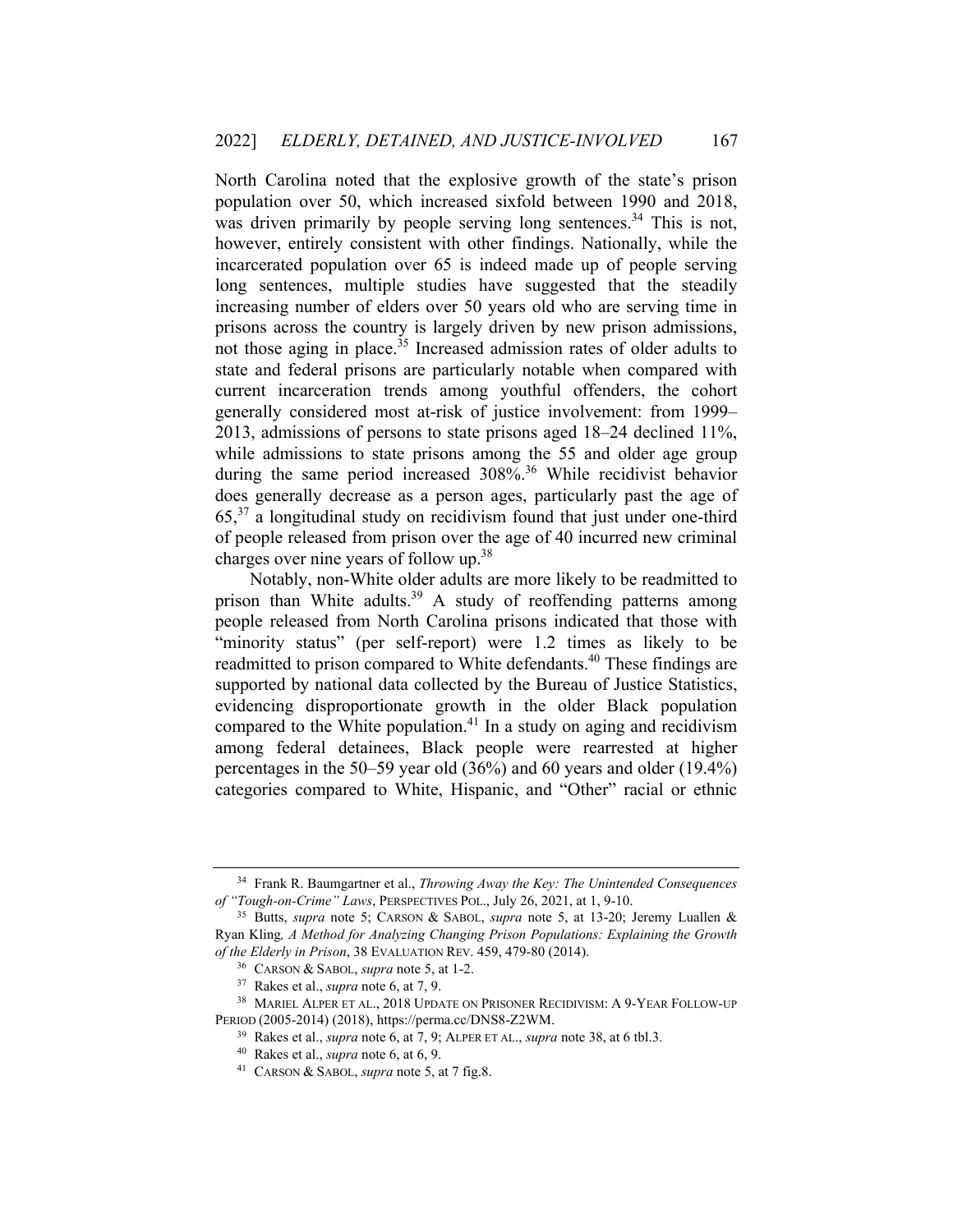categories.42 The fact that Black Americans are disproportionately represented in the justice-involved population at large is well documented.<sup>43</sup>

While we know that the prison-incarcerated population is aging in large part due to new admissions of older individuals, less is known about trends in jail demographics. The dearth of standardized, publicly available reporting by law enforcement agencies and correctional systems makes it difficult to quantify the population of non-prisonincarcerated, justice-involved older adults or to appreciate how many elders are jail detained each year.<sup>44</sup> Jail demographic data is also often reported without mention of age as a relevant variable.<sup>45</sup> Government reporting of jail and prison data has seen an overall slowdown of reporting in recent years, compounding the difficulty of getting an accurate hold of the older incarcerated population's demographics and movement.<sup>46</sup>

We can also infer from rising arrest rates for elders and rising prison admission rates for elders that jails must also be accommodating increasing numbers of older detainees. FBI arrest data indicates that one million people over 50 have been arrested every year between 2007 and 2014.47 Older individuals are frequently arrested for both violent and non-violent offenses.48 In 2013, 30.5% of older adults admitted to prison were convicted of either murder, manslaughter, rape or sexual assault, robbery, assault, or another violent offense.<sup>49</sup> The remainder and majority of admissions were for non-violent public order offenses  $(24.3\%)$ , property offenses  $(22\%)$ , and drug offenses  $(21.6\%)$ <sup>50</sup> Other

<sup>42</sup> KIM STEVEN HUNT & BILLY EASLEY II, U.S. SENT'G COMM'N, THE EFFECTS OF AGING ON RECIDIVISM AMONG FEDERAL OFFENDERS 24 fig.16 (2017), https://perma.cc/JM3R-UEPT. 43 *See, e.g.*, MICHELLE ALEXANDER, THE NEW JIM CROW: MASS INCARCERATION IN THE

AGE OF COLOR BLINDNESS 99-100 (10th ed. 2020); E. ANN CARSON & ELIZABETH ANDERSON, BUREAU OF JUST. STAT., PRISONERS IN 2015 13 (2016); *Missouri Profile,* PRISON POL'Y INITIATIVE, https://perma.cc/ZQK2-LBAZ (last visited Nov. 23, 2021). 44 *See* Wendy Sawyer, *Since You Asked: Is It Me, or Is the Government Releasing Less* 

*Data About the Criminal Justice System?*, PRISON POL'Y INITIATIVE (Nov. 14, 2019), https://perma.cc/Z2F8-576W. 45 *See* ZHEN ZENG & TODD D. MINTON, BUREAU OF JUST. STAT., JAIL INMATES IN 2019

<sup>(2021),</sup> https://perma.cc/84EZ-ZFYL. 46 Sawyer, *supra* note 44. 47 Howard N. Snyder et al., *Arrest Data Analysis Tool*, BUREAU OF JUST. STAT.,

https://perma.cc/R3RS-W9SJ (follow National Estimates, then select Age Arrest Curves for All Offenses from the years 2007 through 2014 and choose Offense by Age) (last visited Nov. 23, 2021). 48 *See* CARSON & SABOL, *supra* note 5, at 17-18. 49 *Id.* at 16 tbl.11.

<sup>50</sup> *Id.*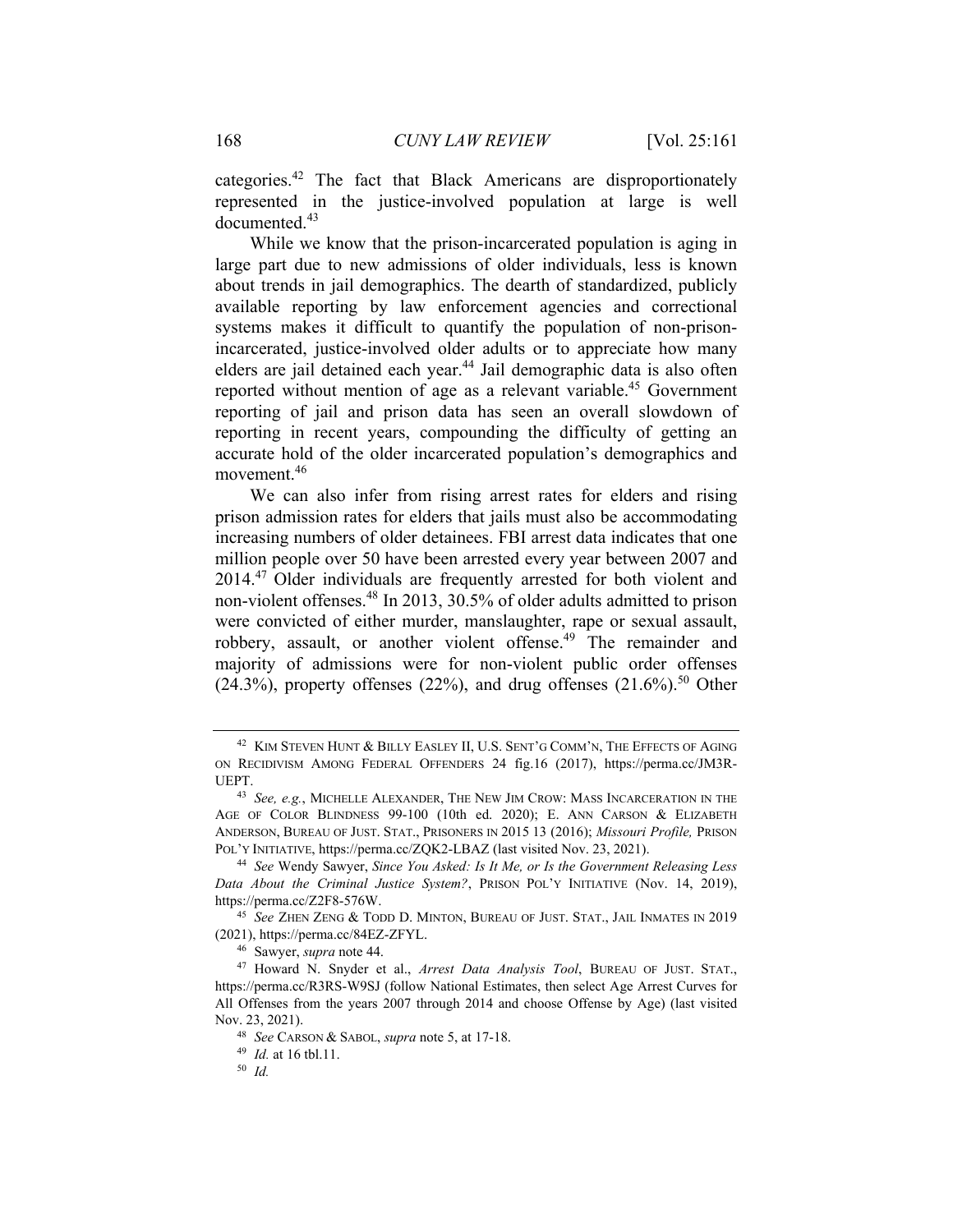research has shown a strong association between substance use disorders, drug offenses, and the aging prison population.<sup>51</sup> The rate of drug arrests for people over 50 increased 92% between 2000 and 2018; while the absolute number of older adults arrested in 2018 for drug crimes was still lower than the number of people under 50 arrested for drug crimes, this was the greatest proportional increase of any age  $\text{group}$ .<sup>52</sup>

# II. WHY IS THE JUSTICE-INVOLVED POPULATION AGING?: THE AGE-CRIME CURVE AND EXPLANATIONS FOR FREQUENT RECIDIVISM AMONG OLDER ADULTS

Why the justice-involved population is aging has not previously been fully theorized or elucidated. This is due, in part, to the "Age-Crime Curve Theory," a foundational assertion in criminology that suggests that criminal behavior generally begins around 14 or 15 years of age and tapers off after early adulthood.<sup>53</sup> Multiple studies have reaffirmed the strong association between adolescence and criminal activity.54 However, recent data challenges the strength of this association. Figure 1 shows a reproduction of the conventional Age-Crime curve, based on the one presented in Travis Hirschi and Michael Gottfredson's seminal 1983 paper. Figure 2 shows arrest trends in original data that we have analyzed from Missouri, New York, and Pennsylvania for different five-year periods, where the bolded line represents arrest data from 2014 to 2019.<sup>55</sup> When looking at these charts,

<sup>51</sup> *See, e.g.*, Butts *supra* note 35; CHRISTOPHER J. MUMOLA & JENNIFER C. KARBERG, BUREAU OF JUST. STAT., DRUG USE AND DEPENDENCE, STATE AND FEDERAL PRISONERS, 2004,

at 5 tbl.3 (2006), https://perma.cc/QB2M-GQKM; Porter et al., *supra* note 16, at 36.<br><sup>52</sup> Butts, *supra* note 5.<br><sup>53</sup> David P. Farrington, *Age and Crime*, 7 CRIME & JUST. 189, 189-90, 192-93 (1986).<br><sup>54</sup> See id.; see a

PERSISTERS AND DESISTERS IN CRIME FROM ADOLESCENCE INTO ADULTHOOD: EXPLANATION, PREVENTION AND PUNISHMENT 13 (Rolf Loeber et al. eds., 2016); ROBERT J. SAMPSON & JOHN H. LAUB, CRIME IN THE MAKING: PATHWAYS AND TURNING POINTS THROUGH LIFE 6-7 (1st paperback ed. 1995).  $55$  This data was collected from prison admission data available through the Department

of Corrections in Missouri, New York, and Pennsylvania. It was supplemented with St. Louis jail data, through the St. Louis Open Data Portal, Kaplan's concatenated data files of Uniform Crime Reporting ("UCR") data from the FBI, and NYPD data. The statistical summaries of the data collected was produced through the program "R." *See* MO. DEP'T OF CORR., PROFILE OF THE INSTITUTIONAL AND SUPERVISED OFFENDER POPULATION (Mar. 1, 2020), https://perma.cc/H8N4-XVGB; N.Y. POLICE DEP'T, NYPD ARRESTS DATA (HISTORIC) (May 3, 2021), https://perma.cc/6DUN-WBHV; COMMONWEALTH OF PA. DEP'T OF CORR., INMATE STATISTICS (Dec. 31, 2019), https://perma.cc/P9GC-QQC9; N.Y. STATE CORR. & CMTY. SUPERVISION, UNDER CUSTODY REPORT: PROFILE OF UNDER CUSTODY POPULATION AS OF JANUARY 1, 2019 (2019), https://perma.cc/Q3JU-ZPJX.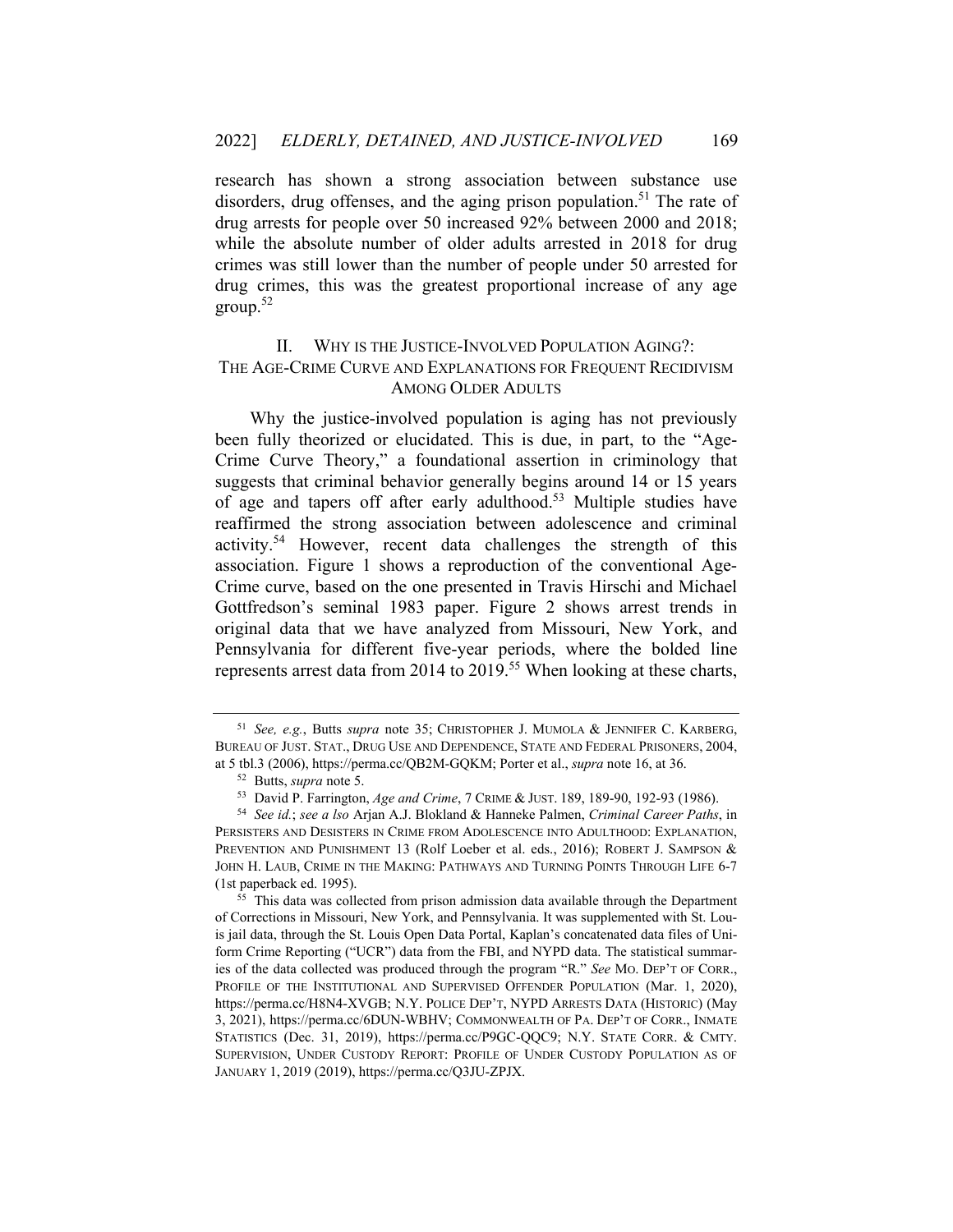one can appreciate the long tail of the curve lifting off the X-axis most dramatically for the lines representing the most recent time period; this demonstrates that many more people over 50 were arrested for both violent and property crimes between 2014 and 2019 than in years before. Thus, real world data suggests that people are not, in fact, "aging out of crime" as they are predicted to do by this foundational principle in criminology.56



*Figure 1: A representation of the traditional age-crime curve described in Hirschi & Gottfredson, 1983* 



*Figure 2: Age-crime curves representing real data from Missouri, Pennsylvania and New York. Each line represents the way that the curve looked for a different* 

<sup>56</sup> *See* Travis Hirschi & Michael Gottfredson, *Age and the Explanation of Crime*, 89 AM. J. SOCIO. 552, 552-62 (1983).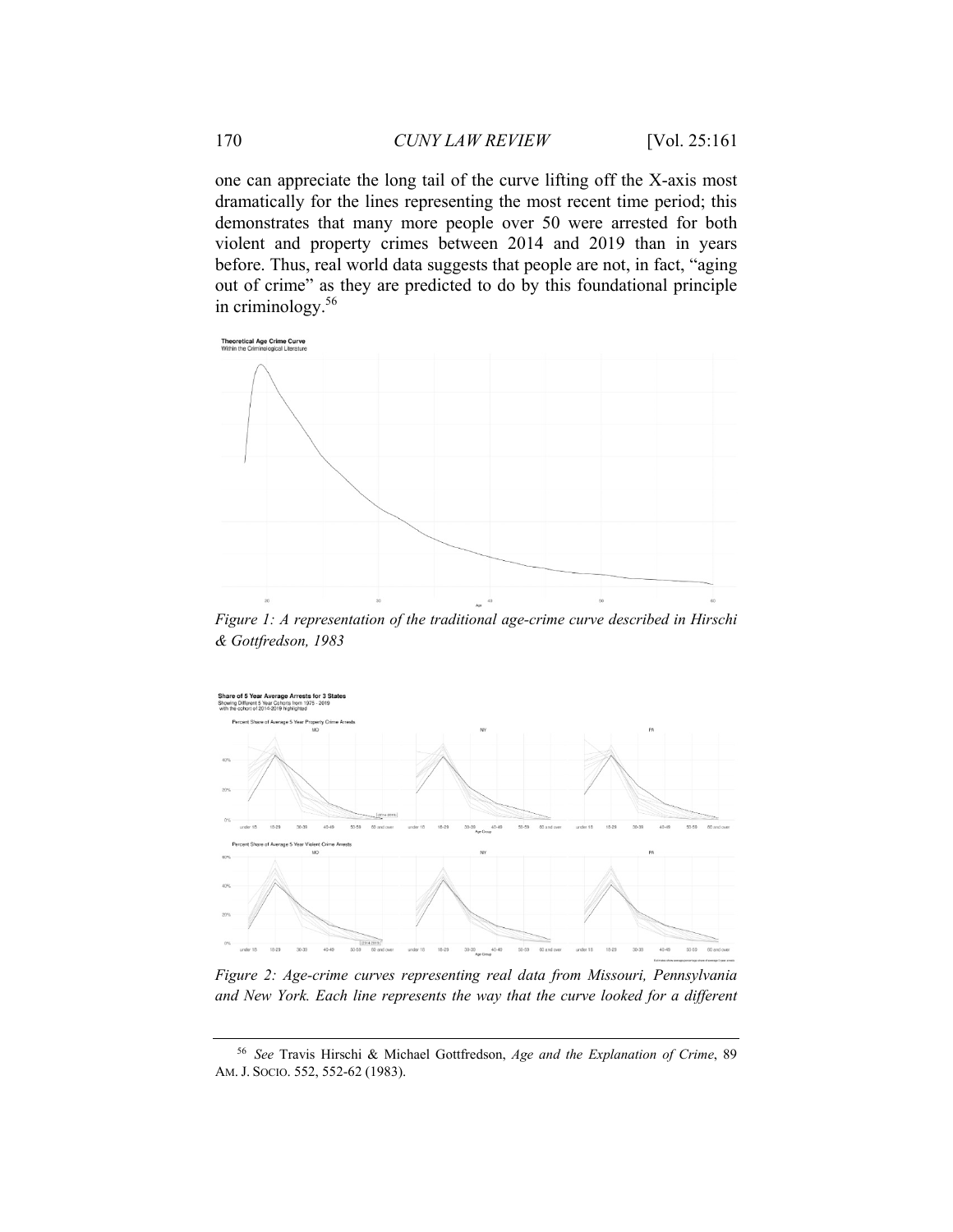*five-year time period; the bolded line represents the most recent period, 2014– 2019.* 

The fact that more people are now being arrested at later ages than in previous eras<sup>57</sup> complicates fundamental assumptions about who is justice involved and prompts the question: Are older people more prone to illegal activity now than in the past, and if so, why?

When assessing longitudinal trends impacting an aging generation, sociologists consider whether an observed phenomenon is an "aging effect," a "cohort effect," or a "period effect."58 Aging effects reflect changes that happen across all generations as they age, regardless or time or place.<sup>59</sup> Cohort effects are distinct characteristics or trends attached to a particular birth cohort.<sup>60</sup> And period effects are phenomena related to a point in history that impact all age cohorts alive at that time.<sup>61</sup> That working-age people were more likely to be out of work during the Great Depression is a period effect; that people who were children of the Great Depression grew up with certain attitudes about money that persisted as they aged was a cohort effect.<sup>62</sup>

In 2016, Porter et al. published a study suggesting that a generational cohort of individuals, people born in the 1960s who came into adolescence and young adulthood during the 1980s, seemed to be driving the aging of the justice system between the 1970s and early 2000s.63 The sustained justice involvement of the 1960s birth cohort was shown in Porter's model to be a stronger driver of an aging prison population than relevant period factors.<sup>64</sup> However, Porter still noted the strong relationship between risk of prolonged or recurrent incarceration and membership in the cohort that hit young adulthood when the crack epidemic was at its height, a period factor.<sup>65</sup> Prior cohort analyses have focused on risk factors and behavioral tendencies within a cohort that might increase its propensity for criminal behavior, such as exposure to

<sup>57</sup> *See* Keith Humphreys, *Young People Are Committing Much Less Crime. Older People Are Still Behaving as Badly as Before*, WASH. POST (Sept. 7, 2016), https://perma.cc /F5TP-56WN. 58 Robert D. Blanchard et al., *Distinguishing Aging, Period and Cohort Effects in Lon-*

*gitudinal Studies of Elderly Populations*, 11 SOCIO-ECON. PLAN. SCIS. 137, 137-38 (1977). 59 *Id.* at 137.

<sup>60</sup> *Id.* at 137-38. 61 *Id.* at 137.

<sup>62</sup> *Id.* at 137-38, 145. 63 Porter, *supra* note 51, at 36. 64 *See id.* at 30. 65 *Id.*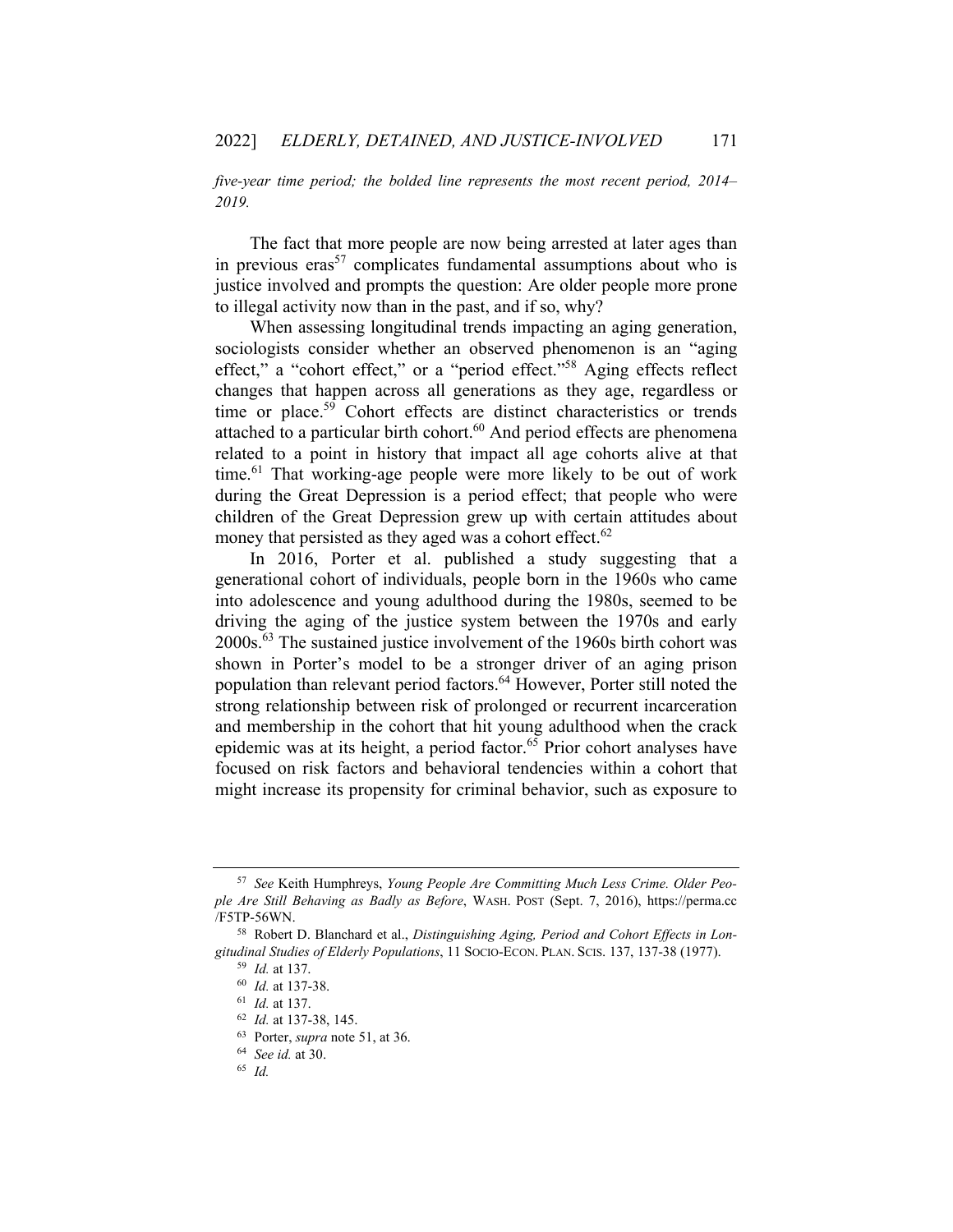lead as children.<sup>66</sup> Other studies have considered that age-crime curves may shift over time due to just such a cohort effect.<sup>67</sup> Porter's work is supported by data from E. Ann Carson and William Sabol, which affirmed that admission of state detainees increased most among 45-49 year-olds between 1993 and 2003, and among people age 55 and older from 2003 to  $2013$ ;<sup>68</sup> one might reasonably infer that these are simply many of the same people, aging through multiple incarcerations.

While the expectation that people will age out of crime is clearly not borne out in the current context, the age-crime curve's central thesis, that propensity for criminal activity and subsequent arrest is highest in teenagers, is still important to understanding why the justice-involved population is aging. The critical relevance of the historical moment at which a cohort ages into adolescence was recently demonstrated in a paper from 2021 by Roland Neil and Robert Sampson.<sup>69</sup> The study's authors looked at arrests and incarceration data for over 1,000 people born in Chicago between 1979 and 1996.<sup>70</sup> They found that people born in the earlier years of the study period, who came into adolescence during the tail end of the crime wave of the early 1990s, were much more likely to become justice involved and to stay justice involved over their adulthood when compared with people born in the mid-1990s.<sup>71</sup> Birth year was a bigger risk factor for justice involvement than all other known risk factors: People who were in the lowest socioeconomic strata born in the latest birth cohort, for example, had a lower risk of arrest and incarceration as people born in the highest socioeconomic group who were born in the earliest one.<sup>72</sup> While the notion that, as the authors put it, "our individual experiences are inevitably bound up with social change, and when that change is substantial, it distinguishes the life experiences of different age cohorts," they also note that "[t]hese substantial changes have been surprisingly neglected in the study of age, crime, and the life course, due to both data and theoretical limitations."73

<sup>66</sup> *See, e.g.*, Anna Aizer & Janet Currie, *Lead and Juvenile Delinquency: New Evidence from Linked Birth, School, and Juvenile Detention Records*, 101 REV. ECON. & STAT. 575 (2019); Jennifer L. Doleac, *New Evidence that Lead Exposure Increases Crime*, BROOKINGS INST. (June 1, 2017), https://perma.cc/KW65-VTGC; James J. Feigenbaum & Christopher Muller, *Lead Exposure and Violent Crime in the Early Twentieth Century*, 62 EXPLORATIONS ECON. HIST. 51, 62 (2016).<br>
<sup>67</sup> *See, e.g.*, Porter et al., *supra* note 16, at 30.<br>
<sup>68</sup> CARSON & SABOL, *supra* note 5, at 1.<br>
<sup>69</sup> Neil & Sampson, *supra* note 6.<br>
<sup>70</sup> Id. at 1127-29, 1136; Juan Siliezar

*tery of History,"* HARV. GAZETTE (June 22, 2021), https://perma.cc/L3N5-YKGK. 71 Neil & Sampson, *supra* note 6, at 1134, 1152 fig.1. 72 *See Id.* at 1156. 73 *Id.* at 1128.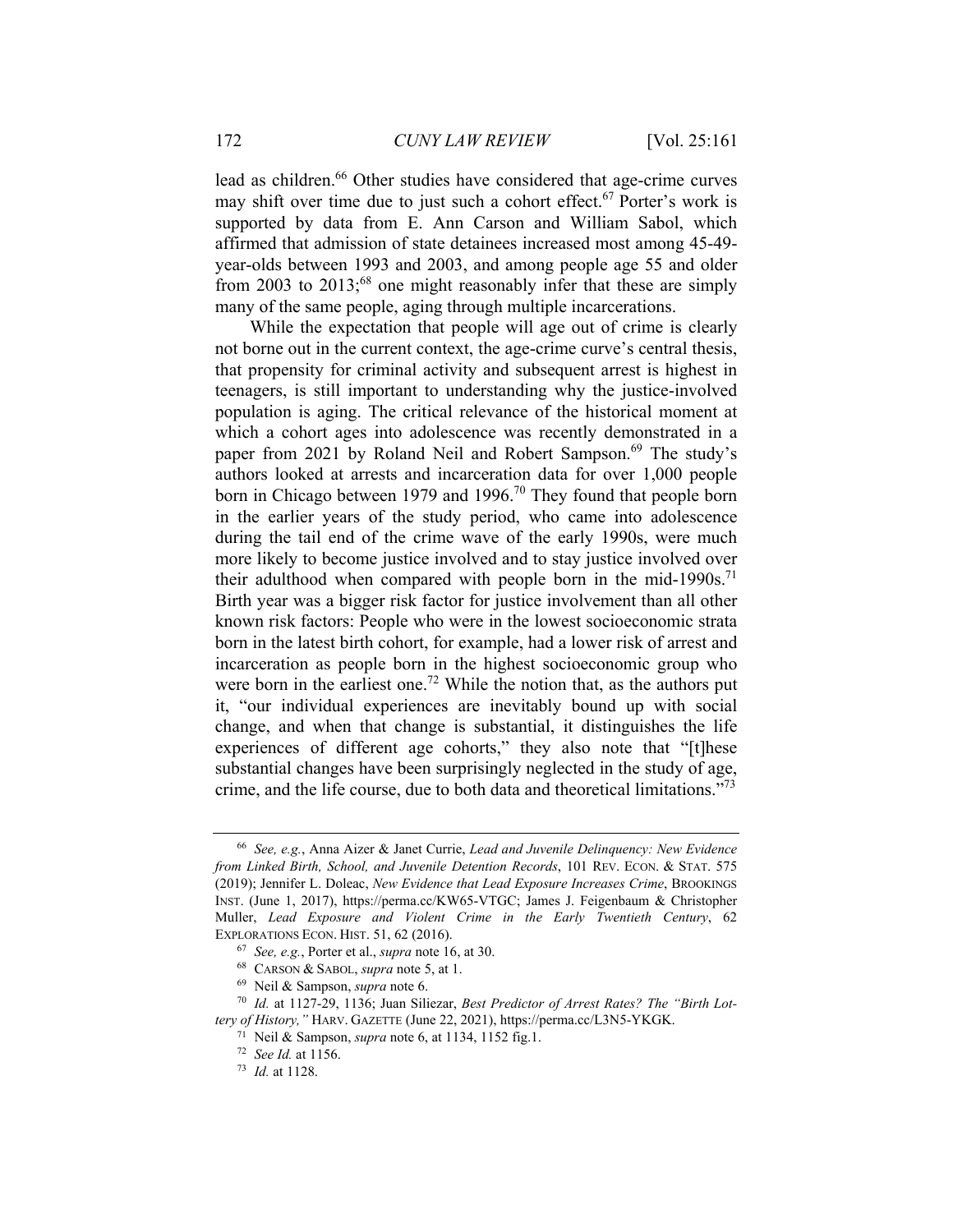Neil and Sampson's work proposes that "the birth lottery of history" is a primary determinant impacting whether or not an individual comes into contact with the criminal justice system at a young age.<sup>74</sup> Several other studies have demonstrated that justice-system involvement is itself a strong predictor of future justice-system involvement, $^{75}$  and that incarceration and justice involvement during adolescence and early adulthood disrupt one's ability to create the foundation for a stable and thriving future.<sup>76</sup> We propose a theoretical integration of these findings: that a birth cohort born in the 1960s and 70s were set on a path towards lifetime justice involvement as a result of having come into adolescence during the height of the crack era and crime waves of the 1980s and early 1990s. We will refer to this cohort from hereon as the "Most Incarcerated Generation."

# III. WHY IS THE JUSTICE-INVOLVED POPULATION AGING?: ELABORATING ON A HYPOTHESIS ABOUT THE "MOST INCARCERATED GENERATION"

We propose that the birth cohort that scholars have remarked on people born predominantly in the 1960s and possibly the early 1970s drive the aging of the justice system largely because they were the generation that was most intensely impacted by mass incarceration and its consequences.77 The "Most Incarcerated Generation," as we will refer to them from here on, are the people who collectively experienced disproportionate contact with law enforcement by coming of age during the crack epidemic and the crime waves of the 1980s and early 1990s, and as a result were disproportionately vulnerable to arrest.<sup>78</sup> Their incident incarcerations occurred during an era defined by a turn towards disproportionate punishment, including lengthy sentences, increased use of life without parole, increased use of solitary confinement, and "no frills imprisonment."79 Prison systems expanded in part due to increased

<sup>74</sup> *Id.* 

<sup>75</sup> *See* ALPER ET AL., *supra* note 38, at 1; Matt Clarke, *Long-Term Recidivism Studies Show High Arrest Rates*, PRISON LEGAL NEWS (May 3, 2019), https://perma.cc/2HQW-5XQW. 76 *See* Gilman et al., *When Is a Youth's Debt to Society Paid? Examining the Long-Term* 

*Consequences of Juvenile Incarceration for Adult Functioning*, 1 J. DEVELOPMENTAL & LIFE-COURSE CRIMINOLOGY 33, 33 (2015). 77 Porter et al., *supra* note 16, at 36. 78 MARC MAUER & TRACY HULING, SENT'G PROJECT, YOUNG BLACK AMERICANS AND

THE CRIMINAL JUSTICE SYSTEM: FIVE YEARS LATER 1-2, 7-10 (1995), https://perma.cc /WNL8-XPER. 79 JEREMY TRAVIS, BUT THEY ALL COME BACK: FACING THE CHALLENGES OF PRISONER

REENTRY 22-24, 31 (2005); Kevin H. Wozniak, *American Public Opinion About Prisons*, 39 CRIM. JUST. REV. 305, 305-06 (2014).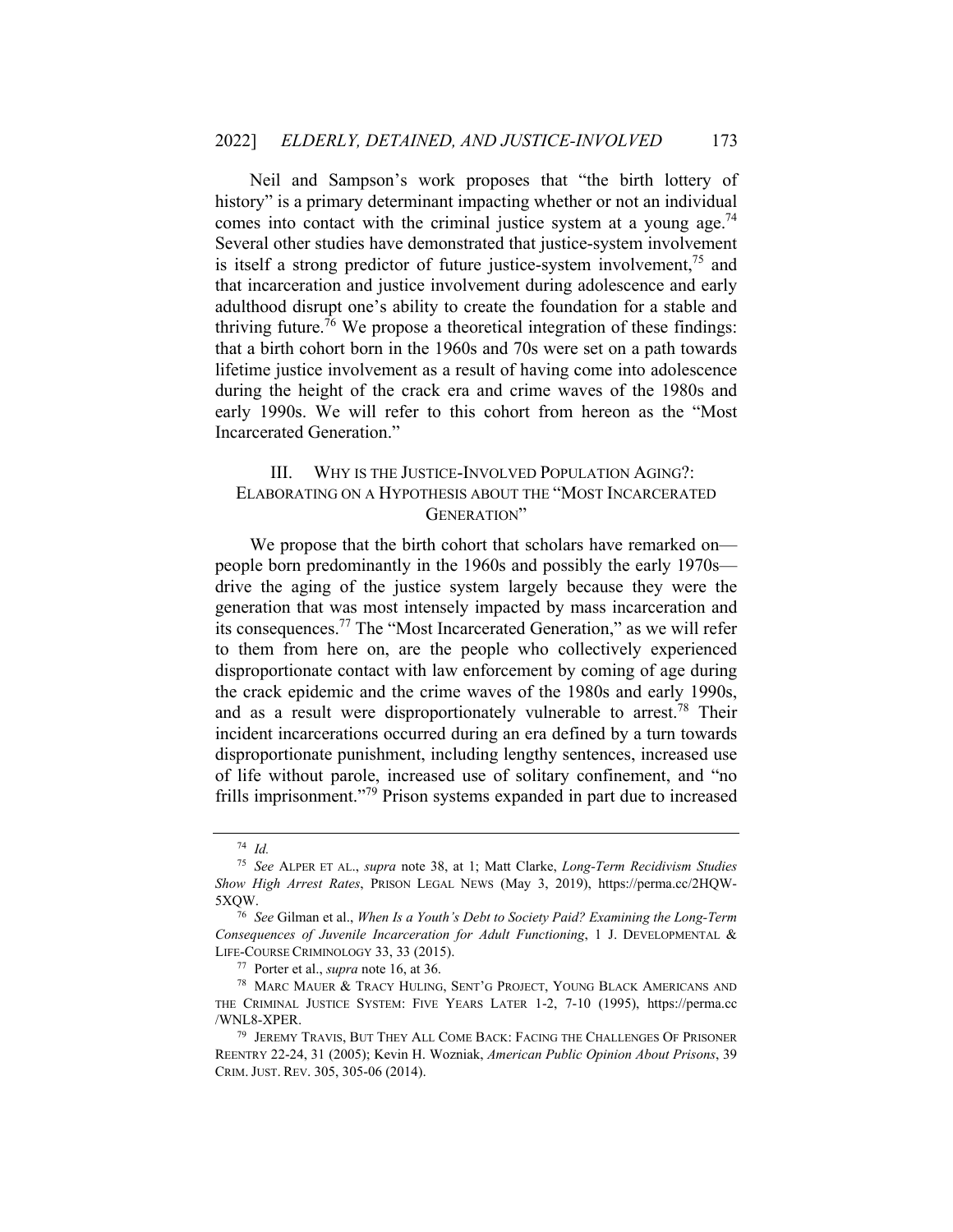obstacles to prison release, including reduced use of clemency, "truth in sentencing" efforts, and restrictive parole board practices resulting in frequent denials of release even for long-serving individuals.<sup>80</sup>

Once released from prison, the "Most Incarcerated Generation" faced obstacles to reintegrating into the community, including employment discrimination, housing discrimination, and disenfranchisement.<sup>81</sup> And those who returned to the community under community supervision programs such as parole, probation, or with courtmandated obligations to register as sex offenders, have been put at risk of re-incarceration simply by virtue of being under constant surveillance. $82$  For example, while researching a story on people on the sex offender registry charged with failure to register their address with the government, JV recently came across the case of a 55-year-old man who was violated and incarcerated for walking on a street that was not on his approved map of walking routes.

Having spent their entire adult lives ensnared in the net of the legal system, the "Most Incarcerated Generation" have not felt that net loosen as much as other cohorts over the past fifteen years. In 2009, the size of the population of incarcerated Americans held across jails and prisons throughout the country peaked at 1.6 million people.<sup>83</sup> Since 2009 the population has decreased every year, such that just over 1.4 million people were incarcerated at the end of 2019.<sup>84</sup> This decarceration has been accomplished not by mass release of people serving long sentences, but as a result of historically low crime rates in many major cities and a growing effort to divert people away from incarceration in favor of other forms of surveillance, supervision, and mandated programming.85

The "Most Incarcerated Generation," however, has not been easily diverted, for reasons both legal and related to their aging status. Because

<sup>80</sup> PETERSILIA, *supra* note 4, at 62, 68-69; MICHAEL TONRY, THINKING ABOUT CRIME: SENSE AND SENSIBILITY IN AMERICAN PENAL CULTURE 8-10, 66-69 (2004). 81 Peter Leasure, *Securing Private Housing with a Criminal Record*, 58 J. OFFENDER

REHAB. 30, 30-31 (2019); Devah Pager, *The Mark of a Criminal Record*, 108 AM. J. SOCIO. 937, 939-43 (2002); TRAVIS *supra* note 79, at 35, 83-86.<br><sup>82</sup> See Jordan M. Hyatt & Geoffrey C. Barnes, *An Experimental Evaluation of the Im-*

*pact of Intensive Supervision on the Recidivism of High-Risk Probationers*, 63 CRIME & DELINQ. 3, 7 (2017).<br><sup>83</sup> CARSON & ANDERSON (2016), *supra* note 43, at 3 tbl.1.<br><sup>84</sup> E. ANN CARSON & ELIZABETH ANDERSON, BUREAU OF JUST. STAT., PRISONERS IN 2019

<sup>3</sup> tbl.2 (2020). 85 *See id.* at 13; JOAN PETERSILIA & SUSAN TURNER, DIVERTING PRISONERS TO INTENSIVE

PROBATION 1 (1990); Harold Pollack et al., *If Drug Treatment Works So Well, Why Are So Many Drug Users in Prison?*, in CONTROLLING CRIME: STRATEGIES AND TRADEOFFS 125, 138-44 (Philip Cook et al. eds., 2011).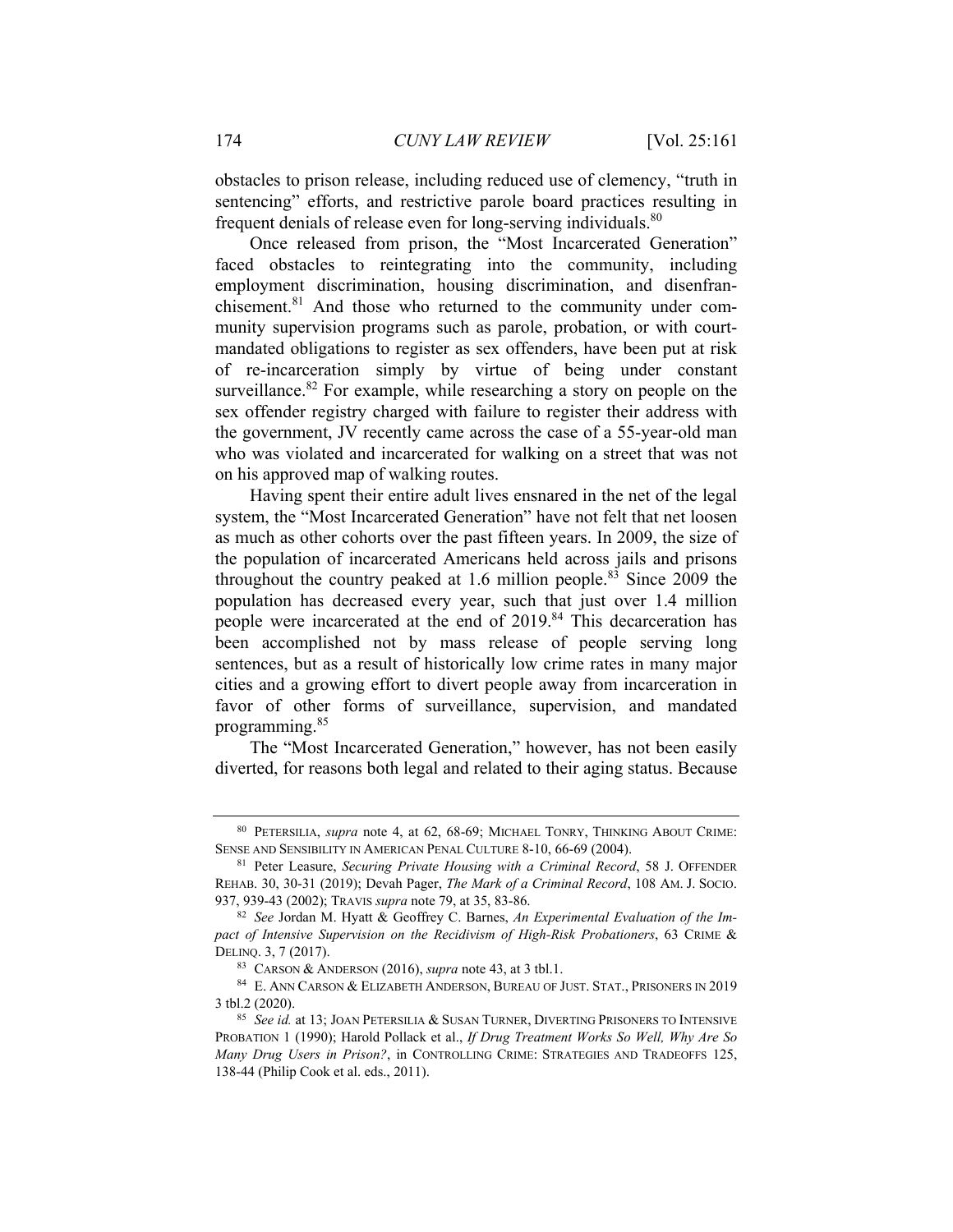the majority of these individuals are considered chronic recidivists, they are often designated predicate felons who face long mandatory sentences and are therefore ineligible for diversion programming.<sup>86</sup> Older individuals who use drugs and have long criminal histories, for example, are often prohibited from participation in diversion programs and drug courts and thus are basically guaranteed a prison sentence if charged with a new offense. If they are under parole or probation, they may have violated or be returned to jail as a result of violating terms of supervision, even if a new criminal charge is fairly minor.<sup>87</sup> And because they are now in their fifth to seventh decades of life, in working with older individuals returning to the community, we have found that they are often deemed unfit for residential treatment programs that do not have on-site medical staff, for day programming that conflicts with medical care, or for treatment plans that exclude individuals with cognitive impairment or difficulty with self-care.<sup>88</sup> RB has taken care of dozens of individuals in the New York City jail system who have languished in pretrial detention because the court is only willing to offer them a residential program that cannot accommodate their needs, or a prison sentence.

The intersection of this generation's coming of age at the dawn of mass incarceration,<sup>89</sup> their now decades-long history of justiceinvolvement and acquired trauma,  $90$  trauma-related behaviors,  $91$ undertreated substance use issues,  $92$  particular experience of barriers to successful reentry,  $93$  and their elder status, has created a perfect storm in the graying justice system. The system's constituent parts are fundamentally designed to interact with young people but are now increasingly responsible for older people.<sup>94</sup> And this aging cohort, the "Most Incarcerated Generation," is particularly vulnerable to harms and obstacles at every stage of their justice involvement, from arrest through prison release.

<sup>86</sup> *See, e.g.*, Pollack et al., *supra* note 85, at 127-28, 139. 87 *See* Ginia Bellafante, *Criminal Justice Reform Empties Cells, Parole Fills Them Up Again*, N.Y. TIMES (Feb. 2, 2018), https://perma.cc/Q87U-7LQP.<br><sup>88</sup> Observations are based on RB's professional experience.<br><sup>89</sup> Porter et al., *supra* note 16, at 32, 48-49.<br><sup>90</sup> MASCHI & MORGEN, *supra* note 7, at 74-9

*Abuse and Addiction in the Criminal Justice System: Improving Public Health and Safety*, 301 JAMA 183, 183 (2009). 93 *See* Bruce Western et al., *Stress and Hardship After Prison*, 120 AM. J. SOCIO. 1512,

<sup>1524-26 (2015)</sup>*.*

<sup>94</sup> *See* Murolo, *Geriatric Inmates*, *supra* note 9, at 4-5.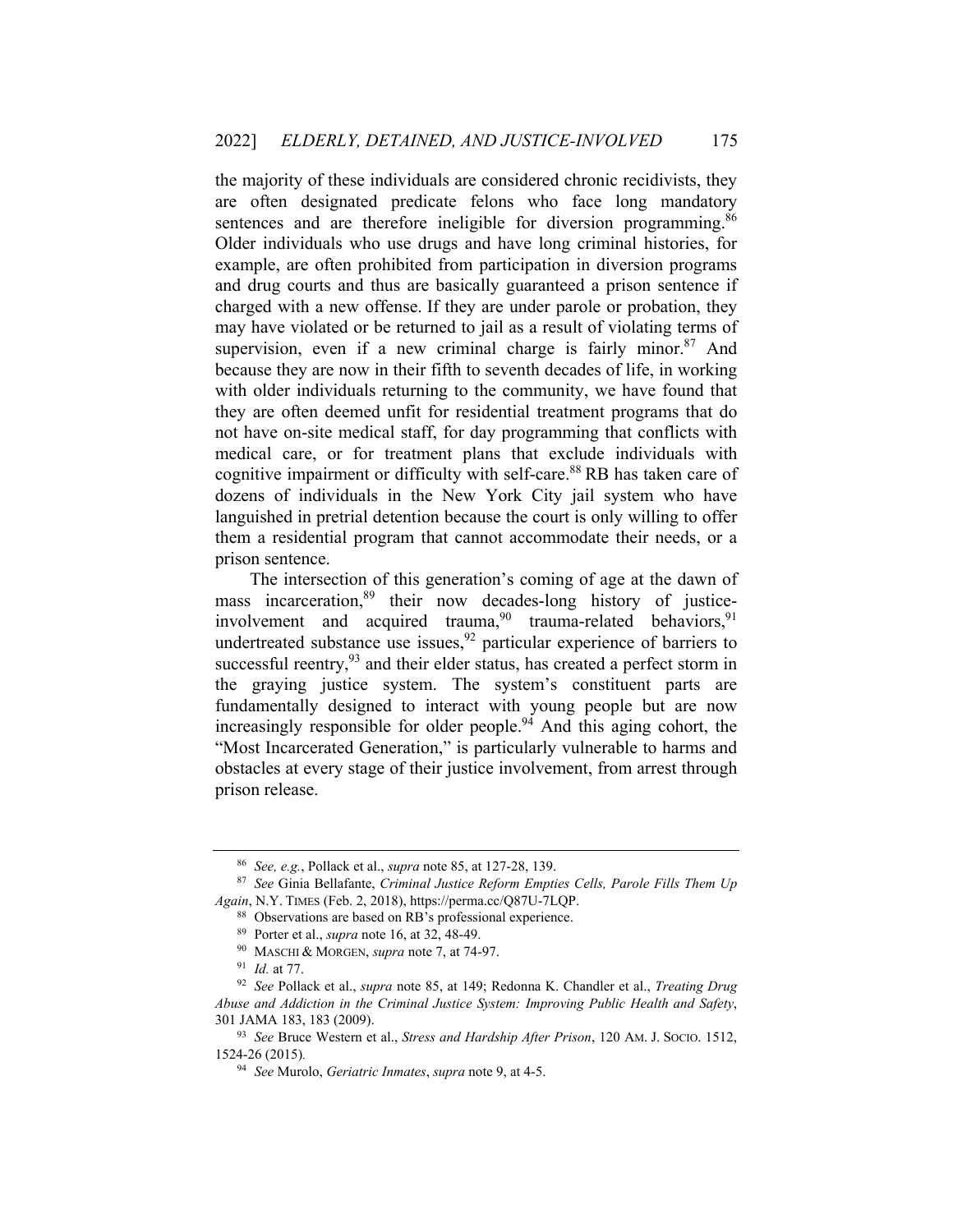#### IV. PARTICULAR CHALLENGES IMPACTING JUSTICE-INVOLVED ELDERS

# *A. Justice-Involved Elders Have an Excess Burden of Health Concerns*

Older people who are incarcerated have an excess burden of health concerns compared to younger incarcerated people and to age-matched controls in the community.<sup>95</sup> This poses significant challenges for correctional systems, which are obligated to provide all detainees in their care "community standard" healthcare.<sup>96</sup> Jails and prisons were not designed to house frail and medically vulnerable people;  $\frac{97}{3}$  as a result, sick elders who are incarcerated are particularly vulnerable to poor health outcomes. While reviewing the living accommodations for elders in one prison as part of an evaluation of that facility's geriatric care capacity, for example, RB noted that there were no housing accommodations for those prone to falls, and that the majority of housing blocks required detainees to climb stairs, navigate narrow hallways, and climb into top bunks. This is typical of the mismatch between correctional facilities and an aging population with increasing debility and disability.98

A study out of the San Francisco jail found evidence of geriatric conditions in 70% of subjects over 55, including multimorbidity of falls, incontinence, functional impairment, mobility impairment, and hearing impairment.<sup>99</sup> Older adults were also found to have increased prevalence of functional impairment, mobility impairment, and hearing impairment compared to age-matched controls in the community, an excess burden of chronic and frequent pain, and high rates of frequent distressing

<sup>95</sup> *See* Laura M. Maruschak, BUREAU OF JUST. STAT., MEDICAL PROBLEMS OF JAIL INMATES 2 (2006), https://perma.cc/HZ9B-QBGR; *Aging Inmates: Correctional Issues and Initiatives*, CORRECTIONS TODAY 84, 84-85 (2012).<br><sup>96</sup> Josiah D. Rich et al., *The Need for Higher Standards in Correctional Healthcare to* 

*Improve Public Health*, 30 J. GEN. INTERNAL MED. 503, 503 (2015); *see* Estelle v. Gamble, 429 U.S. 97, 102, 106 (1976) (holding that deliberate indifference to the medical needs of incarcerated people is repugnant to "the evolving standards of decency" and thus a violation of the Eighth Amendment); United States v. DeCologero, 821 F.2d 39, 43 (1st Cir. 1987) (holding that prisons are required to provide adequate medical services, defined as "services at a level reasonably commensurate with modern medical science and of a quality acceptable within prudent professional standards").<br><sup>97</sup> Aging Inmates: Correctional Issues and Initiatives, supra note 95, at 85-86.<br><sup>98</sup> See ADAY, supra note 1, at 105-06; Maschi et al., *supra* note 1, at 205.<br><sup>99</sup> Meredith Greene

*Conditions*, HEALTH & JUST. 1, 6 (2018).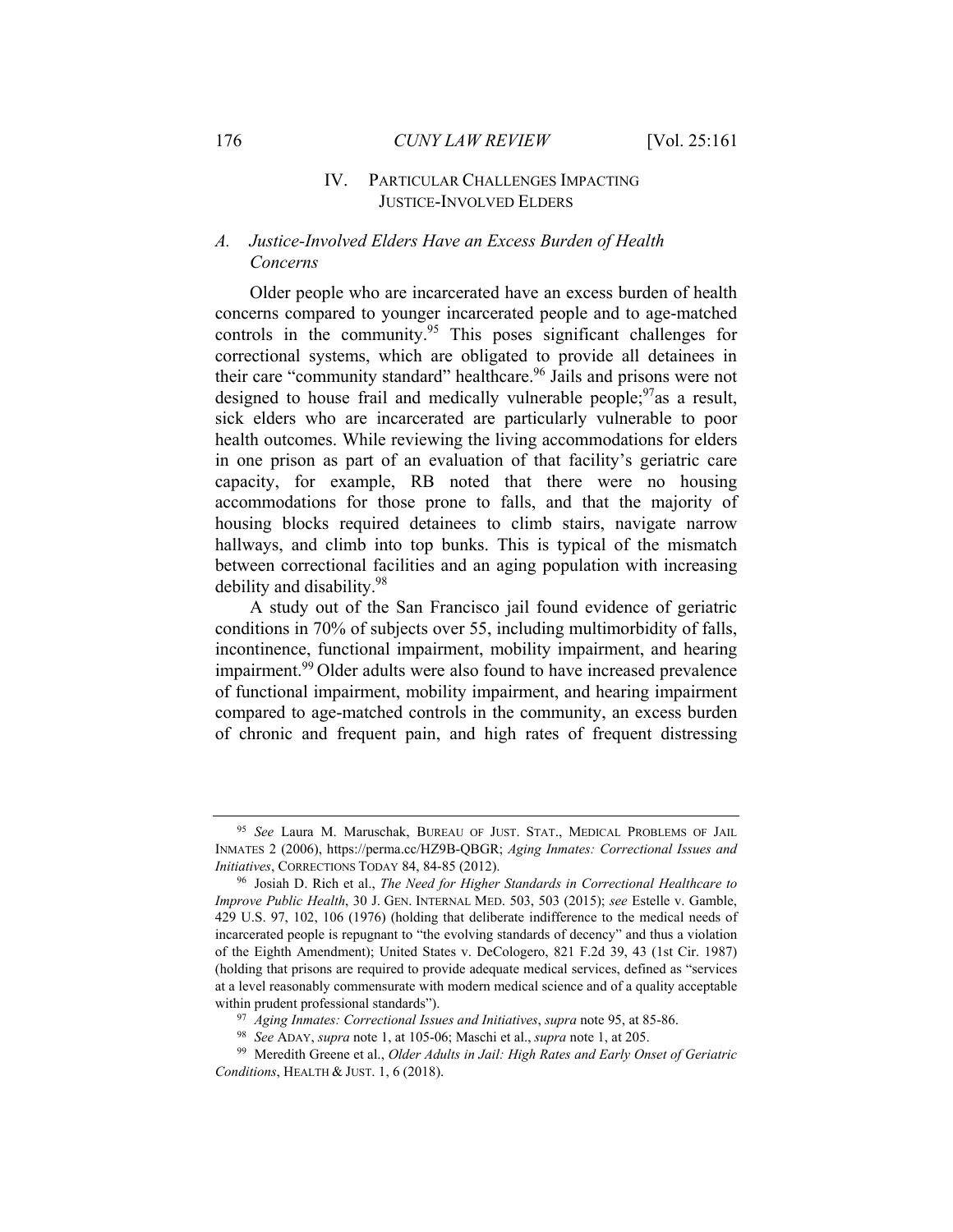symptoms.<sup>100</sup> A survey of patients in U.S. jails and prisons in 2012 found that 78.6% of jail detainees older than 50 reported at least one chronic condition, and 30% reported at least one infectious disease other than HIV/AIDS.<sup>101</sup> Similarly, studies regarding the health status of older patients in prisons have found that they have higher rates of chronic illness, $102$  use more medical resources, and take more medications than their younger counterparts.<sup>103</sup> During a visit to a state prison in Pennsylvania that houses hospice and long-term nursing care for men, JV met a man who had been incarcerated for more than 40 years.<sup>104</sup> The man had been a bodybuilder in his youth. At 65, he relied on a wheelchair to get around, his hands were curled from arthritis, and he had suffered a broken neck twice during his incarceration. This is a typical trajectory for longtimers in prisons around the country: The complex medical needs of justice-involved elders are compounded by injuries incurred from cumulative experiences of violence.<sup>105</sup>

Unsurprisingly, older detainees are more likely than younger detainees to die while incarcerated: 59% percent of people incarcerated in state prisons who died in 2014 were 55 and over.<sup>106</sup> In 2020, COVID-19 case rates among incarcerated people were over five times higher than rates in the general U.S. population.<sup>107</sup> Older detainees in both jails and prisons were particularly vulnerable to COVID-19 related morbidity and mortality and died at a rate higher than age-matched controls in noninstitutional settings,<sup>108</sup> prompting both advocacy<sup>109</sup> and

*Adult Prisoners*, 17 J. CORR. HEALTH CARE 160, 162, 168 (2010).<br><sup>106</sup> MARGARET E. NOONAN, BUREAU OF JUST. STAT., MORTALITY IN STATE PRISONS, 2011-

<sup>100</sup> *See id.* at 3-6; Marielle Bolano et al., D*etained and Distressed: Persistent Distressing Symptoms in a Population of Older Jail Inmate*s, 64 J. AM. GERIATRICS SOC'Y 2349, 2349- 50 (2016); Brie A. Williams et al., *Pain Behind Bars: The Epidemiology of Pain in Older*  Jail Inmates in a County Jail, 17 J. PALLIATIVE MED. 1336, 1337 (2014).<br><sup>101</sup> Maruschak et al., *supra* note 95, at 5 tbl.3.<br><sup>102</sup> See, e.g., Jacques Baillargeon et al., *The Disease Profile of Texas Prison Inmates*, 10

ANNALS EPIDEMIOLOGY 74, 75 (2000); *See*na Fazel et al., *Health of Elderly Male Prisoners: Worse than the General Population, Worse than Younger Prisoners*, 30 AGE & AGEING 403, 405-406 (2001). 103 *See, e.g.*, OFF. OF THE INSPECTOR GEN., THE IMPACT OF AN AGING INMATE

POPULATION ON THE FEDERAL BUREAU OF PRISONS 14-15 (May 2015) (revised Feb. 2016).<br><sup>104</sup> Vaughn, *What Does Death by Incarceration Look Like?*, *supra* note 13.<br><sup>105</sup> *See* Tina Maschi et al., *Trauma and Life Event Stresso* 

<sup>2014</sup> - STATISTICAL TABLES 1 (2016). 107 Brandon Saloner et al., *COVID-19 Cases and Deaths in Federal and State Prisons*,

<sup>324</sup> J. AM. MED. ASS'N 602, 602-03 (2020). 108 *Id.* at 603. 109 *See* Weihua Li & Nicole Lewis, *This Charts Shows Why the Prison Population Is So* 

*Vulnerable to COVID-19,* MARSHALL PROJECT (Mar. 19, 2020), https://perma.cc/7R3Q-RRC7.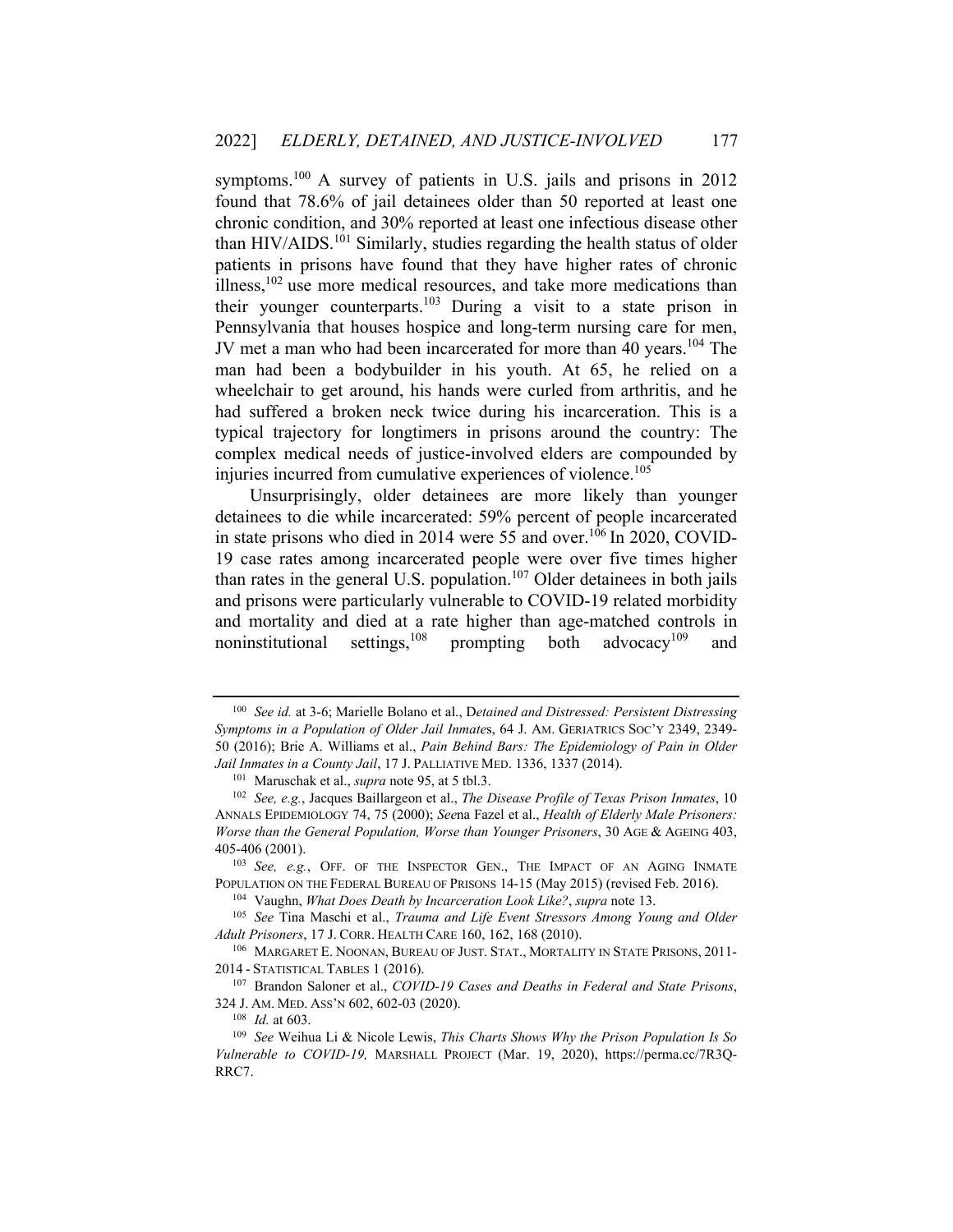recriminations towards systems that did not protect or release them before they died. $110$ 

Because correctional systems cover healthcare costs for all detainees for the duration of their incarceration, the growing elderly population is creating a fiscal crisis in jail and prison systems around the country.111 While data on prison healthcare utilization and expenditures is often hard to come by, researchers have estimated that people over 55 cost three to nine times as much to house as younger detainees, largely due to healthcare costs.<sup>112</sup> An analysis by the New York State Comptroller found that the state prison system's healthcare expenditures went up over 20% between 2013 and  $2016$ ,<sup>113</sup> a period during which the population over 50 increased while the population under 50 decreased.114 A report by the Office of the Inspector General found a strong relationship between correctional healthcare costs and the number of people over 50 in a state correctional system.<sup>115</sup>

Compassionate release or medical parole policies are in place in 46 state prison systems and the Federal Bureau of Prisons.<sup>116</sup> These policies theoretically facilitate release for elderly, sick, and dying detainees based on the rationale that advanced or terminal illness may compromise an individual's capacity to derive either benefit or punishment from imprisonment.<sup>117</sup> In practice, however, compassionate release is a sorely underused tool, for reasons having to do with both process and political factors.<sup>118</sup> RB's first professional interaction with an elderly, incarcerated patient involved a man dying of liver cancer for whom approval of medical parole came too late. Release policies that require a safe reentry plan may, paradoxically, require someone to be well enough

<sup>110</sup> *See* Lisa Armstrong, *Lost Opportunities, Lost Lives*, MARSHALL PROJECT (June 29, 2021), https://perma.cc/8WH7-TB2Q; Steven Paulikas, *My Parishioner Was Not Sentenced*  to Death. He Still Died., N.Y. TIMES (May 31, 2021), https://perma.cc/LZ6U-ZL38.<br><sup>111</sup> See Murolo, *Geriatric Inmates, supra* note 9, at 5.<br><sup>112</sup> Cyrus Ahalt et al., *Paying the Price: The Pressing Need for Ouality, Cost,* 

*comes Data to Improve Correctional Healthcare for Older Prisoners*, 61 J. AM. GERIATRICS Soc'y 2013, 2013-15 (2013). 113 OFF. OF THE STATE COMPTROLLER, NEW YORK STATE'S AGING PRISON POPULATION 2

<sup>(2017).&</sup>lt;br><sup>114</sup> *Id.* at 1-2.<br><sup>115</sup> OFF. OF THE INSPECTOR GEN., *supra* note 103, at i-ii.

<sup>116</sup> Tina Maschi et al., *Analysis of US Compassionate and Geriatric Release Laws: Applying a Human Rights Framework to Global Prison Health*, 1 J. HUM. RTS. SOC'Y WORK 165, 167 (2016). 117 Brie A. Williams et al., *Balancing Punishment and Compassion for Seriously Ill* 

*Prisoners*, 155 ANNALS INTERNAL MED. 122, 122 (2011).<br><sup>118</sup> *See* CHIU, *supra* note 1, at 6-9; HUMAN RIGHTS WATCH, *supra* note 23, at 2-5;

REBECCA SILBER ET AL., VERA INST. OF JUST., A QUESTION OF COMPASSION: MEDICAL PAROLE IN NEW YORK STATE 3 (2018).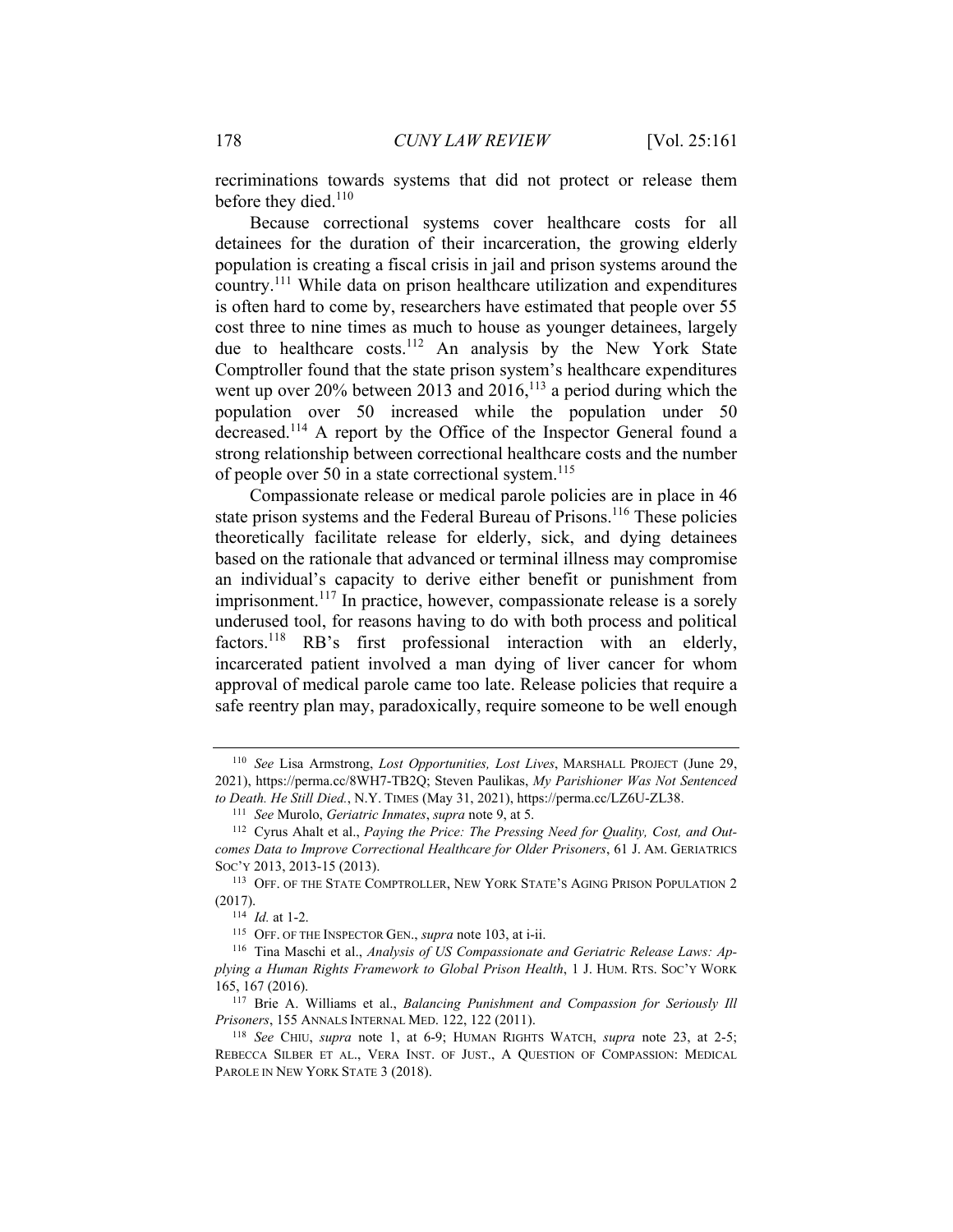to survive a transfer to a community setting. In other words, we have heard of cases where compassionate release has been denied precisely because someone has become "too sick to release." In September 2019, while observing commutation hearings at the Pennsylvania Board of Pardons, JV watched as the board denied a commutation to an elderly man in late-stage renal failure. The board noted that the man was a good candidate for a commutation and release based on the merits of his legal situation but stated they did not feel confident that he would receive adequate medical care outside of prison if he was released.

## V. OLDER JUSTICE-INVOLVED INDIVIDUALS FREQUENTLY FACE CHALLENGES UPON REENTRY TO THE COMMUNITY AFTER INCARCERATION

Older adults report anxiety and fear about being released from prison, largely related to concerns around housing and employment,  $119$ social isolation,<sup>120</sup> and health issues or acquiring healthcare.<sup>121</sup>

Their fears are well founded. As older people leave jails and prisons, "invisible punishments" intensify the challenges of reentry.<sup>122</sup> Invisible punishments come in the form of housing and employment discrimination, prohibitions on employment opportunities that require a license, such as barbering, voter disenfranchisement, and denial of access to public entitlements.<sup>123</sup> Additional punitive policies came into effect in the 1980s and 1990s during the "tough on crime" era as a corollary to mass incarceration.<sup>124</sup> As a response to social movements demanding "fair chance housing,"<sup>125</sup> that employers "ban the box,"<sup>126</sup> and that states restore voting rights to formerly incarcerated people, $^{127}$ 

<sup>119</sup> Charmaine Clarke, Reentry Experiences of Elderly Ex-Offenders: Wasted Lives 6 (2017) (Ph.D. dissertation, Stony Brook University) (ProQuest); Elaine Crawley & Richard Sparks, *Is There Life After Imprisonment? How Elderly Men Talk About Imprisonment and Release*, 6 CRIMINOLOGY & CRIM. JUST. 63, 75 (2006).<br><sup>120</sup> *See* Clarke, *supra* note 119, at 15.<br><sup>121</sup> Susan J. Loeb et al., *In Their Own Words: Older Male Prisoners' Health Beliefs and* 

*Concerns for the Future*, 28 GERIATRIC NURSING 319, 319 (2007); Amy B. Smoyer et al., *Older Adults' Lived Experience of Incarceration*, 58 J. OFFENDER REHAB. 220, 231 (2020).<br><sup>122</sup> TRAVIS, *supra* note 79, at 64. 123 *Id* 

<sup>124</sup> *See* David Garland, *Introduction: The Meaning of Mass Imprisonment*, 3 PUNISHMENT & SOC'Y 5, 5-6 (2001); Murolo, *supra* note 9, at 4. 125 *See* Tracey Tully, *Landlords Barred from Using Criminal Records to Deny Housing*,

N.Y. TIMES (June 4, 2021), https://perma.cc/2S7L-MHR3; *Fair Chance for Housing*, FAIR CHANCE FOR HOUSING, https://perma.cc/NM5J-MM2S (last visited Dec. 4, 2021).

<sup>126</sup> *See* BETH AVERY & HAN LU, NAT'L EMP. LAW PROJECT, BAN THE BOX 2 (2021).

<sup>127</sup> *See Voting Rights Restoration*, BRENNAN CTR. FOR JUST., https://perma.cc/XE5Q-TZKD (last visited Dec. 4, 2021).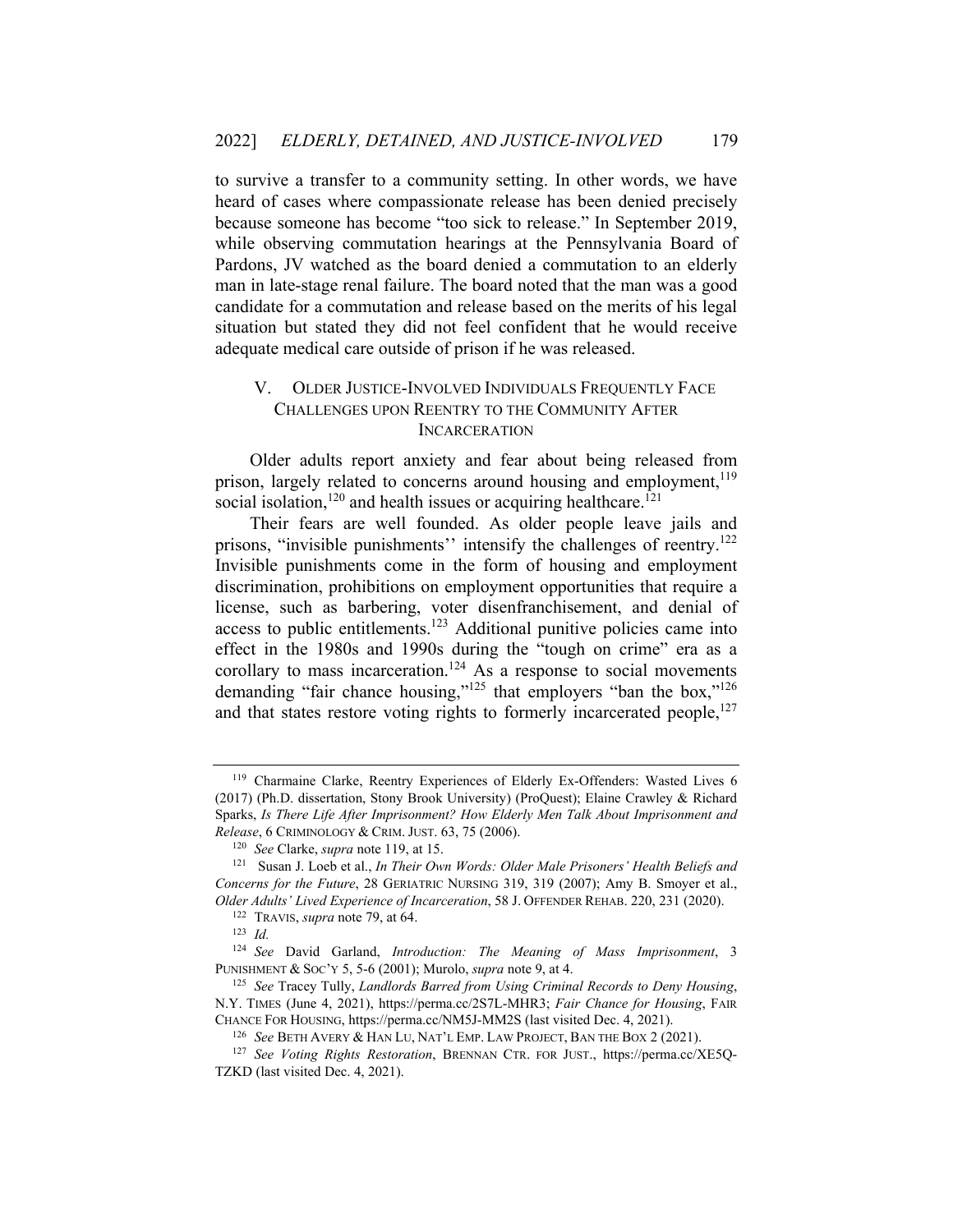some of these policies have been rolled back.<sup>128</sup> If these movements are successful, the impact of these invisible punishments will have been disproportionately borne by individuals returning home from prison over the past 30 years—largely the same aging cohort as the "Most Incarcerated Generation."

#### *A. Employment*

One of the people that AM interviewed for her dissertation was retired from employment at the time of his arrest. Post-incarceration, he was released on parole with the condition that he had to find employment, despite having aged out of his prior work. This strikes us as both unreasonable and unrealistic. The reentry literature underscores the difficulty of obtaining employment upon release, especially for people over 44.129 A study from 2002 found that a criminal record reduced the likelihood of receiving a call back from an employer by 50%.130 In investigating employment challenges facing 740 people leaving prison, a study found that eight months after release, 55% of respondents were unemployed, and those who were employed earned an average of \$9 per hour.<sup>131</sup> Having a history of multiple incarcerations, a history of a violent offense, or a history of drug convictions all further impact employment and living wage prospects.<sup>132</sup> Given the fact that the majority of justice-involved elders are chronic recidivists or longtimers serving time for violent offenses, older individuals are particularly disadvantaged by these prejudices.

#### *B. Housing*

"Tough on public housing" policies for people with criminal records were implemented in the 1980s and 1990s.<sup>133</sup> The Anti-Drug Abuse Act of 1988 required criminal background checks for applications for housing assistance, including Section 8, resulting in

<sup>&</sup>lt;sup>128</sup> For instance, formerly incarcerated people in Florida have been given voting rights but they have been challenged or have some restrictions based on offense. Bill Cottrell, *"The Greatest Challenge": Felon Voting Rights Advocate Gives Speech in Tallahassee*, TALLAHASSEE DEMOCRAT (Nov. 1, 2021), https://perma.cc/WSY7-4AUU; Jesse Wegman, When It Costs \$53,000 to *Vote*, N.Y. TIMES (Oct. 7, 2021), https://perma.cc/QMF3-73FX.<br><sup>129</sup> E.g., Western et al., *supra* note 93, at 1532-33.<br><sup>130</sup> Pager, *supra* note 81, at 958.<br><sup>131</sup> CHRISTY VISHER ET AL., EMPLOYMEN

IN THREE STATES 4 (2008), https://perma.cc/59EZ-U7PM. 132 *See* Tina Maschi et al., *Aging, Incarceration, and Employment Prospects: Recom-*

*mendations for Practice and Policy Reform*, 45 J. APPLIED REHAB. COUNSELING 44, 45, 52 (2014). 133 TRAVIS, *supra* note 79, at 227-28, 231-32.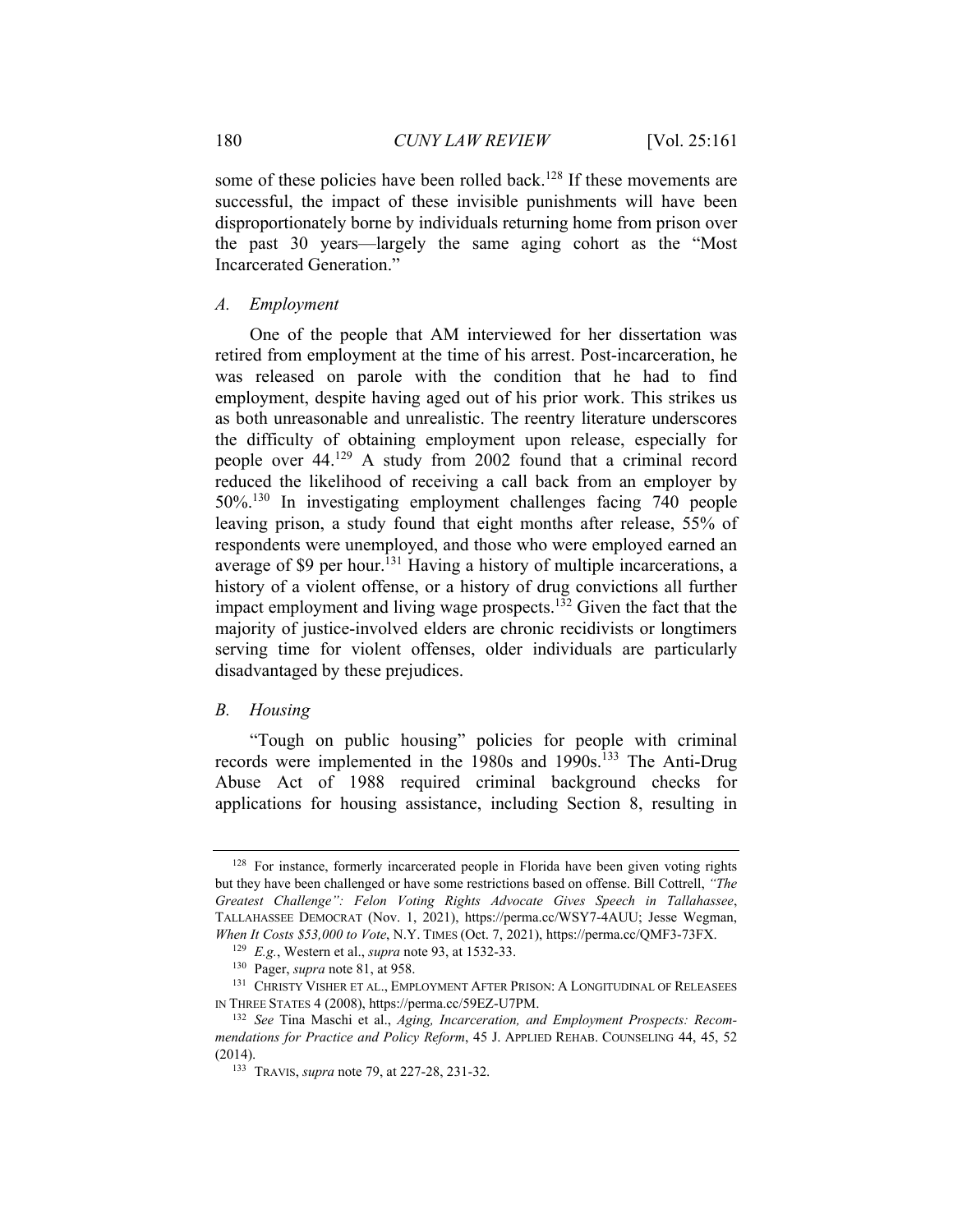denials of assistance or termination of existing leases for people with criminal histories.134 Subsequently, President Clinton encouraged state and city housing authorities to implement the federal housing guidelines with the catchphrase "one strike and you're out," further restricting housing support for people with any history of incarceration.<sup>135</sup>

Even as some of these policies are rolled back, secure housing remains elusive for elders returning home from prison. Older adults confront unique challenges and increased likelihood of long-term housing instability.<sup>136</sup> Many older adults report a period of homelessness after leaving prison<sup>137</sup> resulting in a burgeoning crisis of homeless or shelter-dependent elders in cities around the country.<sup>138</sup> The Boston Reentry Study indicated that housing instability was most prevalent among those over the age 44 with substance use disorders and mental illness.<sup>139</sup> Older adults leaving prison often report staying with family on a short-term basis, but that support diminishes over time. $140$ 

#### *C. Community Reintegration and Social Bonds*

Older adults leaving prison can experience compounded social isolation due to the cumulative burden of years of incarceration.<sup>141</sup> Lack of contact with family and friends leads to weak social bonds over time so that people returning to the community from prison do not necessarily have friends or family to stay with.<sup>142</sup> This is not as common for younger incarcerated people, who feel they are able to seek forgiveness and reconnect with their family after being incarcerated.<sup>143</sup> In AM's personal experience, her father exhausted resources and support from family and friends due to his frequent legal infractions,

<sup>&</sup>lt;sup>134</sup> *Id.* at 231.<br><sup>135</sup> *Id.* at 232.<br><sup>136</sup> Western et al., *supra* note 93, at 1512.<br><sup>137</sup> Lucius Couloute, *Nowhere to Go: Homelessness Among Formerly Incarcerated People*, PRISON POL'Y INITIATIVE (Aug. 2018), https://perma.cc/R7NU-87XH. 138 Galvin, *supra* note 11; Aria Bendix, *The 9 States with the Worst Homelessness Crises* 

*Reveal How Bad the Housing Crunch Has Gotten in US Cities*, BUS. INSIDER, https://perma.cc/8R7B-WJWW (last updated Nov. 18, 2019, 11:25 AM); Tanvi Misra, *The Homelessness Problem We Don't Talk About*, CITY LAB (Aug. 16, 2018), https://perma.cc /SN8J-CBWX. 139 Western et al., *supra* note 93, at 1526. 140 *See* Clarke, *supra* note 119, at 37-38. 141 Jessica Wyse, *Older Men's Social Integration After Prison*, 62(8) INT'L J. OFFENDER

THERAPY & COMPAR. CRIMINOLOGY 2154, 2156-66 (2017); *see* Jeremy Travis & Joan Petersilia, *Reentry Reconsidered: A New Look at an Old Question*, 47 CRIME & DELINQ. 291, 299 (2001). 142 Western et al., *supra* note 93, at 1523, 1525. 143 Michael L. Benson et al., *Reintegration or Stigmatization? Offenders' Expectations of* 

*Community Re-entry*, 39 J. CRIM.JUST. 385, 389-90 (2011).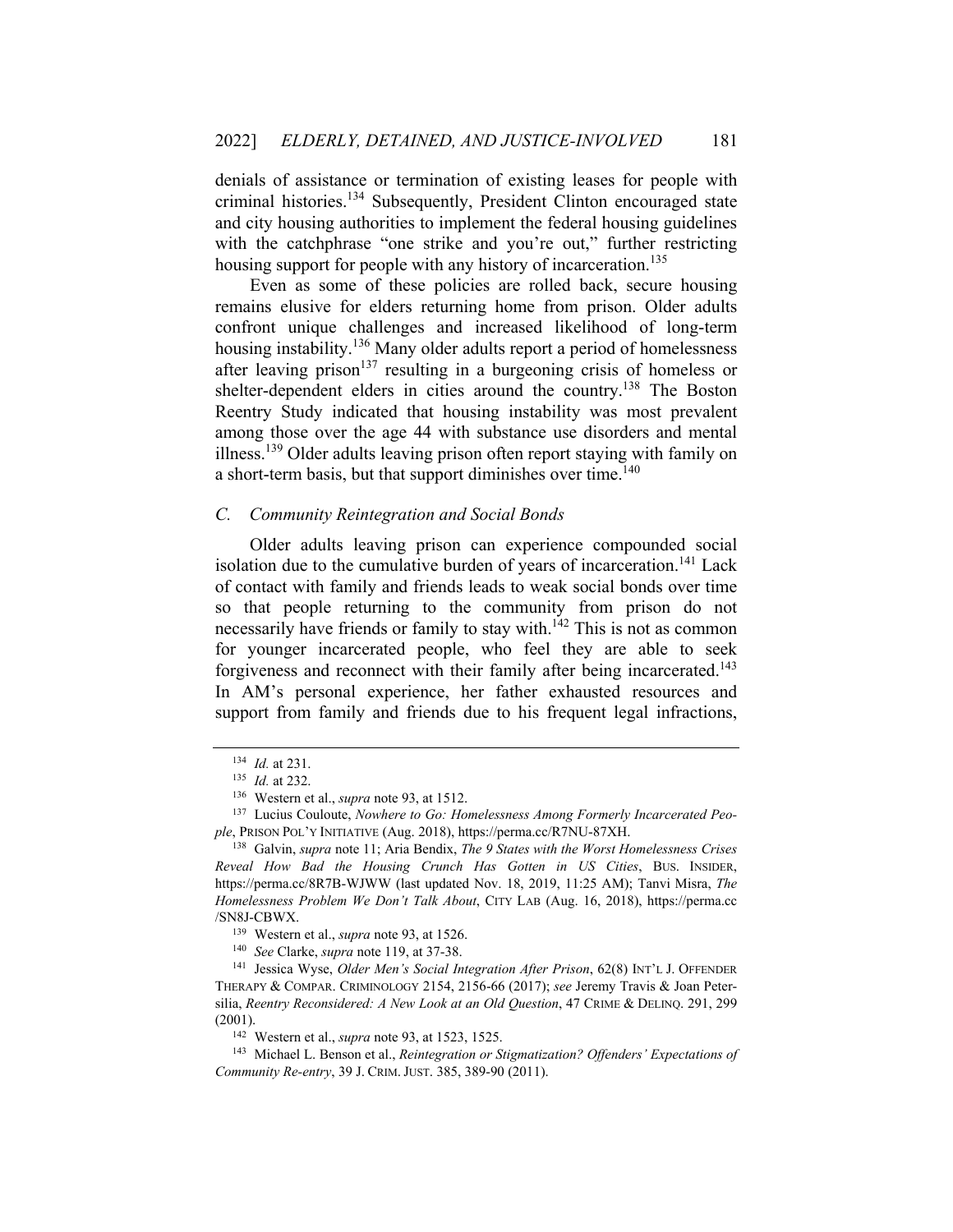leaving him homeless at 68 years old (at the height of the COVID-19 pandemic).

In terms of formal community support, there are very few agebased or age-affirming services for older adults leaving prison.<sup>144</sup> Parole restrictions often prohibit socializing or living with other justiceinvolved people, limiting opportunities for support and comfort amongst one's peers.145 In RB's experience coordinating reentry for hundreds of older people being released from jail to the community, few nursing homes are willing to accept people with a criminal history due to fears of violence or lawsuits. This can present particular obstacles for individuals applying for release via compassionate release or medical parole policies.<sup>146</sup>

## VI. THE GRAYING JUSTICE SYSTEM: POTENTIAL APPROACHES AND ACTION ITEMS

The aging of the justice-involved population represents a moral, legal, and economic crisis for the U.S. justice system. The insight that this phenomenon is potentially driven by the aging of the "Most Incarcerated Generation" offers an opportunity to once again reframe our understanding of the profound harms of mass incarceration as a system of punishment, control, and violence that have effectively condemned a generation to a lifetime of justice involvement. It is urgent that we better understand the scale and consequences of this phenomenon and pursue interventions to off-ramp these elders from the criminal legal system.

#### *A. Articulating a Research Agenda*

In this article we have summarized some of the available data quantifying, describing, and theorizing the existence of the aging justice-involved population. More work needs to be done to fully understand the scope of this problem. One outstanding question is whether the trend is truly a national one, or if it is disproportionately borne by certain regions or systems. Jail-level data is especially difficult to come by but is a critical missing piece here, both since pretrial detention can and should be avoided in favor of alternative arrangements. Extensive research indicates that prisons are ill-fitted to house seniors with complex care needs; thus, by virtue of being

<sup>&</sup>lt;sup>144</sup> MASCHI & MORGEN, *supra* note 7, at 4-5.<br><sup>145</sup> PETERSILIA, *supra* note 4, at 83.<br><sup>146</sup> Christie Thompson, *Ever Committed a Crime? Good Luck Finding a Place to Grow Old*, THINKPROGRESS (July 1, 2014), https://perma.cc/WP4E-N3J6; *see* Ethridge & White, *supra* note 10, at 384.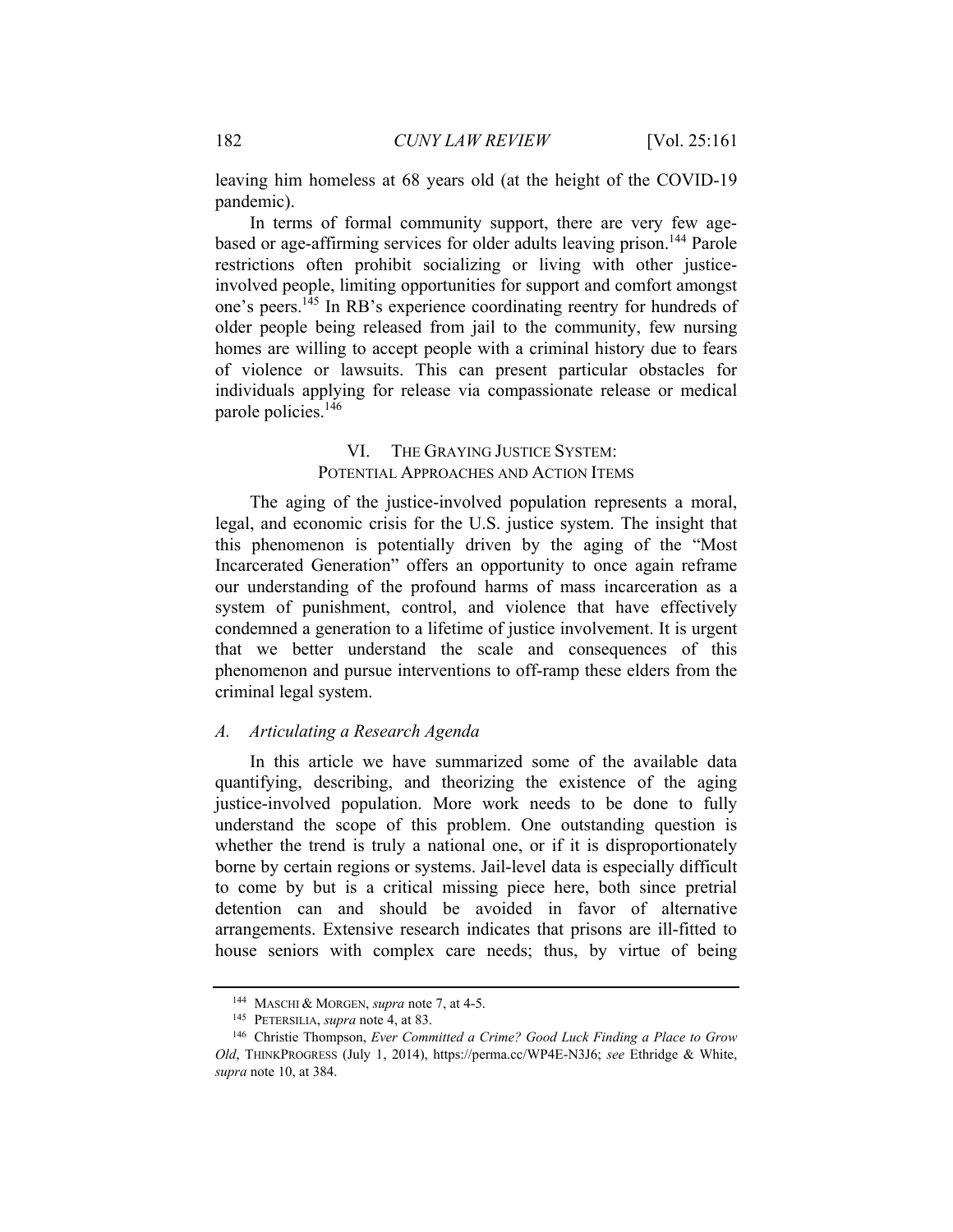designed as short-term detention centers, jails are likely to be particularly ill-suited to housing seniors with such needs, an inference borne out by our own professional experiences.147 Dr. Brie Williams, the leading national expert on issues related to the intersection of aging, health, and incarceration, has written extensively on the need for further research into the health challenges, healthcare needs, and systems issues related to the aging jail and prison population.<sup>148</sup> Existing and additional research should inform correctional system practices around care, housing, and release policies for older individuals.

We have hypothesized in this article about the existence of a "Most Incarcerated Generation," a theory that unifies existing data and scholarship about the critical interaction between a vulnerable birth cohort, the far-reaching consequences of mass incarceration in the U.S., and the way that justice involvement begets justice involvement to explain ongoing observed distortions in the age-crime curve. We do not yet have the data or demographic analysis, however, to prove this concept. Much more research is needed to "track back" the experiences of currently justice-involved seniors to identify their points of entry into the criminal legal system, their trajectories throughout the past three decades, and the barriers they have faced around reintegrating into a society that relegated them to a "civil death."<sup>149</sup>

The national conversation around drivers of mass incarceration has increasingly turned towards the recognition that, in order to fully divest from the punishment-industrial complex, we need to collectively rethink how we understand and demand accountability for violence.<sup>150</sup> Given that the majority of elders serving long prison sentences and a sizable proportion of elder chronic recidivists are accused of committing violence, this conversation takes on new urgency.151 The very existence

<sup>&</sup>lt;sup>147</sup> CHIU, *supra* note 1, at 5; MASCHI & MORGEN, *supra* note 7, at 11; Williams et al., *Addressing the Aging Crisis, supra* note 26, at 1154-55.<br><sup>148</sup> Williams et al., *Coming Home, supra* note 26, at 7; Williams at al., *Addressing the* 

*Aging Crisis, supra* note 26, at 1151.<br><sup>149</sup> Jeff Manza & Christopher Uggen, *Punishment and Democracy: Disenfranchisement* 

*of Nonincarcerated Felons in the United States*, 2 PERSPECTIVES ON POL. 491, 492 (2004); ERVING GOFFMAN, ASYLUMS: ESSAYS ON THE SOCIAL SITUATION OF MENTAL PATIENTS AND OTHER INMATES 16 (1961); *see, e.g.,* Marc Meredith & Michael Morse, *Discretionary Disenfranchisement: The Case of Legal Financial Obligations*, 46 J. LEGAL STUD. 309, 309, 334 (2017); Bradley D. Custer, The Disenfranchisement of Justice Involved College Students from State Financial Aid 1-3 (2019) (unpublished Ph.D. dissertation, Michigan State University) (ProQuest). 150 Michelle Alexander, Opinion, *Reckoning with Violence*, N.Y. TIMES (Mar. 3, 2019),

https://perma.cc/ZET8-F2K8; JOHN PFAFF, LOCKED IN: THE TRUE CAUSES OF MASS INCARCERATION AND HOW TO ACHIEVE REAL REFORM 185-86 (2017); *see* DANIELLE SERED, UNTIL WE RECKON: VIOLENCE, MASS INCARCERATION, AND A ROAD TO REPAIR (2019). 151 CARSON & SABOL, *supra* note 5, at 1, 5; Maschi et al., *supra* note 1, at 195-96.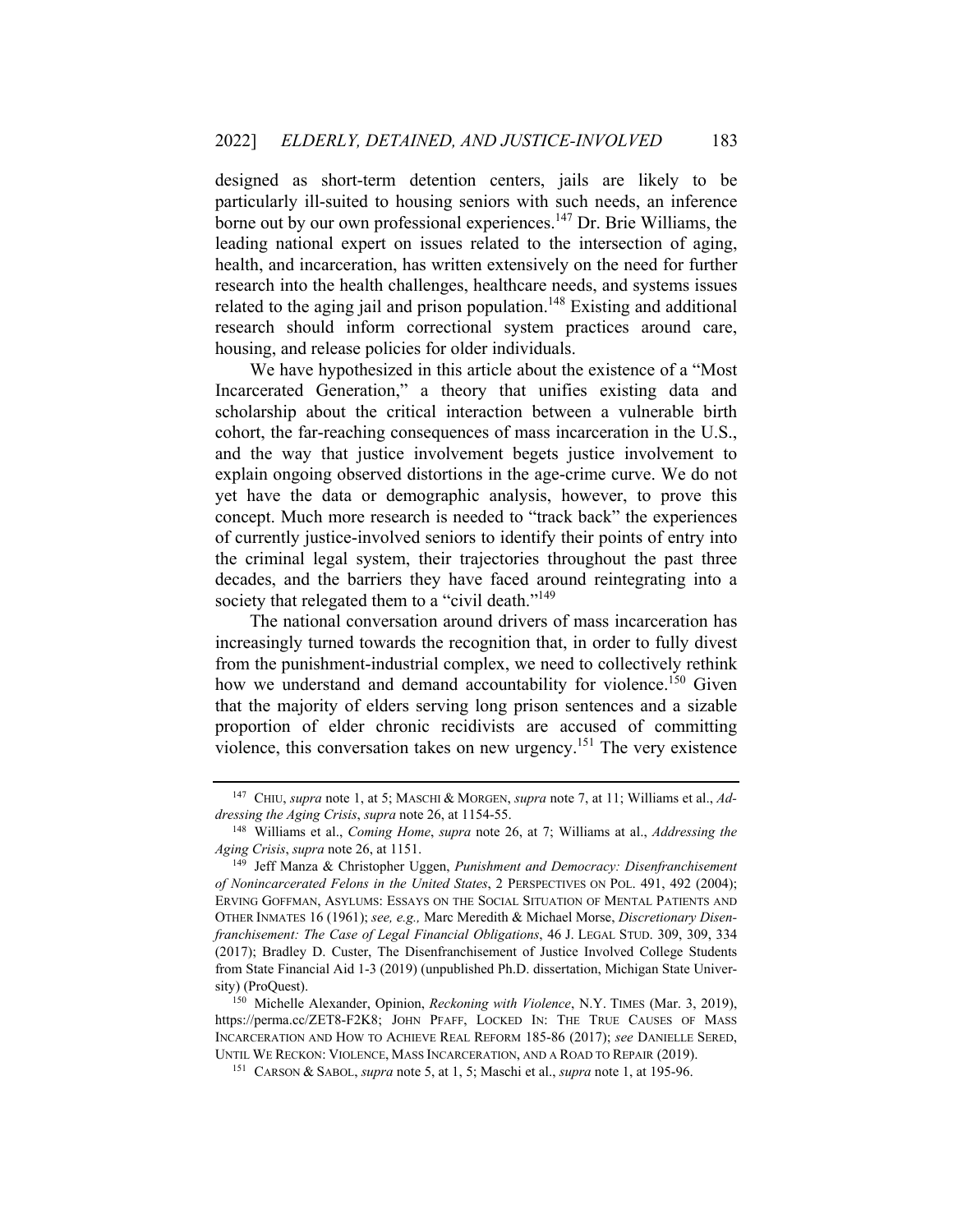of this cohort simultaneously points to the failure of incarceration as a tool to rehabilitate or deter and the dire need for alternative interventions to address violent behaviors. Specific research into how to effectively create safe structures that provide opportunities for elders to hold themselves accountable and/or to be forgiven and released from supervision is sorely needed.

#### *B. Current Interventions and Potential Solutions*

There are many extant efforts to improve the lives of justiceinvolved elders. In this section we also discuss some of our own proposals. We will make a point of identifying which of these efforts ought to be considered "harm reduction" and which are "decarceral."<sup>152</sup> It is our opinion that the bulk of investment of time, resources, and political capital ought to be directed at decarceral projects.

#### 1. Police Training and Crisis Response Teams

The violent arrest of a 73-year-old woman with dementia, caught on camera, sparked national outrage about the potential harm of policeelder interactions and led to several officers' resignations.<sup>153</sup> Cognitive impairment is often accompanied by behavioral changes, personality changes, and episodes of psychosis.154 Dementia as a risk factor for illegal behaviors is a likely underrecognized concern.<sup>155</sup> In San Francisco, a geriatrics group led a three-part training for police officers around recognizing and responding to unusual behaviors that may be attributable to geriatric syndromes.156 Eighty-four percent of the participating police officers reported interacting with older adults on a monthly basis, with 45% interacting on a daily basis, and the majority said they anticipated using the skills learned in the training in the future.<sup>157</sup> The same group has led similar sessions for corrections officers around the country (RB has trained similar groups in New York City). This is potentially a harm reduction intervention if it leads to fewer violent interactions between officers and elders; it is potentially a

<sup>152</sup> *See generally* TRAVIS C. PRATT, ADDICTED TO INCARCERATION: CORRECTIONS POLICY AND THE POLITICS OF MISINFORMATION IN THE UNITED STATES 22-23 (2d ed. 2019). 153 Leigh Paterson, *The Violent Arrest of a Woman with Dementia Highlights the Lack of* 

*Police Training*, N.P.R. (June 15, 2021, 5:00 AM), https://perma.cc/YS2B-MCTD. 154 Abi V. Rayner et al., *Behavior Disorders of Dementia: Recognition and Treatment*,

<sup>73</sup> AM. FAM. PHYSICIAN 647, 647 (2006). 155 Madeleine Liljegren et al., *Criminal Behavior in Frontotemporal Dementia and Alz-*

*heimer Disease* 72 J. AM. MED. ASS'N NEUROLOGY 295, 296 (2015).<br><sup>156</sup> See Brown et al., *Good Cop, Better Cop: Evaluation of a Geriatrics Training Pro-*

*gram for Police*, 65 J. AM. GERIATRICS SOC'Y 1842 (2017). 157 *Id.* at 1842-43.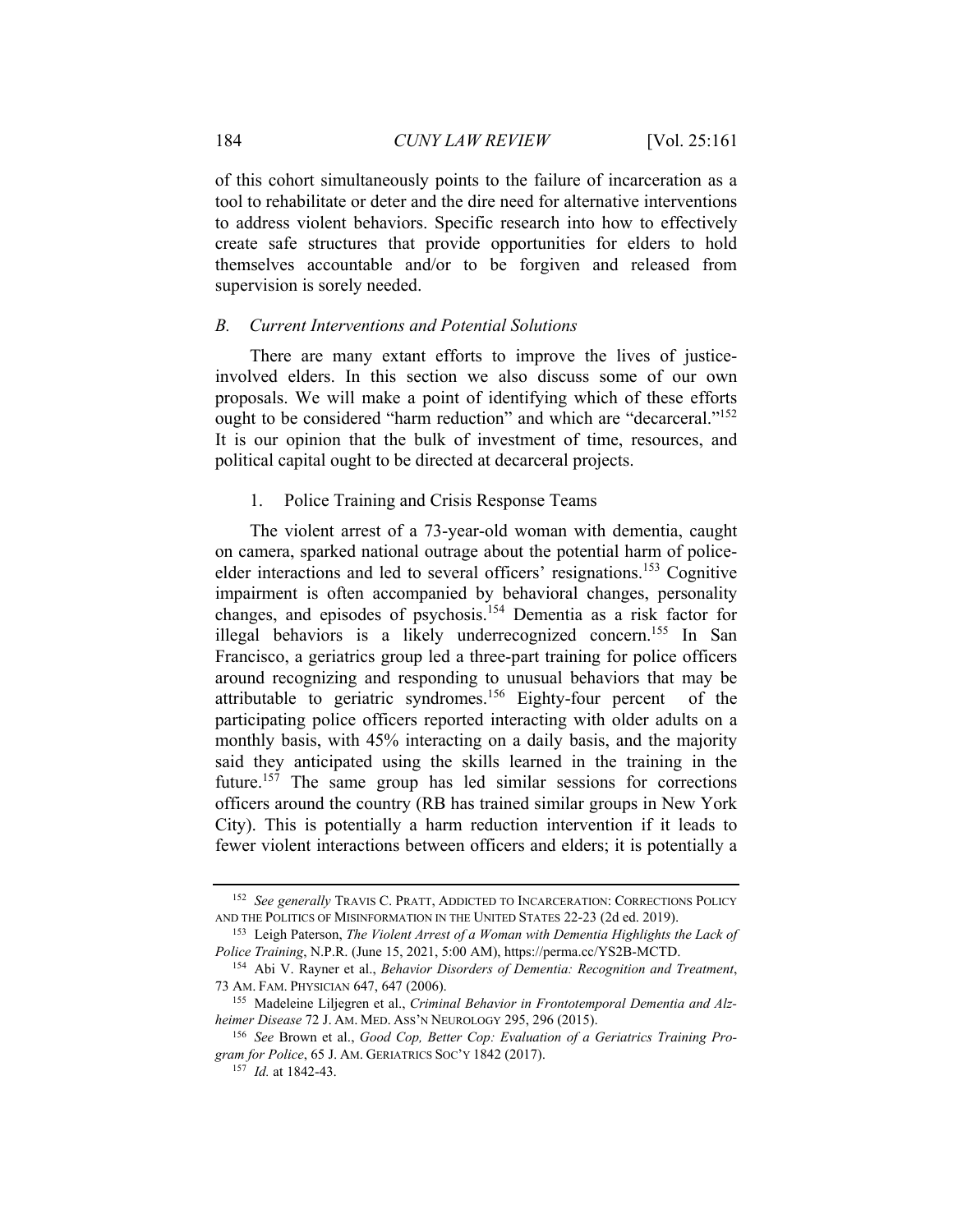decarceral one if officers begin to recognize when an agitated elder ought to be diverted from the precinct to a hospital for evaluation, avoiding arrest.

Alternatively and simultaneously, responding to behaviors of dementia ought to fall under the jurisdiction of non-police responder crisis teams whenever possible.<sup>158</sup> Many such models are already in use in cities around the country,159 such as CAHOOTS ("Crisis Assistance Helping Out On The Streets") in Eugene, Oregon,<sup>160</sup> and Oakland Power Projects in Oakland, California.<sup>161</sup> It is imperative that such teams are trained to specifically recognize and support elders in crisis who may not present with typical manifestations of psychosis, who require special consideration due to physical debility and frailty, and who may warrant medical evaluation for delirium secondary to medical illness.<sup>162</sup>

As a new physician in the jails on Rikers Island, RB's first case involved a man over 80 who had been arrested after threatening a family member with a knife. This was a case of dementia presenting as criminal behavior.163 The detainee had no prior history of arrest but had demonstrated cognitive and personality changes in the year leading up to the incident. Once arrested, the court put an order of protection in place, preventing the individual from being able to go back to live with his family and condemning him to a prolonged jail stay.<sup>164</sup> He was rejected from over a dozen nursing homes before he was finally accepted for transfer to a more appropriate care facility. The entire incident, which provoked extreme distress for the older detainee involved, his family, his jail caregivers, and all legal decision-makers, could have been avoided entirely had a non-police crisis team, trained in de-escalation and triage, responded to the family's call for help. Similarly, JV reported on a 75-year-old woman in the apparent early stages of dementia arrested for domestic violence in Cumberland County, Pennsylvania in

<sup>158</sup> *See* Phillip Atiba Goff & Katie Porter, *A Mental Health Crisis Is Not a Crime*, N.Y. TIMES (July 6, 2021), https://perma.cc/YMZ5-UGMJ. 159 JACKSON BECK ET AL., VERA INST. OF JUST., BEHAVIORAL HEALTH CRISIS

ALTERNATIVES: SHIFTING FROM POLICE TO COMMUNITY RESPONSES (2020), https://perma.cc /KXL5-HU9N. 160 *See, e.g.*, Ben Adam Climer & Brenton Gicker, *CAHOOTS: A Model for Prehospital* 

*Mental Health Crisis Intervention,* PSYCHIATRIC TIMES, Jan. 2021, at 15; *CAHOOTS*, EUGENE POLICE DEP'T, https://perma.cc/62Q3-JCKH (last visited Nov. 23, 2021). 161 *See, e.g.*, *Mission*, OAKLAND POWER PROJECTS, https://perma.cc/2LC9-VN2L (last

visited Nov. 23, 2021). 162 *See, e.g.*, BECK ET AL., *supra* note 159; Climer & Gicker, *supra* note 160, at 15;

EUGENE POLICE DEP'T, *supra* note 160; OAKLAND POWER PROJECTS, *supra* note 161.<br><sup>163</sup> See Liljegren, *supra* note 155, at 296.<br><sup>164</sup> See generally Resources and Services: Orders of Protection, N.Y.C POLICE DEP'T,

https://perma.cc/A5C5-9KTA (last visited Dec. 4, 2021).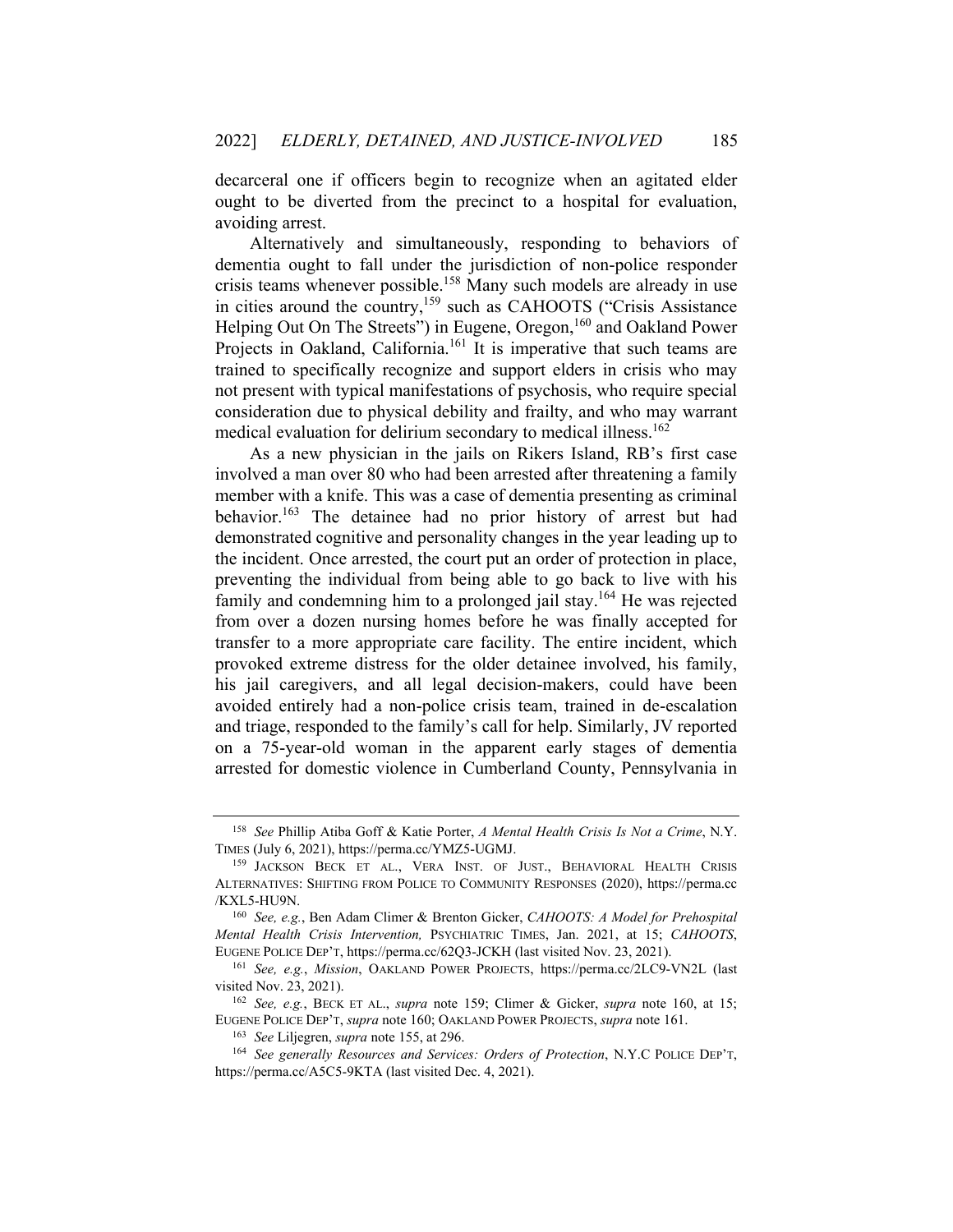2018. The woman had scratched her care-dependent husband's arm. She was charged with a misdemeanor assault and held in jail on \$50 bail.<sup>165</sup> JV learned from jail staff that attempts to move the woman to a nursing facility had failed because none would take her due to her pending charges.

2. Court-Level Interventions

Researchers conducted surveys with legal advocates and decisionmakers including defense attorneys, prosecutors, judges, and court social workers in San Francisco to understand their perspectives and challenges when working with older defendants.<sup>166</sup> Respondents reported a wide range of confidence with regards to their knowledge of aging-related health and behavior issues.<sup>167</sup> Dominant themes included anxiety about working with clients who had cognitive impairment and advocating for patients at risk of victimization while incarcerated.<sup>168</sup>

To the degree that court systems have recognized the problem of an aging population, their focus has been on elders as potential victims of crime, extortion, and abuse, rather than as defendants in criminal court.<sup>169</sup> Elder law practices similarly focus on advocacy for elders around estate planning, benefits entitlement, decision-making conflicts, and other related areas.<sup>170</sup> Our observation is that the notion of elders as defendants who would benefit from lawyers with specialized knowledge has not yet penetrated the legal field.

There is plenty of precedent, however, for problem-solving courts oriented around special populations. Problem-solving courts address the endemic social determinants of criminal behavior that lead to recurrent contact between specific populations and the criminal justice system.<sup>171</sup> Existing problem-solving courts in New York City include specialized mental health courts, drug courts, and courts devoted to human

<sup>&</sup>lt;sup>165</sup> *Closer Look, supra* note 13.<br><sup>166</sup> See Tacara Soones et al., "My Older Clients Fall Through Every Crack in the Sys*tem": Geriatrics Knowledge Among Legal Professionals*, 62 J. AM. GERIATRIC SOC'Y 734, 734-39 (2014). 167 *Id.* at 736-37.

<sup>168</sup> *Id.* at 736-38.

<sup>169</sup> *See Elder Justice*, N.Y. STATE UNIFIED CT. SYS., https://perma.cc/E57L-XEYZ (last visited Nov. 23, 2021). 170 *Elder Law & Special Needs Section*, N.Y. STATE BAR ASS'N, https://perma.cc/76A2-

NKPH (last visited Nov. 23, 2021). 171 Randall Brown, *Drug Court Effectiveness: A Matched Cohort Study in the Dane* 

*County Drug Treatment Court*, 50 J. OFFENDER REHAB. 191, 192 (2011); Pamela M. Casey & David B. Rottman, *Problem-Solving Courts: Models and Trends*, 26 JUST. SYS. J. 35, 35 (2005); *see, e.g.*, Robert T. Russell, *Veteran Treatment Courts*, 31 TOURO L. REV. 385, 386 (2015).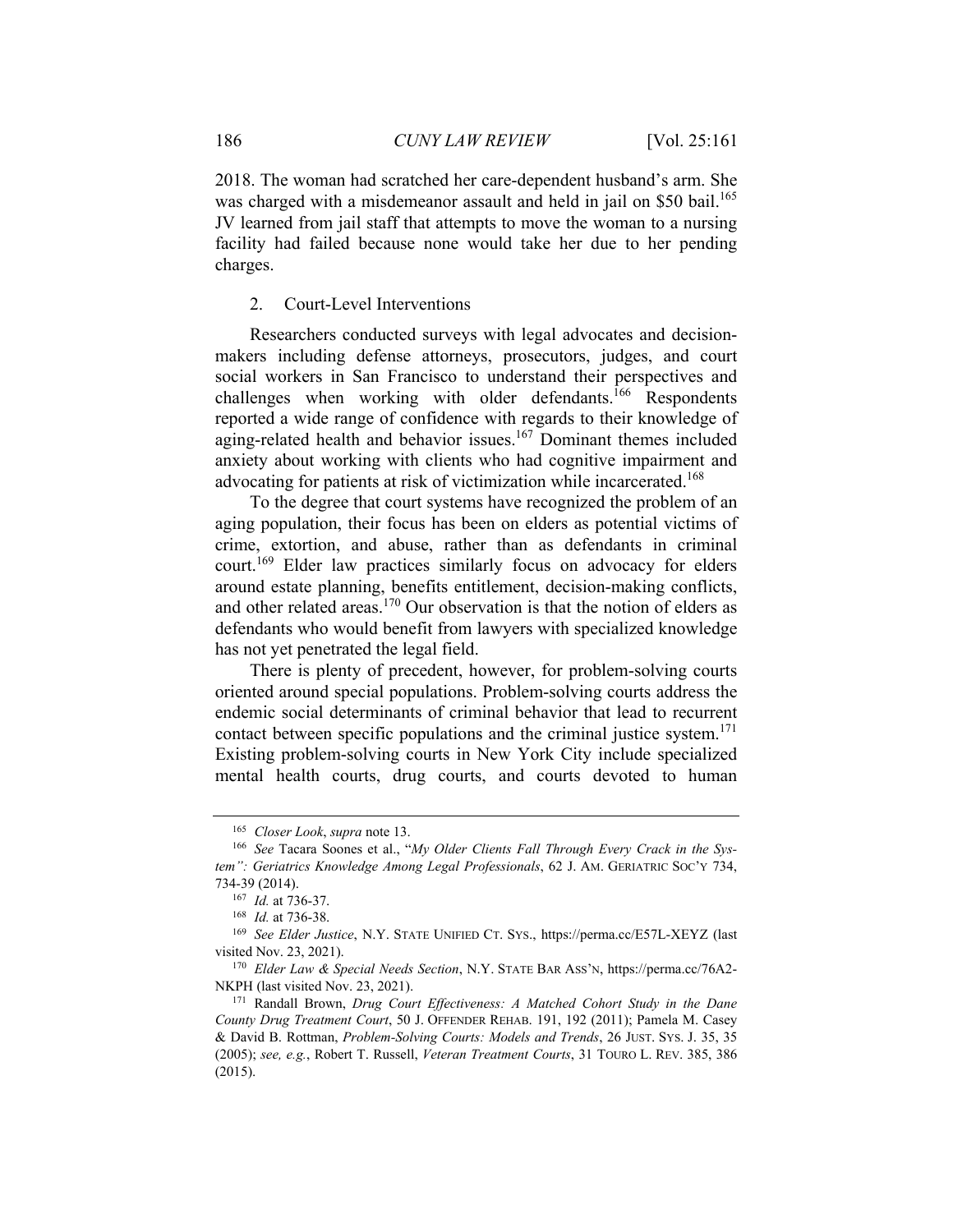trafficking and to domestic violence.<sup>172</sup> Staff in these court parts, including judges, defense attorneys, prosecutors, and social workers receive dedicated training and knowledge about the challenges facing their specialized population.<sup>173</sup> Theoretically, whenever possible, defendants are diverted from the traditional prison and punishment path towards community programs that support treatment, rehabilitation, and stability.<sup>174</sup> This requires close partnerships between the courts and community partners and alternative models of defining accountability that reflect the perspectives of all relevant stakeholders.<sup>175</sup>

We propose a new problem-solving "Elder Court." An Elder Court would be made up of advocates and decision-makers with specialized knowledge regarding common geriatric medical issues, cognitive impairment and its varied presentations, the geriatric service landscape, and disease prognostication. Crucially, however, the ideal Elder Court would not only aim to reduce the harms of justice involvement for medically vulnerable elders. An effective Elder Court would be explicitly decarceral in its mission, operating within a conceptual framework that acknowledged the experiences and trauma histories of justice-involved elders and would take "off-ramping" them from the criminal-legal system as its mission.

On a practical level, such a court might involve personnel with dedicated interest and advanced knowledge around geriatric and palliative care issues, create specialized lines of communication with dedicated health care providers who can interpret complex medical information, establish strong community partnerships with organizations that could support patients in appropriate alternative to incarceration settings, and define expectations for participants to complete successful diversion "programming" that would be sensitive to their cognitive and functional limitations and competing medical needs. As far as we know, no such court exists in any U.S. state at this time.

Finally, given the rising prevalence of dementia syndromes amongst criminal defendants, there is urgent need to reexamine the way

<sup>172</sup> *Problem-Solving Courts*, N. Y. STATE UNIFIED CT. SYS., https://perma.cc/8Z87-KJQ2 (last visited Nov. 23, 2021).<br><sup>173</sup> See, e.g., Russell, *supra* note 171, at 386; Casey & Rottman, *supra* note 171, at 41.<br><sup>174</sup> See Casey & Rottman, *supra* note 171, at 36; *see, e.g.*, Russell, *supra* note 171, at

<sup>386. 175</sup> We are describing the idealized problem-solving court model here; in practice, these

courts are known to often fall short of their stated goals by relying on ineffective "rehabilitative" models and excessive threat of punishment to exert control over defendant behavior. RB has cared for many patients facing cases in drug courts, for example, who have stated that they would rather "just do the time" instead of complying with the demands of the court's prescribed drug treatment program.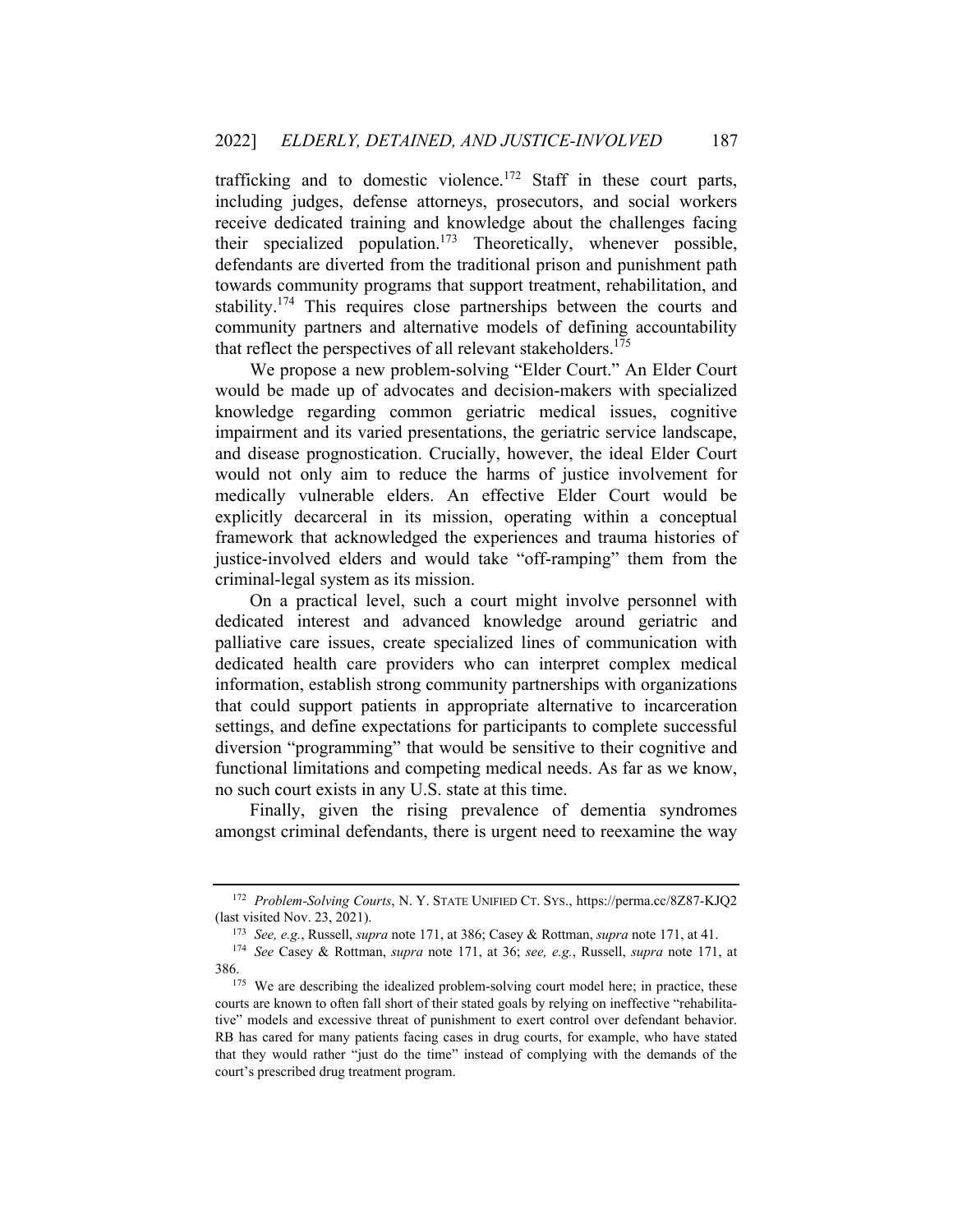that cognitive impairment is managed through processes designed to assess and restore competency to stand trial.<sup>176</sup> Dementia syndromes present in subtle and varied ways and are generally incurable.<sup>177</sup> Treatments focus on improving quality of life and in rare cases on slowing disease progression, but are seldom beneficial to the point of restoring function.178 Individuals with dementia may well be incompetent to stand trial, but are seldom actually eligible or appropriate for restoration efforts through psychiatric treatment.<sup>179</sup> RB has taken care of many elder patients with dementia who are effectively "unrestorable" but who spend months, even years, cycling between jail detention and detention in a forensic psychiatric unit. This cycle significantly delays resolution of their cases, often creates discontinuity in management of both their dementia and comorbid medical issues, and exacerbates trajectories of decline.<sup>180</sup> Existing processes to declare someone "unrestorable" are seldom used,<sup>181</sup> but should be engaged at point of assessment if the cause of someone's neurocognitive deficit is likely to be a dementia syndrome. Patients who fit this profile need to have their cases resolved and be triaged towards appropriate care settings that can meet their needs as they decline.

3. Diversion Programming

Alternatives to Incarceration programs ("ATIs") are diversion programs that theoretically provide structured programming and support services to justice-involved people in the community, rather than in a correctional facility.<sup>182</sup> Drug courts, for example, claim to divert defendants with substance dependence away from incarceration through mandated participation in ATIs that provide inpatient and/or outpatient

<sup>176</sup> *See* Dana R. Miller, Dementia and Competency in United States Courtrooms: A Case Law Review 13-18 (May 2020) (unpublished MA thesis, John Jay Community College) (on file with CUNY Academic Works). 177 *See* Wietse Wiels et al., *Depressive Symptoms in the Elderly—An Elderly Symptom of* 

*Dementia? A Systematic Review*, 11 FRONTIERS IN PHARMACOLOGY, Feb. 2, 2020, at 1-2.<br><sup>178</sup> *See* Kaycee M. Sink et al., *Pharmacological Treatment of Neuropsychiatric Symp-<br><i>toms of Dementia: A Review of the Evidence*, 293

<sup>&</sup>lt;sup>179</sup> See Miller, supra note 176, at 54-55.<br><sup>180</sup> See Douglas R. Morris & George F. Parker, *Effects of Advanced Age and Dementia on Restoration of Competence to Stand Trial*, 32 INT'L J. OF L. & PSYCHIATRY 156, 159-60

<sup>(2009).&</sup>lt;br><sup>181</sup> See Miller, *supra* note 176, at 54; Morris & Parker, *supra* note 180, at 158.<br><sup>182</sup> CITY OF NEW YORK, MAYOR'S OFF. OF CRIM. JUST., ALTERNATIVES TO INCARCERATION (2020), https://perma.cc/289R-GE6W (last visited Dec. 28, 2021); *see* Hung-En Sung, *From Diversion to Reentry: Recidivism Risks among Graduates of an Alternative to Incarceration Program*, 22 CRIM. JUST. POL'Y REV. 219, 220 (2011).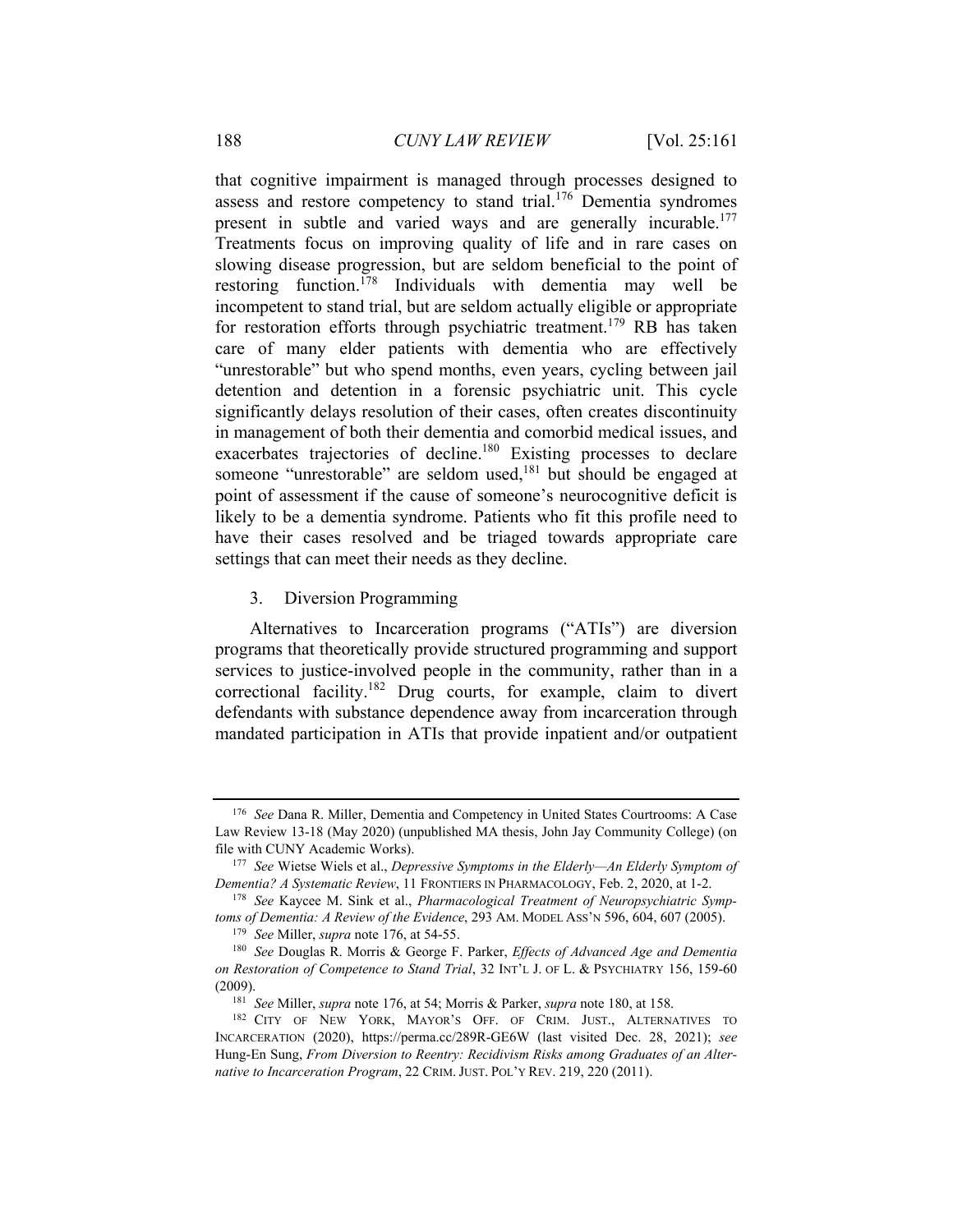drug treatment.<sup>183</sup> These arrangements usually require multi-month participation on the part of the individual receiving treatment, have little flexibility to adjust around individual defendant circumstances, and threaten to sentence a person to prison time if they do not complete the entirety of the prescribed program.<sup>184</sup> Most programs are not equipped to provide substantial material support, such as housing, cash assistance, transportation support, or childcare and are not flexible in response to defendant circumstances.<sup>185</sup>

In our experience supporting older individuals returning to the community from jails and prisons, very few ATI programs will even accommodate older people, should they want to participate.<sup>186</sup> A review of the ATI programs currently supported by the New York City Mayor's Office of Criminal Justice shows that the city does not fund any programs designed to meet the needs of justice-involved seniors, and that, in fact, the majority of programs are intended to support people under the age of  $30^{187}$  Furthermore, these programs often restrict participant eligibility according to criminal charges, which can effectively bar people classified as predicate felons from diversion opportunities.<sup>188</sup>

Effective diversion programming for older justice-involved people needs to be tailored and responsive to their unique circumstances. Adult day care programming has been shown to have positive outcomes for non-justice involved elderly participants and their regular caregivers, and might serve as one type of model.<sup>189</sup> These programs, however, are not usually effective at dealing with participants who have serious mental illness or trauma histories.<sup>190</sup> A program intended to serve justice-involved seniors would have to be able to accommodate the complex needs and behaviors associated with that group and require

<sup>&</sup>lt;sup>183</sup> See Sung, *supra* note 182, at 220-21.<br><sup>184</sup> Christine Mehta, *How Drug Courts Are Falling Short*, OPEN Soc'Y FOUND. (June 7, 2017), https://perma.cc/59CE-UG3H.<br><sup>185</sup> See CITY OF NEW YORK, MAYOR'S OFF. OF CRIM. JUST., *supra* note 182.<br><sup>186</sup> This observation is based on RB's professional experience.<br><sup>187</sup> CITY OF NEW YORK, MAYOR'S OFF. OF CRIM. J

JUST. POL'Y CTR. WHAT'S HAPPENING WITH DRUG COURTS? A PORTRAIT OF ADULT DRUG COURTS IN 2004 (EDS. SHELLI V. ROSSMAN ET AL. 2011), https://perma.cc/XKD9-YNHY; John F. Frana & Ryan D. Schroeder, *Alternatives to Incarceration*, 5 JUST. POL'Y J., Fall 2008, at 25-26. 189 Moriah E. Ellen et al., *Adult Day Center Programs and Their Associated Outcomes* 

*on Clients, Caregivers, and the Health System: A Scoping Review*, 57 THE GERONTOLOGIST e85, e90 (2017); Noelle L. Fields et al., *The Effectiveness of Adult Day Services for Older Adults: A Review of Literature From 2000 to 2011*, 33 J. OF APPLIED GERONTOLOGY 130, 133 (2014). 190 Pollack et al., *supra* note 85, at 129.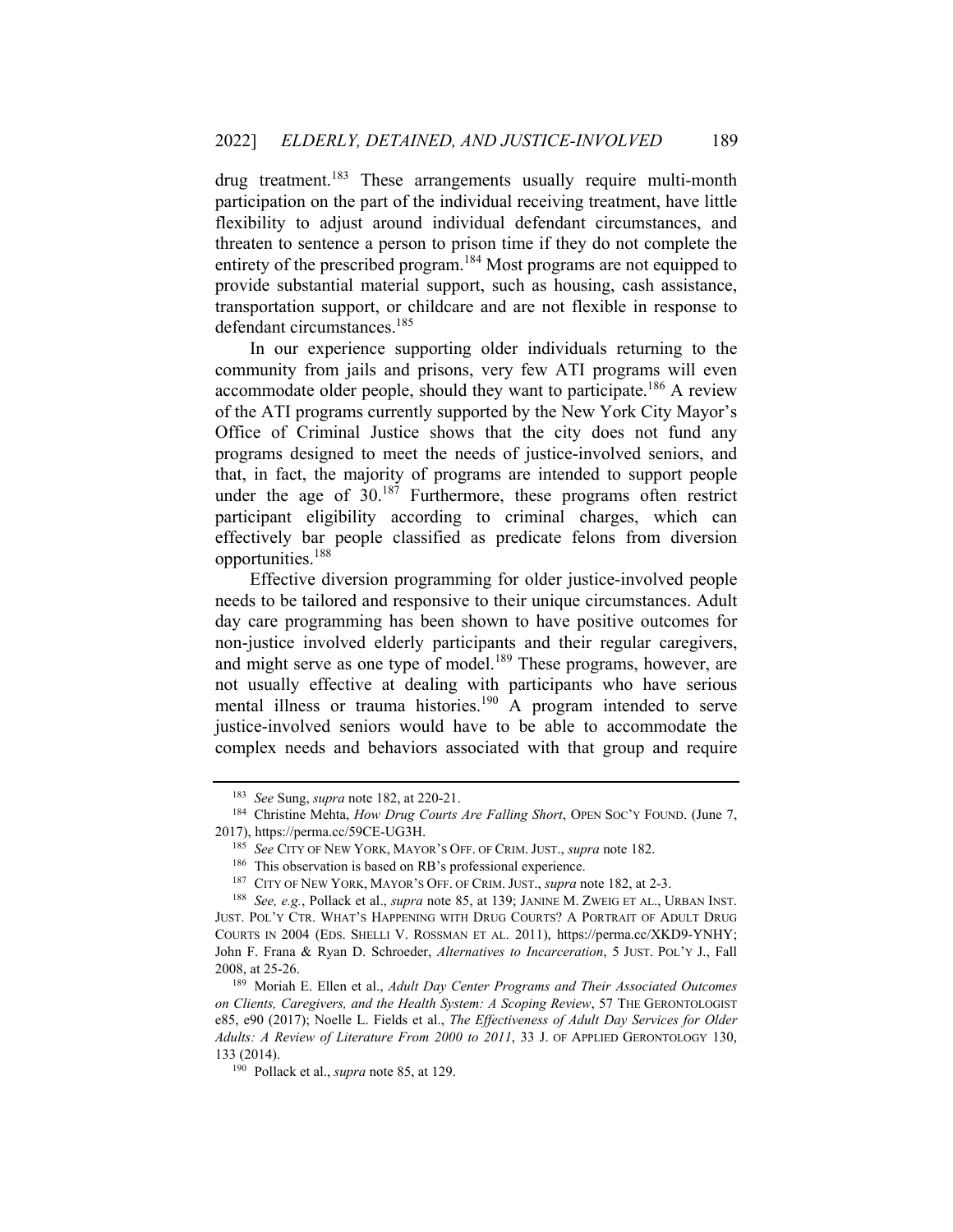interdisciplinary, on-site support. Additionally, given that participants in an ATI for seniors will by definition have ongoing legal issues, it would be ideal to have program-embedded court navigators who could help participants meet their mandated requirements.

Most importantly, ATI programs designed for justice-involved seniors must be participant-centered, designed to have minimum requirements, and be flexible depending on evolving circumstances in a participant's life, especially with respect to their medical needs. RB's clinical experience taking care of older patients who do get diverted through drug courts is that they are often deemed too sick for residential treatment and too overscheduled with medical appointments for outpatient programming; more than once, a patient has been admitted to jail for having violated the terms of their mandate in part due to a hospitalization. Programming designed for justice-involved seniors cannot be part of the punishment industrial complex and needs to break new ground in the ATI universe.

# 4. Specialized Housing Units and Geriatric Competency in Jails and Prisons

Jails and prisons are fundamentally unsafe settings for elder detainees.<sup>191</sup> This has prompted many systems to design specialized housing areas designated for seniors,<sup>192</sup> although stakeholders hold competing views on age-segregated housing.<sup>193</sup> Given the burdens of caring for aging individuals who are likely to decline and eventually die while incarcerated, several systems have opened units that effectively provide nursing home-level care in a prison setting.194 JV has extensively covered one facility in Somerset County that has specialized units for men in need of long-term assistance and end-of-life care.<sup>195</sup> Both the New York and Pennsylvania correctional systems have opened dementia care units in recent years.<sup>196</sup> While the cost is not yet known

<sup>191</sup> *See, e.g.*, MASCHI & MORGEN, *supra* note 7, at 33; Murolo, *Geriatric Inmates*, *supra* note 9, at 6; Williams et al., *Addressing the Aging Crisis*, *supra* note 26, at 1150.<br><sup>192</sup> Murolo, *Geriatric Inmates*, *supra* note 9, at 5.<br><sup>193</sup> *See*, *e.g.*, Bedard et al., *supra* note 12, at 930-32; John J. Kerbs

*A Commentary on Age Segregation for Older Prisoners: Philosophical and Pragmatic Considerations for Correctional Systems*, 34 CRIM. JUST. REV. 119, 119 (2009); Tenzin Wangmo et al., *Prisons Should Mirror Society: The Debate on Age-segregated Housing for Older Prisoners*, 37 AGEING AND SOC'Y 675, 677 (2017). 194 *See* Marina Stal, *Treatment of Older and Elderly Inmates Within Prisons*, 19 J. CORR.

HEALTH CARE 69, 71 (2012).<br><sup>195</sup> Vaughn, *Closer Look*, *supra* note 13.<br><sup>196</sup> Deb Erdley, *Pennsylvania to Open Dementia Unit at Rockville Prison*, TRIBUNE LIVE

<sup>(</sup>July 9, 2021) https://perma.cc/R2HX-ZTEF; Pam Belluck, *Life, with Dementia*, N.Y. TIMES (Feb. 25, 2012), https://perma.cc/W8BG-5VFF.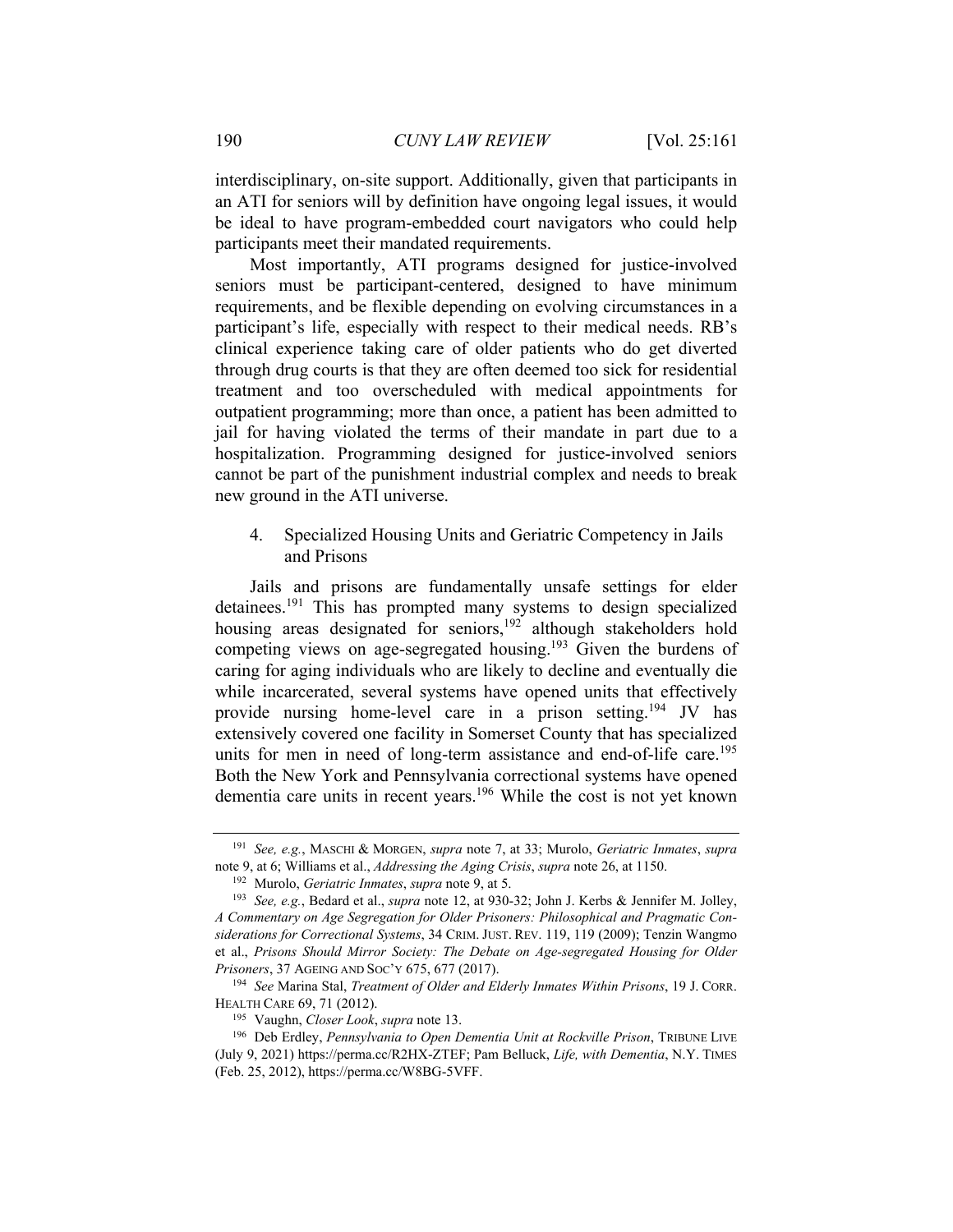for the Pennsylvania specialized care unit since it opened in  $2021$ , <sup>197</sup> the New York unit was opened at enormous expense.<sup>198</sup> Several state systems have well-regarded hospice programs, many where incarcerated people can be trained to provide care to the dying.199 These harm reduction interventions are an improvement over prior standards in correctional health, where no such care was available to an aging and dying incarcerated population.<sup>200</sup> We doubt the wisdom, however, of investing significant resources into building capacity to take care of frail individuals who cannot remember the reasons they are incarcerated.

Outside of specialized units, geriatric and palliative care competency is sorely lacking throughout correctional health.<sup>201</sup> The consequences of this gap in expertise include underdiagnosis of geriatric syndromes, such as frailty and cognitive impairment, and inappropriate care administered to elders, such as the use of multiple medications known to cause mental status changes and falls in older people.<sup>202</sup> RB's geriatric practice in the New York City jail system has provided ample opportunity to diagnose and manage geriatric syndromes, including gait abnormalities, cognitive impairment, and weight loss. Pragmatic interventions to make people safer in the jail environment include writing orders that a patient at risk of falls cannot be shackled when taken to court, recognizing that a patient does not know how to perform "prison activities of daily living," and ordering dietary" supplementation for frail individuals who are losing weight.

Geriatricians and palliative care physicians are also experts in two areas relevant to people near the end of their lives: Advanced Care Planning, the decision-making one does around end of life care,  $204$  and prognostication, the ability to estimate a patient's likely disease

<sup>&</sup>lt;sup>197</sup> Erdley, *supra* note 196.<br><sup>198</sup> Belluck, *supra* note 196.<br><sup>199</sup> See Susan J. Loeb et al., *Inmates Care: Computer-Based Training for Geriatric and End-of-Life Care in Prisons*, 27 J. CORR. HEALTH CARE 132, 132 (2021); *see also Hospice Models*, NAT'L PRISON HOSPICE ASS'N, https://perma.cc/Q635-5FQG (last visited Nov. 23, 2021). 200 *See* Susan J. Loeb et al., *Who Wants to Die in Here? Perspectives of Prisoners with* 

*Chronic Conditions*, 16 J. HOSPICE PALLIATIVE NURSING 173, 173 (2014).<br><sup>201</sup> Stephanie Grace Prost et al., *Prisons and COVID-19: A Desperate Call for Geronto-*

*logical Expertise in Correctional Health Care*, 61 GERONTOLOGIST 3, 4 (2021).

<sup>202</sup> *See* Bedard et al., *supra* note 12, at 923-29. 203 *See* Brie A. Williams et al., *Being Old and Doing Time: Functional Impairment and Adverse Experiences of Geriatric Female Prisoners*, 54 J. AM. GERIATRICS SOC'Y 702, 703 (2006). 204 *See* Rachael Ekaireb et al., *"We Take Care of Patients, but We Don't Advocate for* 

*Them": Advance Care Planning in Prison or Jail*, 66 J. AM. GERIATRICS SOC'Y 2382, 2382 (2018).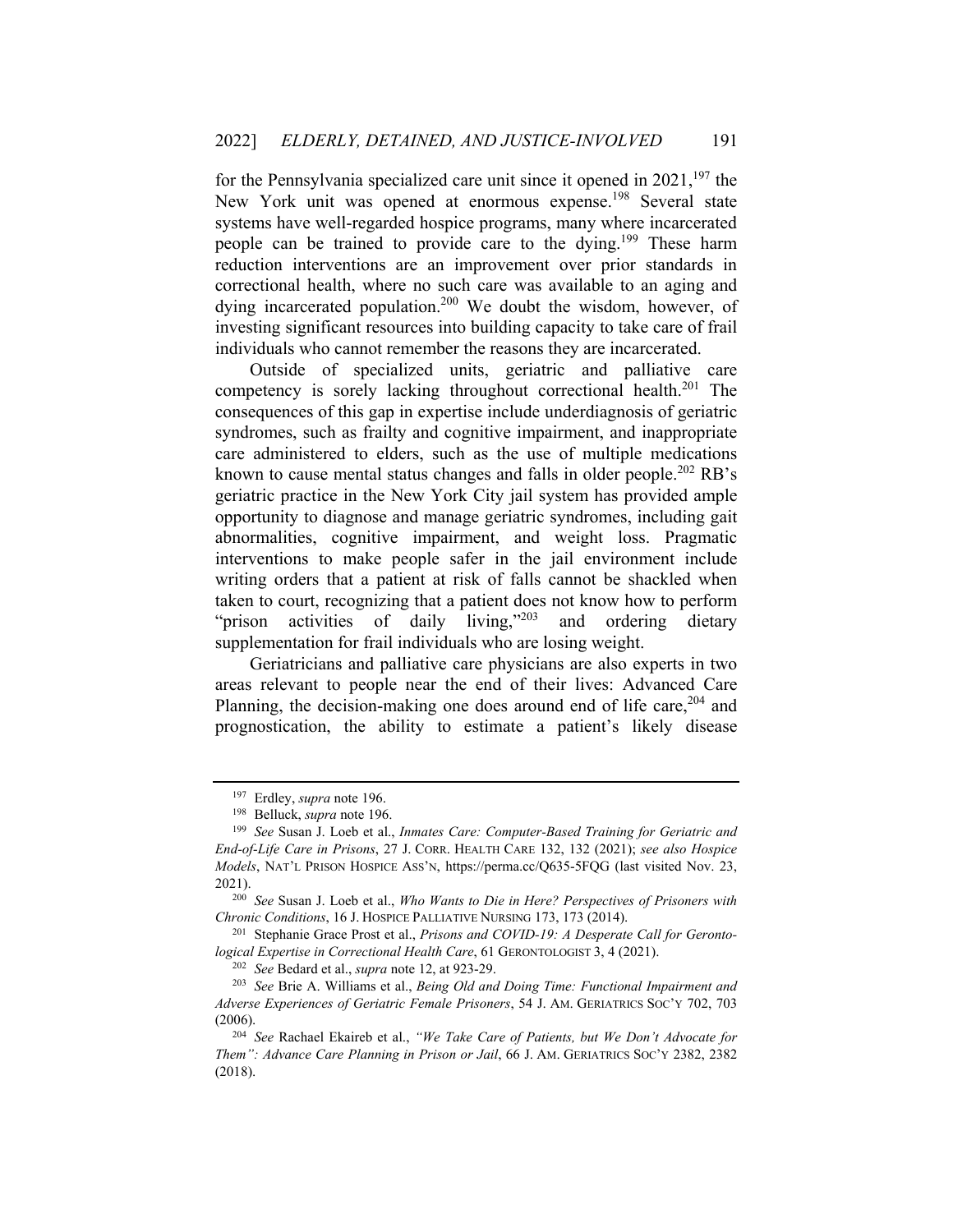trajectory and life expectancy.205 Given how little agency incarcerated people feel over their own futures and even their own bodies, it is imperative that they receive end of life care in accordance with their rights and wishes.206 Prognostication skill is particularly important not only to inform patient decision-making, but also to accurately identify patients who may be eligible for medical parole or compassionate release. Training primary correctional health providers on core geriatrics and palliative care skills is one scalable intervention to help ameliorate this situation. Recruiting geriatricians as consultants who can evaluate patients as needed or based on an age threshold is another.<sup>207</sup> Similarly, correctional officers lack awareness regarding issues affecting aging detainees and can also benefit from training in this area.<sup>208</sup> Training correctional personnel to better care for and protect older detainees is a harm reduction effort. Resources might be better invested in expanding release opportunities for older detainees.

#### 5. Expanded Use of Clemency and Compassionate Release

Much has been written about expanding the use of clemency powers and compassionate release policies to release longtimers aging in place in prisons around the country.<sup>209</sup> Despite the fact that these mechanisms exist to allow correctional systems to release people who have served significant years of time or people who are sick or near the end of their lives, they are consistently underused. $210$  In brief, clemency and compassionate release policies both consistently fail in part because decision-making rests with entities aligned with prosecutorial interests that are disincentivized from taking even theoretical political risks.<sup>211</sup>

<sup>205</sup> *See* Christina Chu et al., *Prognostication in Palliative Care*, 19 CLINICAL MED. 306, 306 (2019). 206 *See* Michele DiTomas et al., *Shackled at the End of Life: We Can Do Better*, 19 AM.

J. BIOETHICS 61, 61 (2019); Murolo, *supra* note 9, at 12.<br><sup>207</sup> These proposals are based on our professional experiences.<br><sup>208</sup> Julie L. Masters et al., *Preparing Corrections Staff for the Future: Results of a 2-Day* 

*Training About Aging Inmates*, 22 J. CORR. HEALTH CARE 118, 118-19 (2016).<br><sup>209</sup> E.g., Rachel E. Barkow & Mark Oster, *We Know How to Fix the Clemency Process.* 

*So Why Don't We?* N.Y. TIMES (July 13, 2021), https://perma.cc/PM44-4N9K; Jean Lee, *New York's Elderly Prisoners Are Asking for a Second Chance,* BROOKLYN DAILY EAGLE (Feb. 14, 2020), https://perma.cc/7FCT-STS3; N.Y. Times Editorial Board, Opinion, *Governor Cuomo's Stingy Pardons*, N.Y. TIMES (Jan. 3, 2014), https://perma.cc/SG56-Q323; Christie Thompson, *Frail, Old and Dying, but Their Only Way Out of Prison Is a Coffin*, N.Y. TIMES (Mar. 7, 2018), https://perma.cc/AG59-3QZ6.<br><sup>210</sup> OFF. OF THE INSPECTOR GEN., THE FEDERAL BUREAU OF PRISONS' COMPASSIONATE

RELEASE PROGRAM i-iv (2013); MARY PRICE, FAMILIES AGAINST MANDATORY MINIMUMS, EVERYWHERE AND NOWHERE: COMPASSIONATE RELEASE IN THE STATES 12-13 (2018). 211 *See, e.g.*, Murolo, *supra* note 9, at 6; Rachel Barkow & Mark Oster, *Where Reform* 

*Goes to Die*, INQUEST (July 26, 2021), https://perma.cc/4LHK-7MQQ.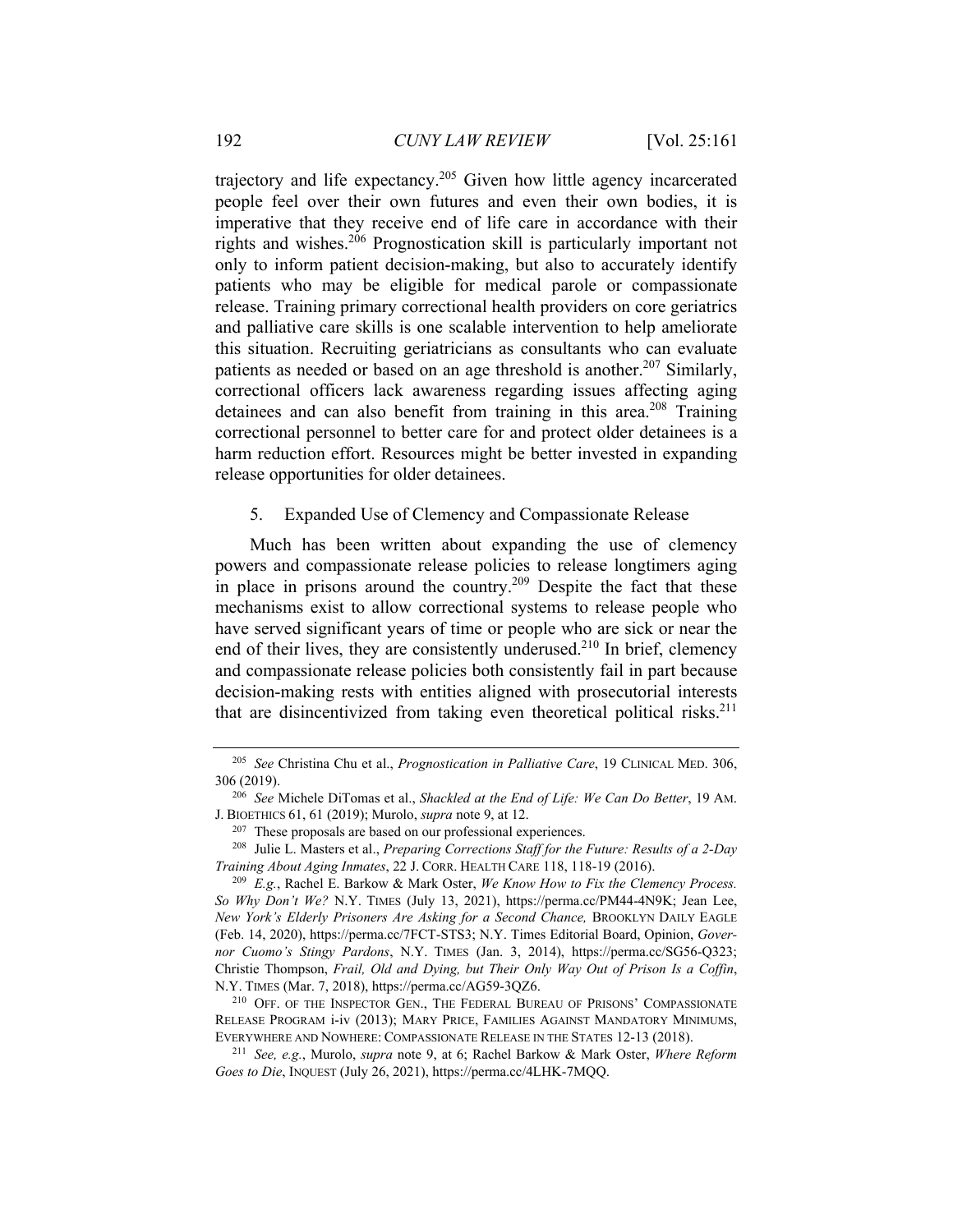Clemency power rests with governors and the president, who have historically deferred to the Department of Justice to manage the process of appeals.212 This results in few releases, as the Department of Justice tends to defer to its own prosecutors who tried the cases of the detainee in question.213 Compassionate release decision-making usually rests with the same parole boards that are famous for their high rates of denials; these committees are biased to heavily weigh consideration of the crime involved when making decisions, even if that crime was committed decades ago and the person is now both an incarcerated individual in good standing and near the end of their life.<sup>214</sup> Rachel Barkow, JD, and others have written persuasively that to reform clemency, decision-making needs to be taken out of the hands of prosecutors and given to a bipartisan committee of relevant experts.<sup>215</sup> Brie Williams, MD-MPH, and others have made recommendations around how to expand the use of compassionate release, including loosening eligibility criteria, expediting decision-making timelines, and ending charge exclusions for who may be released. $216$ 

Notably, the COVID-19 pandemic created both new urgency and new opportunity to bring these issues to the fore. Decarceration was widely acknowledged by advocates and public health experts alike to be the most critical mitigation effort that a correctional system could take in order to minimize both infection spread and cases of serious disease and death among its detainee and staff populations.<sup>217</sup> As a result, governors and judges let an unprecedented number of people, mostly older people who were particularly vulnerable to serious outcomes with COVID-19, out of prisons and jails using both clemency and compassionate release pathways to do so; even still, far too few elders were actually released and many died in custody from COVID-19 complications.218 This experience provided proof of concept that these powers could be quickly and effectively employed to release dozens of people from a system at once, a lesson advocates should not forget.

<sup>212</sup> *See* Barkow & Oster, *supra* note 209, at 18-19. 213 *Id.*

<sup>214</sup> SILBER ET. AL., *supra* note 118, at 19-29. 215 Barkow & Oster, *supra* note 209, at 19-22. 216 *See* Stephanie Grace Prost & Brie Williams, *Strategies to Optimize the Use of Compassionate Release from US Prisons*, 110 AM. J. PUB. HEALTH S25 (2020).<br><sup>217</sup> *E.g.*, COMM. ON LAW & JUST., NAT'L ACAD. OF SCI., ENG'G, & MED., DECARCERATING

CORRECTIONAL FACILITIES DURING COVID-19: ADVANCING HEALTH, EQUITY, AND SAFETY 1-2 (EMILY A. WANG ET AL. eds., 2020). 218 *The Most Significant Criminal Justice Policy Changes from the Covid-19 Pandemic*,

PRISON POL'Y INITIATIVE, https://perma.cc/LP34-7UD8 (Nov. 19, 2021).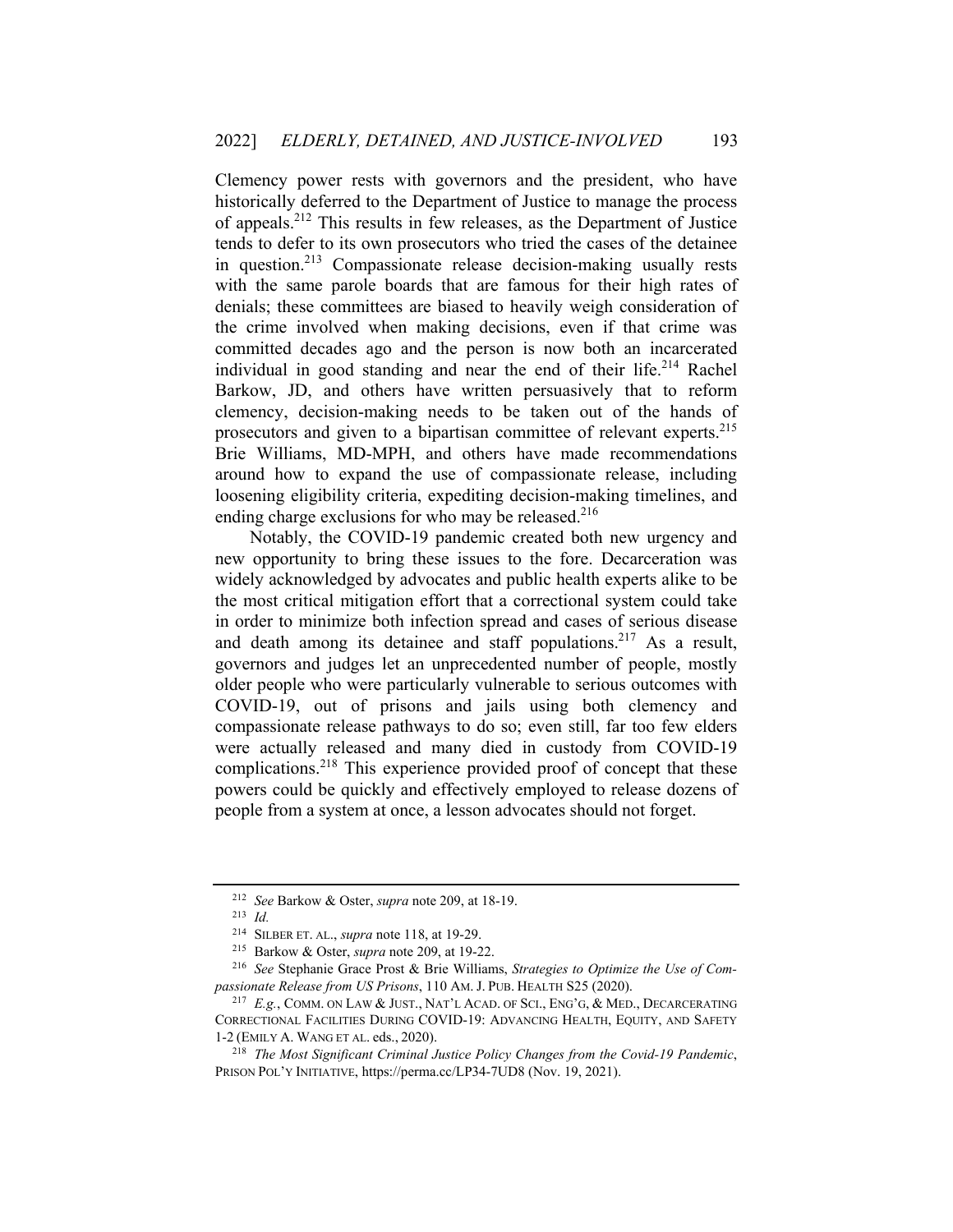#### 6. Parole Reform

Compassionate release and clemency policies allow someone to leave prison before completion of their minimum sentence.<sup>219</sup> A persistent problem, however, is that parole boards deny release from prison repeatedly even to people who have served many more years than their minimum sentence. $220$  Many states eliminated the possibility of parole for violent offenses altogether in the  $1990s$ <sup>221</sup> Experts have made several recommendations around parole board composition and parole board processes that might be implemented without legislative changes.222 In addition, several states have either passed or are considering passing parole reform legislation.223 Bills like "Elder Parole," which propose automatic parole hearings granted to people age 55 and over who had served at least 15 years of their sentence,  $224$  and "Fair and Timely Parole," which proposed revisions in the parole evaluation process to deemphasize the nature of a person's crime and more heavily weigh their true public safety risk, $225$  did not pass in the New York State senate this year but garnered significant support.<sup>226</sup> The "Less is More" Act did pass in the New York State legislature and was signed by New York's governor on September 17,  $2021.^{227}$  It restricts the use of incarceration for technical parole violations and proposes changes to the process by which those violations are adjudicated.<sup>228</sup> To decarcerate both longtimers and chronic recidivists, both types of reform (improved chance of release and diminished chance of return) are necessary.

The other type of parole reform necessary to alleviate the burden of ongoing surveillance on elder parolees is a fundamental reassessment of

<sup>&</sup>lt;sup>219</sup> PRICE, *supra* note 210, at 6.<br><sup>220</sup> Tiana Herring, *Parole Boards Approved Fewer Releases in 2020 than in 2019, Despite the Raging Pandemic*, PRISON POL'Y INITIATIVE (Feb. 3, 2021), https://perma.cc/4AE5- YBRU. 221 PETERSILIA, *supra* note 4, at 65-68; *see* Murolo, *supra* note 9, at 1. 222 *See, e.g.*, Edward E. Rhine et al., *Improving Parole Release in America*, 28 FED.

SENT'G REP. 96 (2015). 223 Nicole D. Porter, *Top Trends in State Criminal Justice Reform, 2020*, SENT'G

PROJECT (Jan. 15, 2021), https://perma.cc/L4SN-5F2M; *e.g.*, S.B. 2144, 2019-2020 Leg., Reg. Sess. (N.Y. 2019).<br><sup>224</sup> S.B. 2144, 2019 Leg., 2019-2020 Reg. Sess. (N.Y. 2019).<br><sup>225</sup> S.B. 497A, 2019 Leg., 2019-2020 Reg. Sess. (N.Y. 2019).<br><sup>226</sup> Darrell Camp, *Parole Changes in the Spotlight as New York's Legisla* 

*Ends*, WSKG (June 8, 2021), https://perma.cc/D3MZ-MMEE; Rodney Holcombie, *New York Lawmakers Fail to Deliver on Parole Legislation to Address State's Incarceration Cri-*

*sis*, FWD.US (June 11, 2021), https://perma.cc/RT26-968J. 227 *See* S.B. 1144A, 2021 Leg., 2021-2022 Reg. Sess. (N.Y. 2021). 228 *Id.*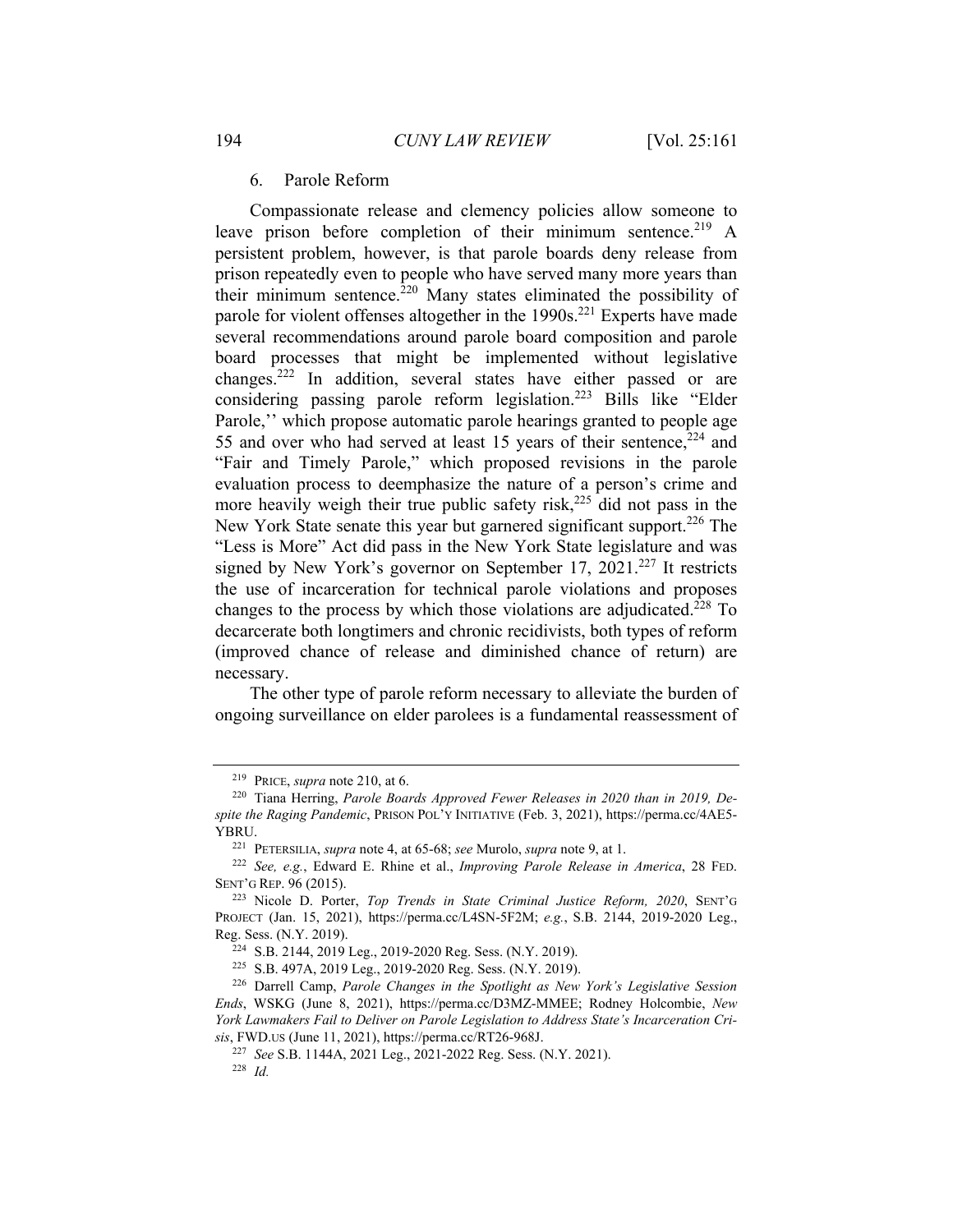what restrictions and expectations can reasonably be applied to older individuals. This is true both for people on parole and probation and for those on sex offender registries. In addition to having had patients incur technical parole violations due to failure to report to their parole officers while hospitalized, RB has treated patients who were violated for failure to report who had cognitive impairments significant enough that they could not manage appointments or remember phone numbers. Others have been violated for visiting family members they hadn't seen in decades. One was violated for leaving the state because they stayed with a family member in Newark, New Jersey rather than living in congregate shelters in New York. It is neither humane nor justifiable to hold older adults to standards designed to force younger adults to demonstrate strict compliance with onerous regulations while they "get back on their feet."

#### 7. Reentry Pathways and Community Supports

Justice-involved elders returning to the community from either jail or prison need material support, dedicated community programming, and supportive housing that has on-site capacity to meet their complex needs.229

In 2016, two-thirds of people over 50 released from New York State prisons were released directly to congregate shelters.<sup>230</sup> AM's interviews with older people leaving prison have revealed a variety of experiences regarding housing stability and homelessness. One 58-yearold man reported that "there is nowhere to go" while another cited his "pride" for not wanting to ask for help. A 62-year-old woman reported adequate food security through family and the Women's Prison Association, but lacked housing stability and "went to the shelter at night." Still others reported staying in parole-sanctioned housing or staying in sober houses because they were "cheap."231 One 84-year-old patient of RB's described the fear and weariness he felt about living amongst younger people in tight, tense quarters: "I don't feel like I can protect myself as well as I used to, it feels rougher than it used to for me." In New York City, the shelter system does not have the capacity to accommodate people who cannot be fully independent in their self-care, effectively barring many elders from even getting a bed.<sup>232</sup> People who

<sup>229</sup> *See* THE OSBORNE ASS'N, THE HIGH COSTS OF LOW RISK: THE CRISIS OF AMERICA'S AGING PRISON (2018), https://perma.cc/HKT4-S8ZU.<br><sup>230</sup> *Id.* at 33.<br><sup>231</sup> These reports are based on interviews AM conducted.<br><sup>232</sup> Roshan Abraham, *What's It Like Growing Older in the NYC Homeless Shelter Sys-*

*tem?*, CITY LIMITS (June 5, 2019), https://perma.cc/VMY2-JSLW.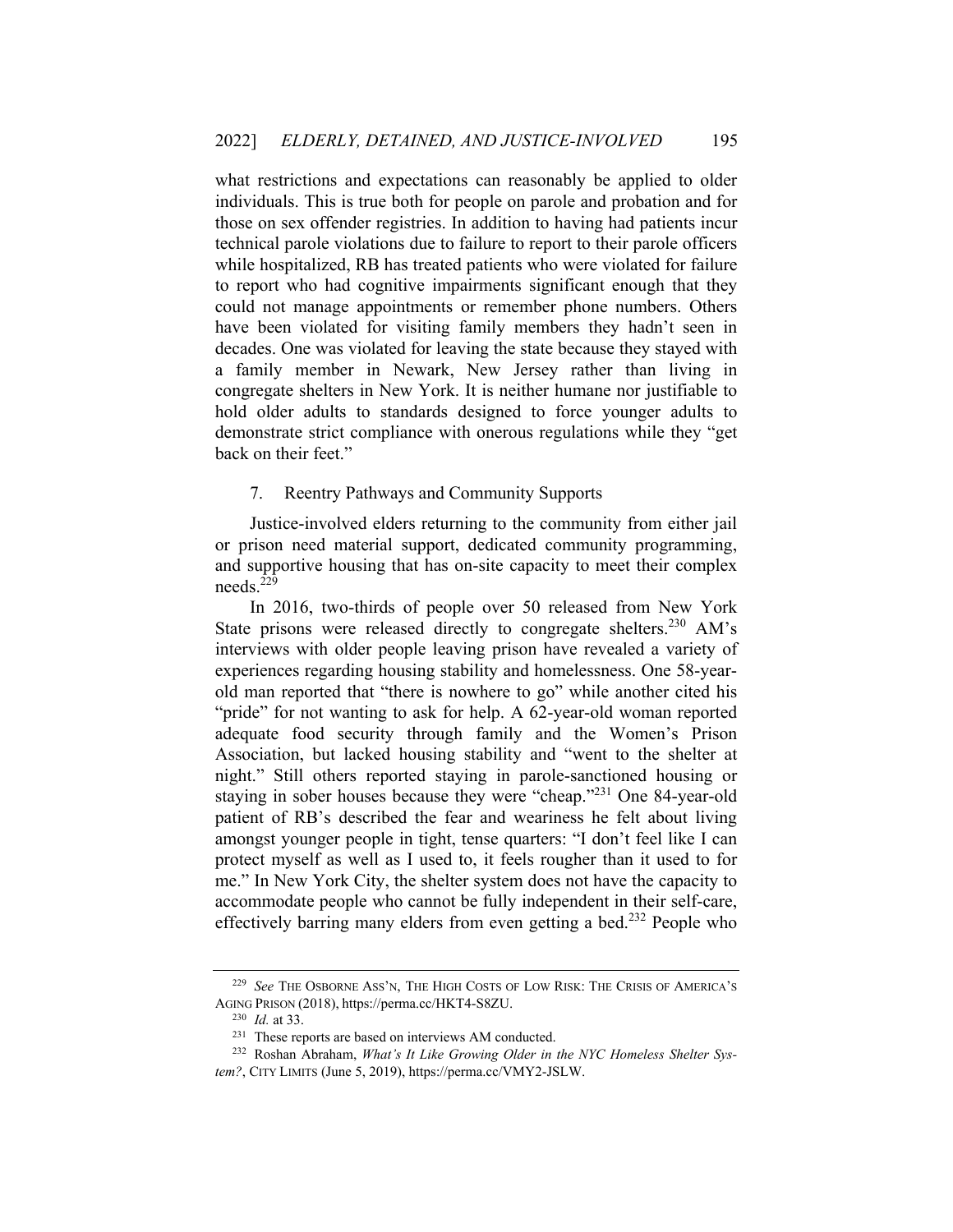need daily medical care or nursing attention also cannot be accommodated.233

Supportive housing designed to accommodate returning elders would be accessible for people with varying levels of debility and disability—safe for people with sensory impairments, such as low vision, and appropriate for people who had little experience of a world dependent on technology and the internet (e.g., would not require use of cell phones in order to access a building or its services)—and would have resources on site to meet their needs. These might include medical care, substance use treatment programs, mental health care, social work, and legal navigators, and senior day programming. Crucially, these housing arrangements need to be designed to be long-term, not transitional. It is simply not realistic that justice-involved elders will be able to transition within months to independent living given the expected trajectory of their functional and medical decline.

Some elders returning home may require a level of care beyond what supportive housing can provide. Prisons and jails have extreme difficulty successfully referring individuals for nursing home admission, and traditional nursing homes often do not have the cultural milieu or services on site to meet the needs of justice-involved elders.<sup>234</sup> Given the magnitude of the population in need of assisted-living or nursing home level services, it is reasonable to think that each state should have at least one dedicated care facility for such patients. This already exists in Connecticut, where 60 West Nursing Home, a privately owned facility, provides care for elderly justice-involved adults in partnership with the state corrections system.<sup>235</sup>

Older people returning home to any housing situation also need to enroll in benefits, set up doctor appointments, pick up medications, and meet parole or probation requirements.<sup>236</sup> Dedicated reentry programs can support justice-involved elders through this difficult transition. A few such programs already exist and might serve as models that can be scaled around the country.<sup>237</sup>

<sup>233</sup> *Id.*

<sup>234</sup> *See, e.g.*, VA. DEP'T OF CORR. & VA. PAROLE BD., "A BALANCED APPROACH:" ASSISTED LIVING FACILITIES FOR GERIATRIC INMATES 9-10 (2008); *see generally* Shira Shavit et al., *Transitions Clinic Network: Challenges and Lessons in Primary Care for People Released from Prison*, 36 HEALTH AFF. 1006 (2017).<br><sup>235</sup> MASCHI & MORGEN, *supra* note 7, at 223.<br><sup>236</sup> See Services That Build Lives, FORTUNE SOC'Y, https://perma.cc/M5EH-AE65 (last

visited Dec. 5, 2021); THE TAKEAWAY, *Frozen in Time: What Older People Face After Prison*, WNYC STUDIOS (Oct. 2, 2018), https://perma.cc/APM4-YAX3. 237 *See, e.g.*, *Elder Reentry*, OSBORNE ASSOCIATION, https://perma.cc/9JUD-QGK8 (last

visited Nov. 23, 2021); Galvin, *supra* note 11; *Senior Ex-Offender Program*, BAYVIEW SENIOR SERVICES, https://perma.cc/5MYB-HZTG (last visited Nov. 23, 2021).